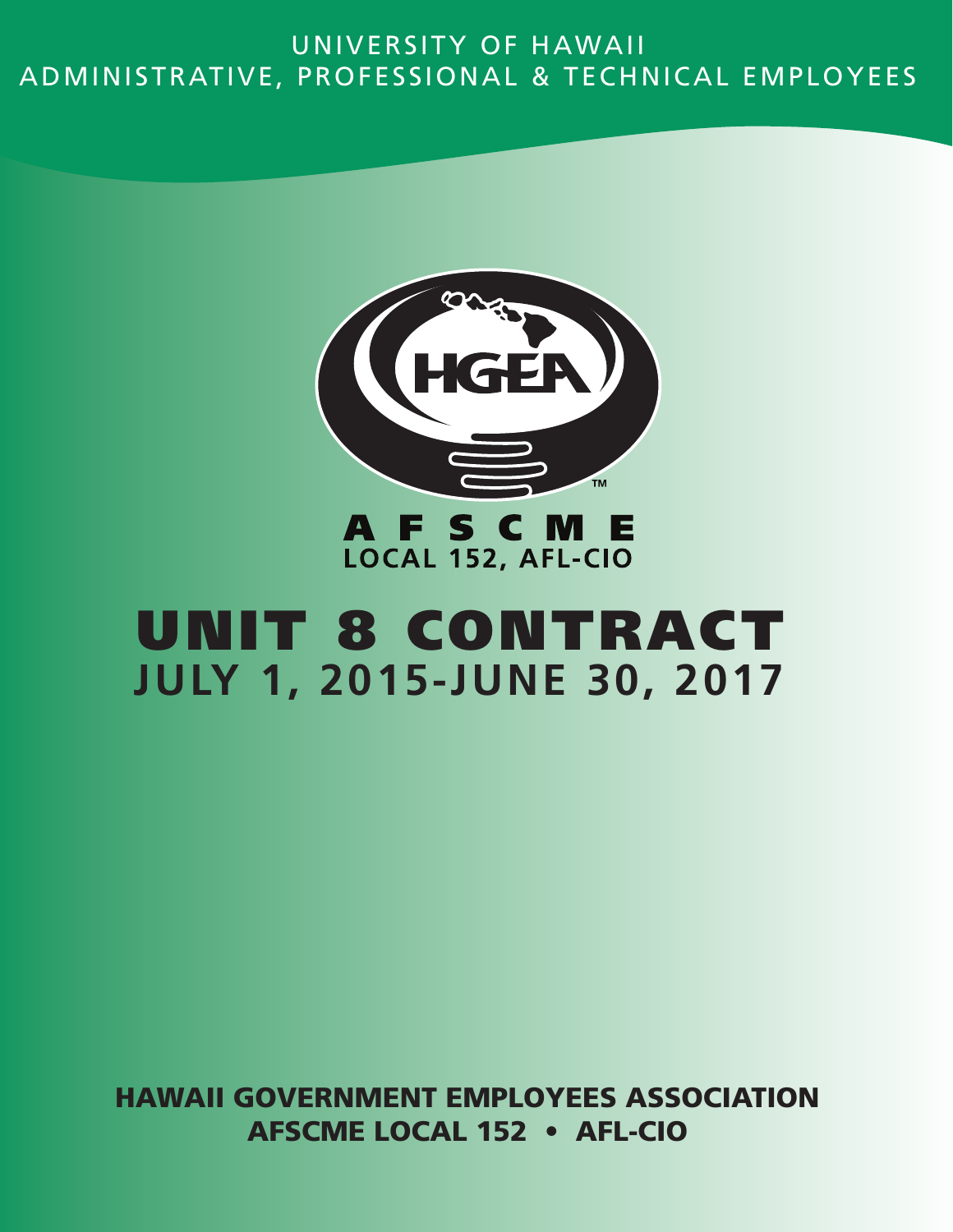#### **UNIT 08 AGREEMENT**

| ARTICLE 14 - PERSONAL RIGHTS AND REPRESENTATION 10 |  |
|----------------------------------------------------|--|
|                                                    |  |
|                                                    |  |
|                                                    |  |
|                                                    |  |
|                                                    |  |
|                                                    |  |
|                                                    |  |
|                                                    |  |
|                                                    |  |
|                                                    |  |
|                                                    |  |
|                                                    |  |
|                                                    |  |
|                                                    |  |
|                                                    |  |
|                                                    |  |
|                                                    |  |
|                                                    |  |
|                                                    |  |
|                                                    |  |
|                                                    |  |
|                                                    |  |
|                                                    |  |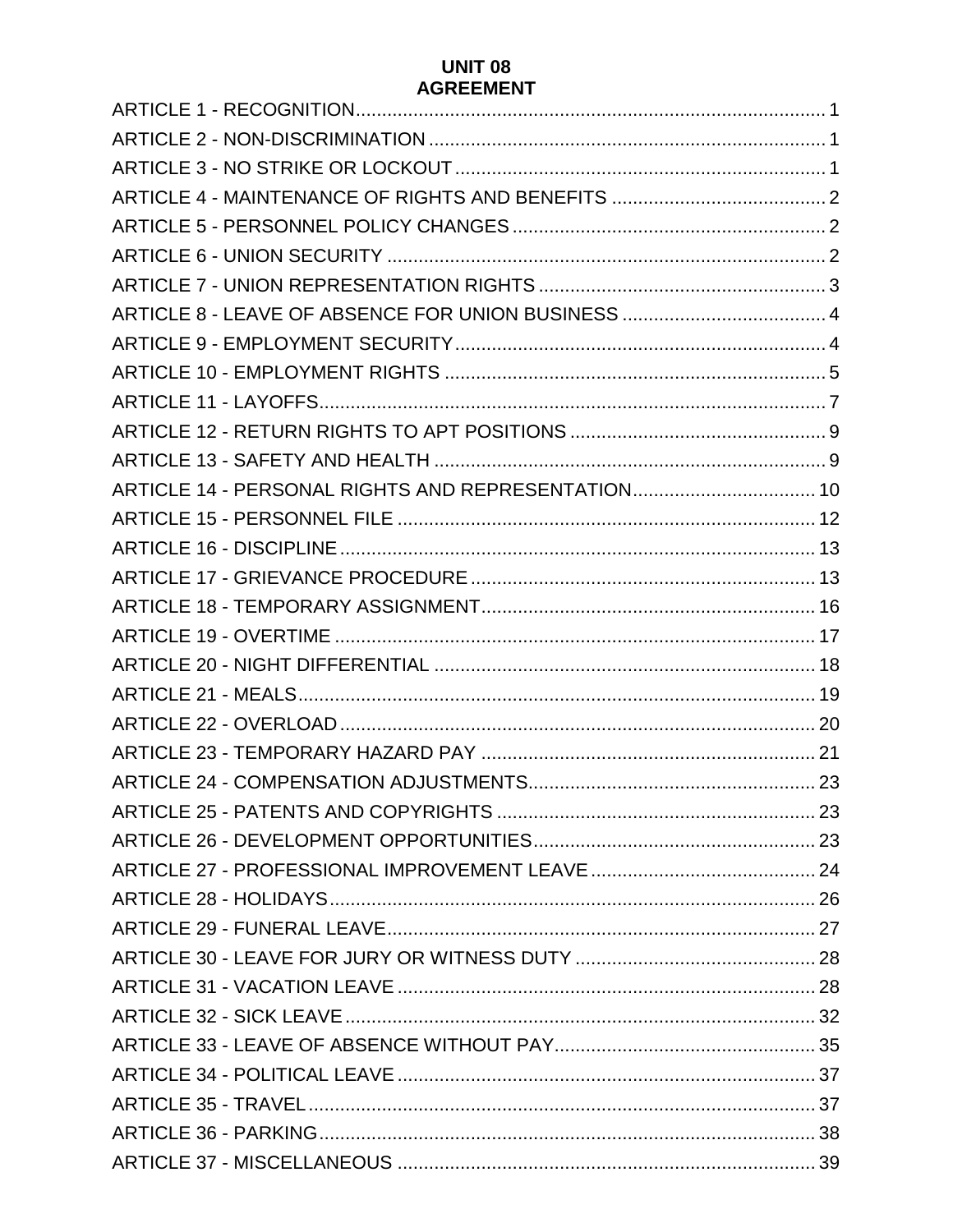| ARTICLE 40 - HAWAI`I EMPLOYER-UNION HEALTH BENEFITS TRUST FUND  40 |  |
|--------------------------------------------------------------------|--|
|                                                                    |  |
|                                                                    |  |
|                                                                    |  |
|                                                                    |  |
|                                                                    |  |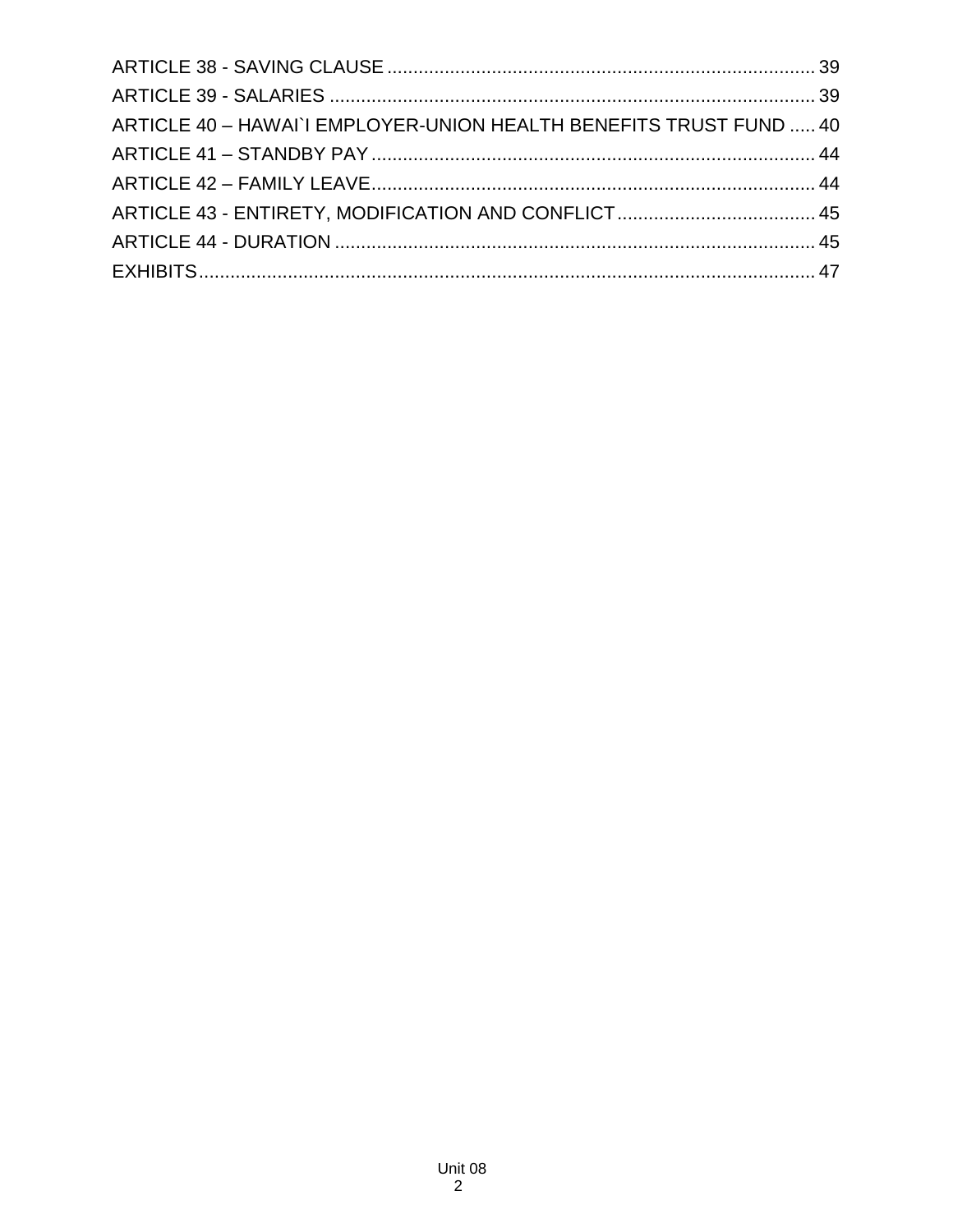#### **UNIT 08 AGREEMENT**

This Agreement is entered by and between the State of Hawaii and the Board of Regents of the University of Hawaii, hereinafter the Employer, and the Hawaii Government Employees Association, AFSCME Local 152, AFL-CIO, hereinafter the Union.

#### **ARTICLE 1 - RECOGNITION**

<span id="page-3-0"></span>A. The Employer recognizes the Union as the exclusive bargaining representative for those Employees in the University, referred to as Unit 8, Personnel Other Than Faculty, as certified by the Hawaii Labor Relations Board.

B. The term "Employee" as used in this Agreement refers to Employees in the bargaining unit.

#### **ARTICLE 2 - NON-DISCRIMINATION**

<span id="page-3-1"></span>The Employer and the Union agree that neither party will discriminate against any Employee because of membership or non-membership or lawful activity in the Union or on the basis of race, national origin, color, religion, age, sex, ancestry, disability, marital or parental status, sexual orientation, for being a disabled veteran, veteran of the Vietnam area, or lawful political activity, except for bona fide occupational or legal requirements. The Employer and the Union agree to comply with all applicable federal and state laws.

#### **ARTICLE 3 - NO STRIKE OR LOCKOUT**

<span id="page-3-2"></span>A. The Union agrees that during the life of this Agreement the Union, its agents or its bargaining unit members will not authorize, instigate, aid or engage in any work stoppage, slow down, sick-out, refusal to work, picketing or strike against the Employer.

B. The Employer agrees that during the life of this Agreement, there will be no lockout.

C. Any violation of this Article by Union or the Employer shall not be subject to Article 17, Grievance Procedure, and either party may pursue such legal remedies as provided by law.

D. Disciplinary action taken against an Employee for violation of this Article shall be subject to Article 17, Grievance Procedure.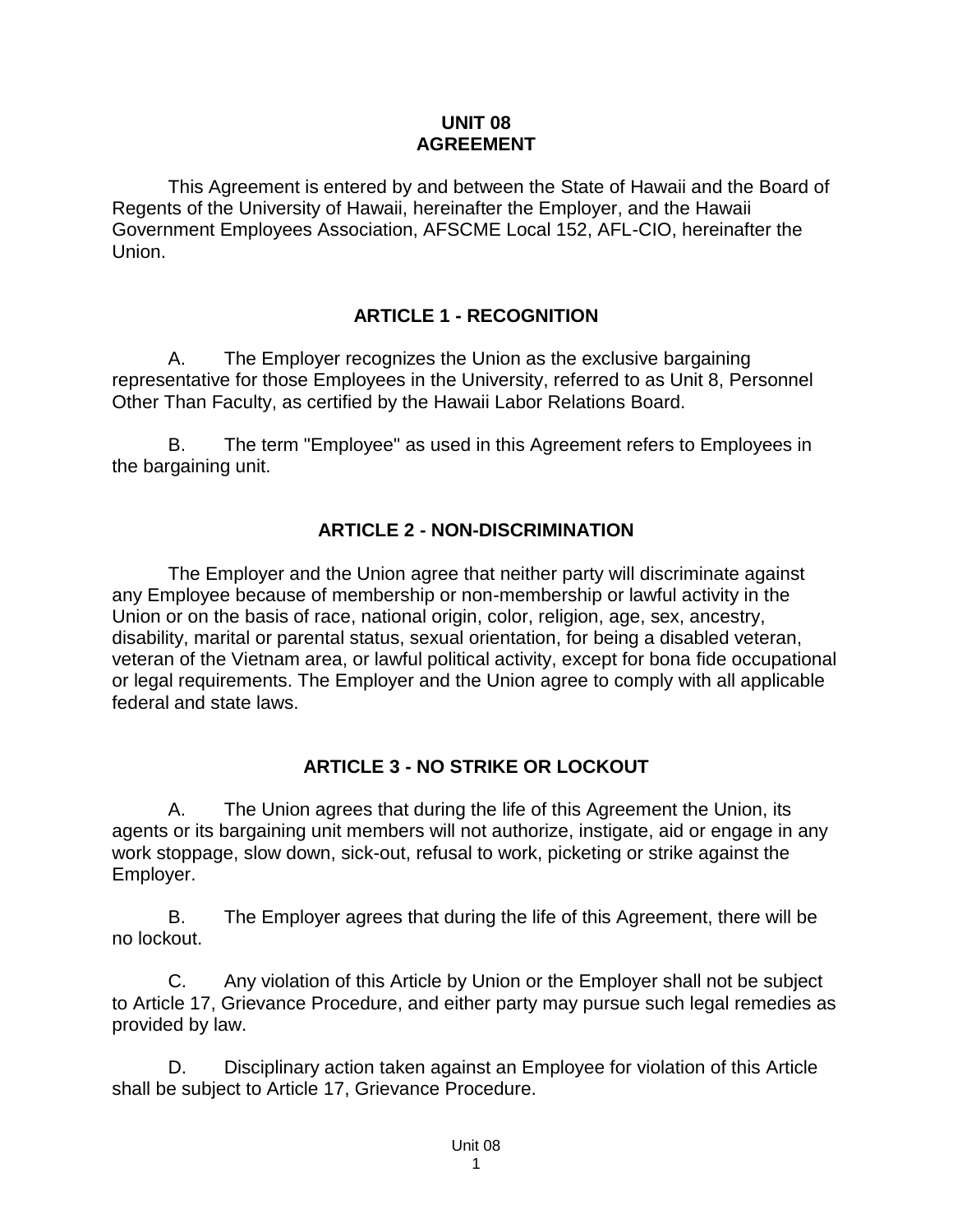#### **ARTICLE 4 - MAINTENANCE OF RIGHTS AND BENEFITS**

<span id="page-4-0"></span>Except as modified by the terms of this Agreement, Employees shall maintain all rights, and benefits provided in the applicable statutes, written rules, regulations, and policies of the Board of Regents existing at the time of the execution of this Agreement, but excluding matters which are not negotiable under Chapter 89, HRS.

#### **ARTICLE 5 - PERSONNEL POLICY CHANGES**

<span id="page-4-1"></span>A. All matters affecting Employee relations, including those that are, or may be, the subject of a regulation promulgated by the Employer are subject to consultation with the Union. The Employer shall consult with the Union prior to effecting changes in any major policy affecting Employee relations.

B. No changes in wages, hours or other conditions of work contained herein may be made except by mutual consent.

#### **ARTICLE 6 - UNION SECURITY**

<span id="page-4-2"></span>A. The Employer shall maintain a list of Union members in this bargaining unit who have payroll assignment forms on file with the Employer. This list will be made available to the Union by request and contain information listing the names of Union members, unit Employees, and total Union deductions made without cost to the Union on a form supplied by the Employer.

B. The Employer shall also maintain a list of Employees from whom service fees are deducted from wages to defray the cost for services rendered by the Union in the negotiation and administration of this Agreement; such list will be made available to the Union without cost and on a form supplied by the Employer.

C. The Employer shall maintain and update the above listings and notify the Union of any changes.

D. Union dues, initiation fees, service fees, and other Employer authorized deductions shall be collected twice a month and transmitted to the Union not later than the 15th day of the following month by check drawn to the order of the Union. Upon the issue of such check and transmission of same to the Union, all responsibility on the part of the Employer shall cease with respect to any amount so deducted. The Employer shall not be bound in any manner to see to the application of the proceeds of any such check, nor to investigate the authority of any designated officer of said Union to sign any request, to accept any such check, or to collect the same. The Union hereby undertakes to indemnify and hold blameless the Employer from any claim that may be made upon it for or on account of any such deduction from the wages of any Employee.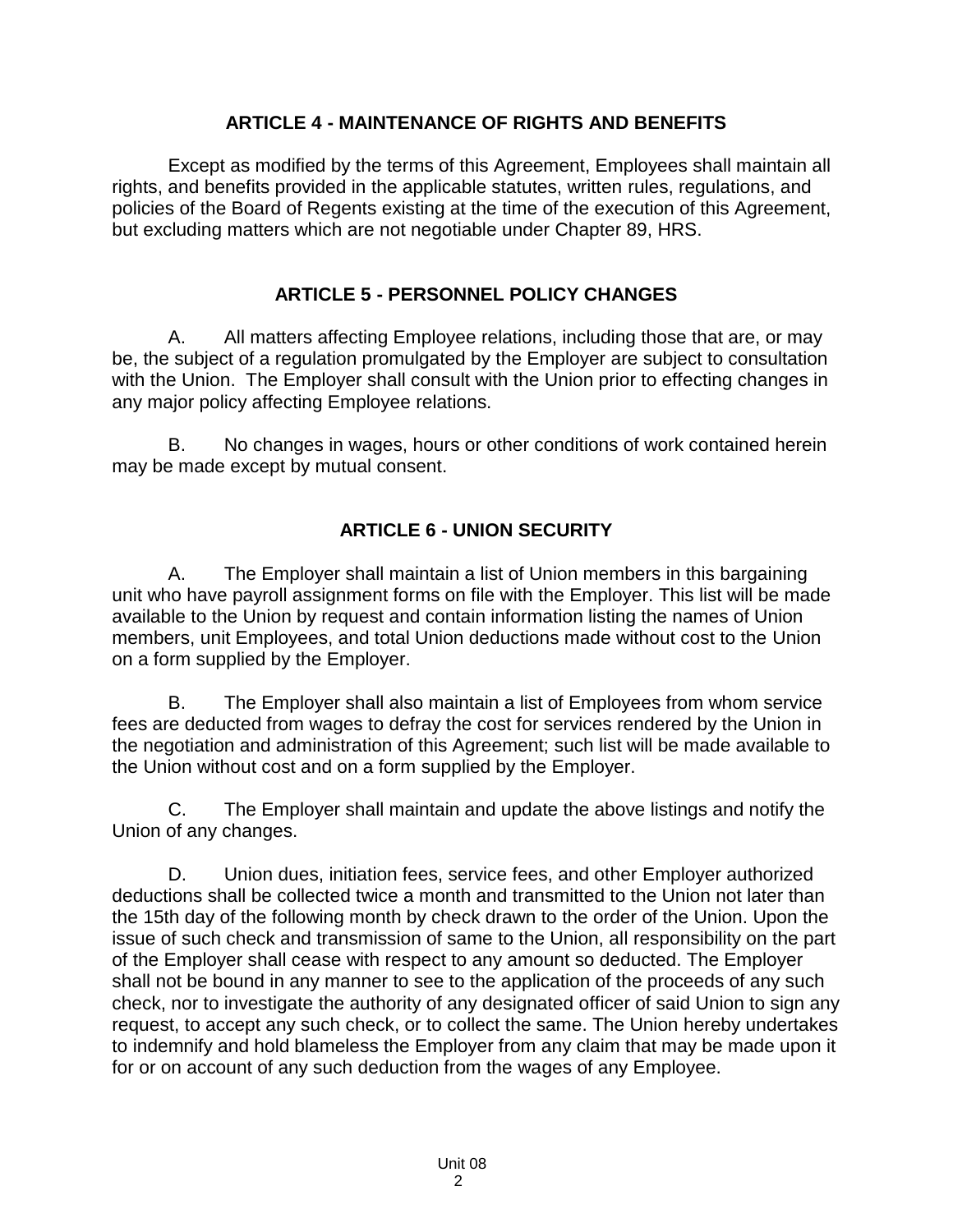E. Scattergrams reflecting Employee distribution on the salary schedule as of July 15 of each year shall be provided to the Union by each jurisdiction.

## **ARTICLE 7 - UNION REPRESENTATION RIGHTS**

<span id="page-5-0"></span>A. The Union may call four (4) meetings per year of all Employees in each department during working hours for informational and educational purposes, including the interpretation, application, and administration of this Agreement. The year for this purpose shall begin with the effective date of this Agreement. The Employees may be divided into groups of convenient size and one (1) meeting held for each group so that all Employees will have an opportunity to attend each of said four (4) meetings. The meetings shall last no longer than two (2) hours. The Union may use the Employer's conference rooms and similar building facilities for such meetings. The Union will notify the Employer in writing of the time and place of the meetings at least ten (10) days before they are held, provided, however, that the hours during which the meetings are held shall be mutually acceptable. In addition to the foregoing meetings, additional meetings may be held by agreement of the Employer and the Union.

B. The Union shall be provided adequate space on bulletin boards for posting of usual and customary Union notices.

C. Full-time Union representatives shall be permitted to visit and confer with Employees at their work sites regarding complaints and grievances and to assure that the Agreement is being properly administered in their work areas, during working hours without loss of pay or benefits. The Union representative will notify the appropriate supervisor upon arrival at the work site. While on the Employer's premises or work site, the representative will not interfere with normal operations.

D. The Union shall appoint a sufficient number of unit representatives from among the Employees whose function shall be to investigate complaints, handle grievances, and assure that the Agreement is being properly administered in their work areas, during working hours without loss of pay or benefits. The Employer assures privacy to the unit representative and the Employee while discussing the Employee's grievance.

E. Representatives of the Union shall be permitted to attend orientation meetings held by the Employer during working hours for new Employees, and shall be allowed up to thirty (30) minutes to address the Employees at the conclusion of the meeting. In the absence of a scheduled orientation meeting, representatives of the Union shall be permitted a reasonable time during working hours to meet with the new Employees for the purpose of explaining their rights and benefits under the collective bargaining law.

F. The Union shall provide the Employer with a list of duly certified officers, representatives, and unit representatives and maintain its currency.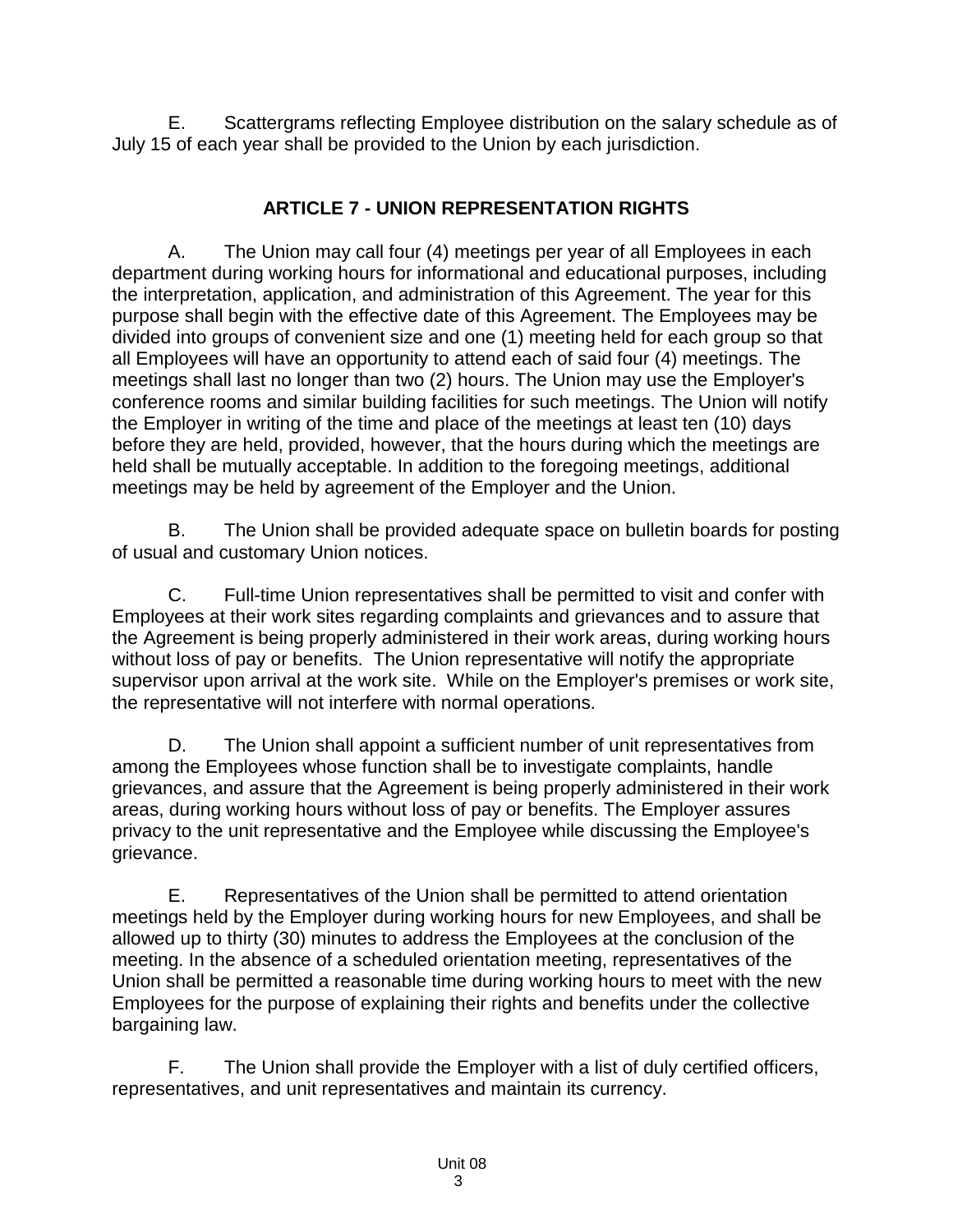G. Employees may be permitted to use the Employer's conference rooms or other similar facilities for meetings during non-working hours.

H. The term "unit representatives" as used in this Agreement shall refer to Union stewards.

## **ARTICLE 8 - LEAVE OF ABSENCE FOR UNION BUSINESS**

<span id="page-6-0"></span>A. Any Employee elected or appointed to an office in the Union will, if such office requires the Employee's full time in the exercise and discharge of its duties, be given a leave of absence without pay not to exceed one (1) year. Extension may be granted by the Employer for a period not to exceed twelve (12) months, for a total leave not to exceed two (2) years.

B. Any Employee elected or appointed to attend a Union convention or conference may be given a leave of absence without pay or vacation leave for the duration of the convention or conference including reasonable travel time.

C. Unless otherwise provided by law, no Employee on leave of absence without pay shall be entitled to accrue or accumulate vacation allowance, sick leave, or other rights and benefits for the term of the Employee's leave.

# **ARTICLE 9 - EMPLOYMENT SECURITY**

<span id="page-6-1"></span>A. All Employees shall serve a probationary period until obtaining employment security as indicated below. Employees with employment security shall not be suspended, demoted or discharged without proper cause provided, however, that the foregoing is not intended to interfere with the right of the Employer to relieve Employees from duties because of lack of work or other legitimate reasons.

B. Employees shall serve a probationary period of three (3) years of continuous creditable service. These Employees may be terminated without a statement of reasons at any time during the probationary period by the Employer upon thirty (30) days' notice or by non-renewal of their appointment. Employees so terminated have no reemployment rights as defined under Article 10, Employment Rights. An Employee who satisfactorily completes the probationary period shall be given employment security.

C. All Employees who have completed three (3) years of continuous creditable service shall have reemployment rights under Article 10, Employment Rights.

D. Continuous creditable service shall mean active Administrative, Professional & Technical (APT) service and not include periods of leave without pay. Leaves without pay shall not constitute a break in service.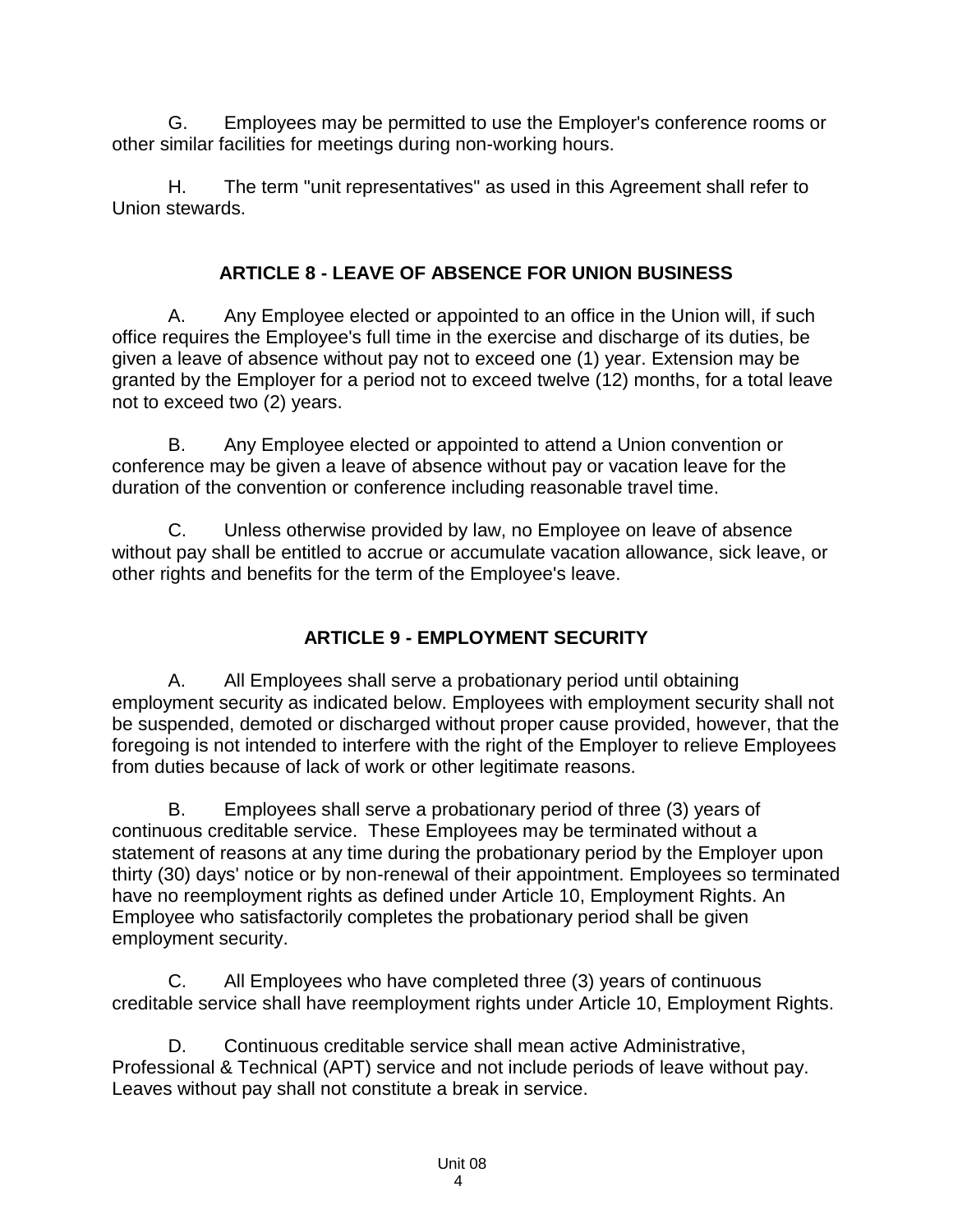### **ARTICLE 10 - EMPLOYMENT RIGHTS**

<span id="page-7-0"></span>A. Employees who are discharged for proper cause and which discharge is upheld or not contested or Employees who resign their positions shall not be eligible to exercise any employment rights outlined in this Article.

B. Employees who have employment security as outlined in Article 9 and (1) have an appointment with a specified ending date or (2) are notified of impending termination due to lack of work or other legitimate reasons shall be provided the following information in the written notice of termination: (1) effective date of termination, that is, close of business date, (2) notice of Priority 1 status, and (3) notice when Priority 2 status becomes applicable. It shall be the Employee's obligation to self-identify as having priority status when applying for vacancies.

C. Employees who will be terminated under paragraph B above shall be entitled to exercise their Priority 1 status up to 90 days prior to their date of termination. Employees terminated under paragraph B above shall be entitled to exercise their Priority 2 status for reemployment for a period of eighteen (18) months immediately following their date of termination. If an Employee with Priority 2 status declines an offer for reemployment in a position for which the Employee applies, the Employee forfeits any further reemployment rights.

D. When filling vacancies, the following procedures shall apply:

1. Notices for filling of vacancies shall be publicized on the official systemwide on-line recruitment website for at least ten (10) working days prior to the closing date for receipt of applications. If the Employer does not publicize the vacancy on the official system-wide online recruitment website for the specified number of days as provided in this Article, the Employee or former Employee with reemployment rights shall be entitled to submit a late application.

2. The announcements shall contain the following minimum information:

Career group, functional/working title, summarized description, pay band including minimum and maximum pay rates, and location of the vacancy.

- b. Manner of making application.
- c. Closing date and place for applying.
- d. Minimum qualifications.

e. Link to salary schedules and compensation procedures.

f. Other information deemed necessary and desirable by the Employer.

3. Priority 1: Preference shall be given to Employees from within the bargaining unit who are being relieved or terminated because of lack of work or other legitimate reasons and have employment security as outlined in Article 9, Employment Security, who meet the minimum qualifications of the position, for a vacancy in the same or lower pay band as the position from which the Employee is being relieved or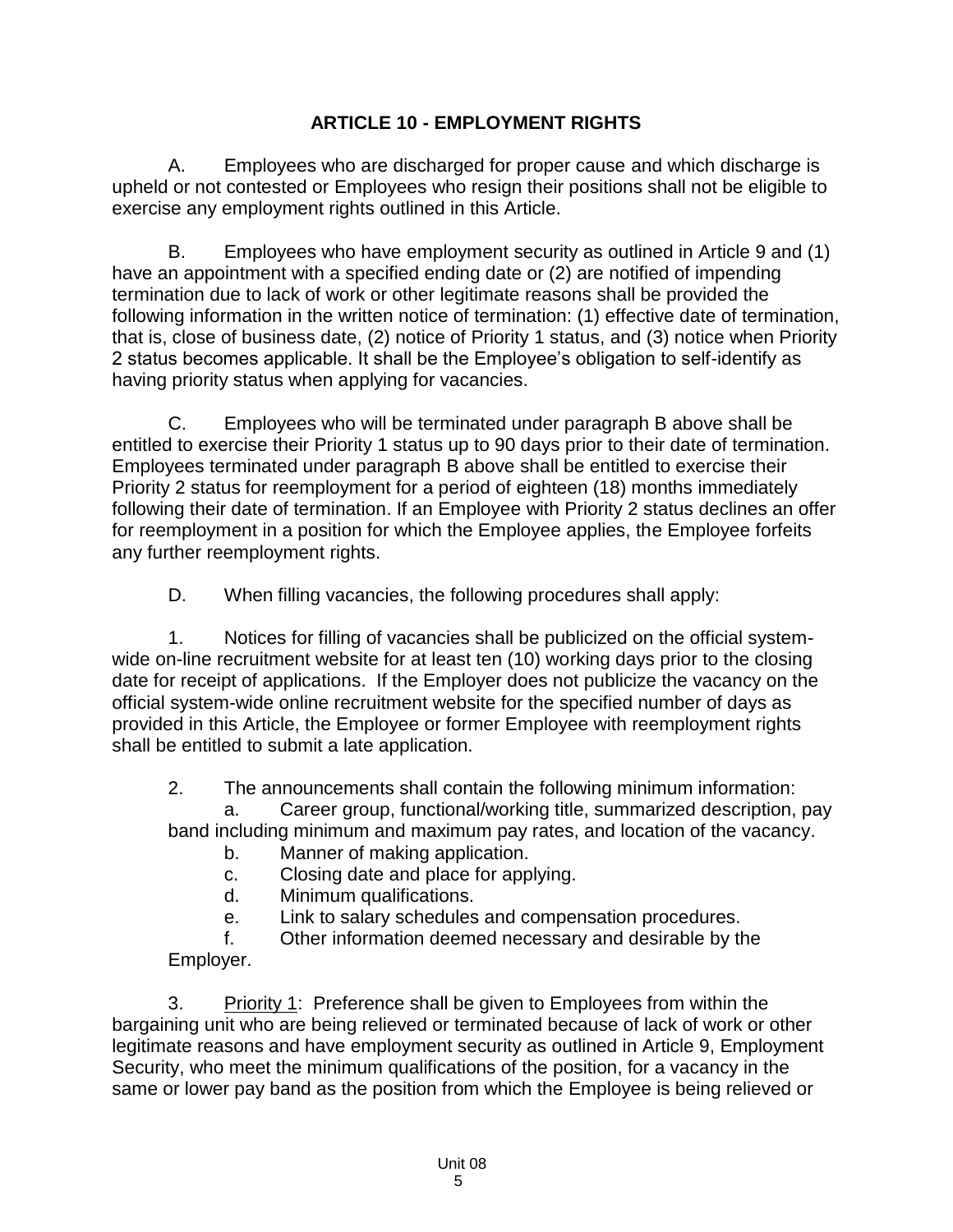terminated.

4. Priority 2: If no applicant in the foregoing category (sub-paragraph 3) meets the minimum qualifications of the vacancy, the Employer shall then consider Employees from within the bargaining unit, who have been relieved or terminated because of lack of work or other legitimate reasons and have employment security as outlined in Article 9, Employment Security, who meet the minimum qualifications as set forth in sub-paragraph 2, above, for a vacancy in the same or lower pay band as the position from which the Employee was relieved or terminated.

5. If more than one applicant from the foregoing category in sub-paragraph 4 above meet the minimum qualifications of the vacancy, the applicant judged by the Employer to be most suitable for filling the vacancy shall be appointed.

6. Priority 3: If no applicant in the foregoing categories (sub-paragraph 3 or 4) meets the minimum qualifications of the vacancy, the Employer shall then consider other applicants from within the bargaining unit, regardless of whether or not the Employee has employment security. If there are two (2) or fewer qualified applicants from within the bargaining unit, the applicant pool may be supplemented with qualified applicants from outside the bargaining unit. In situations where outside applicants supplement the applicant pool, the Employer shall interview all qualified Bargaining Unit 08 applicants and select from among all qualified applicants interviewed.

7. If no applicant in the foregoing categories (sub-paragraph 3, 4 and 6) meets the minimum qualifications of the vacancy, the Employer may then consider other applicants from outside the bargaining unit.

8. If no applicant in sub-paragraph 3, 4, 6 and 7 meets the minimum qualifications of the vacancy, the Employer may readvertise the vacancy consistent with paragraph D.

E. An Employee who is employed or reemployed in a new position, in accordance with this Article, shall be on probationary status for six (6) months, which may be extended an additional six (6) months by the Employer. A reemployed Employee shall not forfeit the original reemployment rights if separated during the Employee's probationary period, unless dismissed for cause.

During an Employee's six (6) months probationary period, the Employee may request in writing to the appointing authority to return to the Employee's former position within (30) calendar days from the effective date of the new appointment, provided that: 1) the Employee has employment security in accordance with Article 9 – Employment Security, 2) the Employee held a permanent position as specified in Article 11 – Layoffs, immediately prior to the new appointment, 3) the Employee's former permanent position is available for filling, and 4) the Employee receives written approval of the appointing authority for the position to which the Employee seeks to return.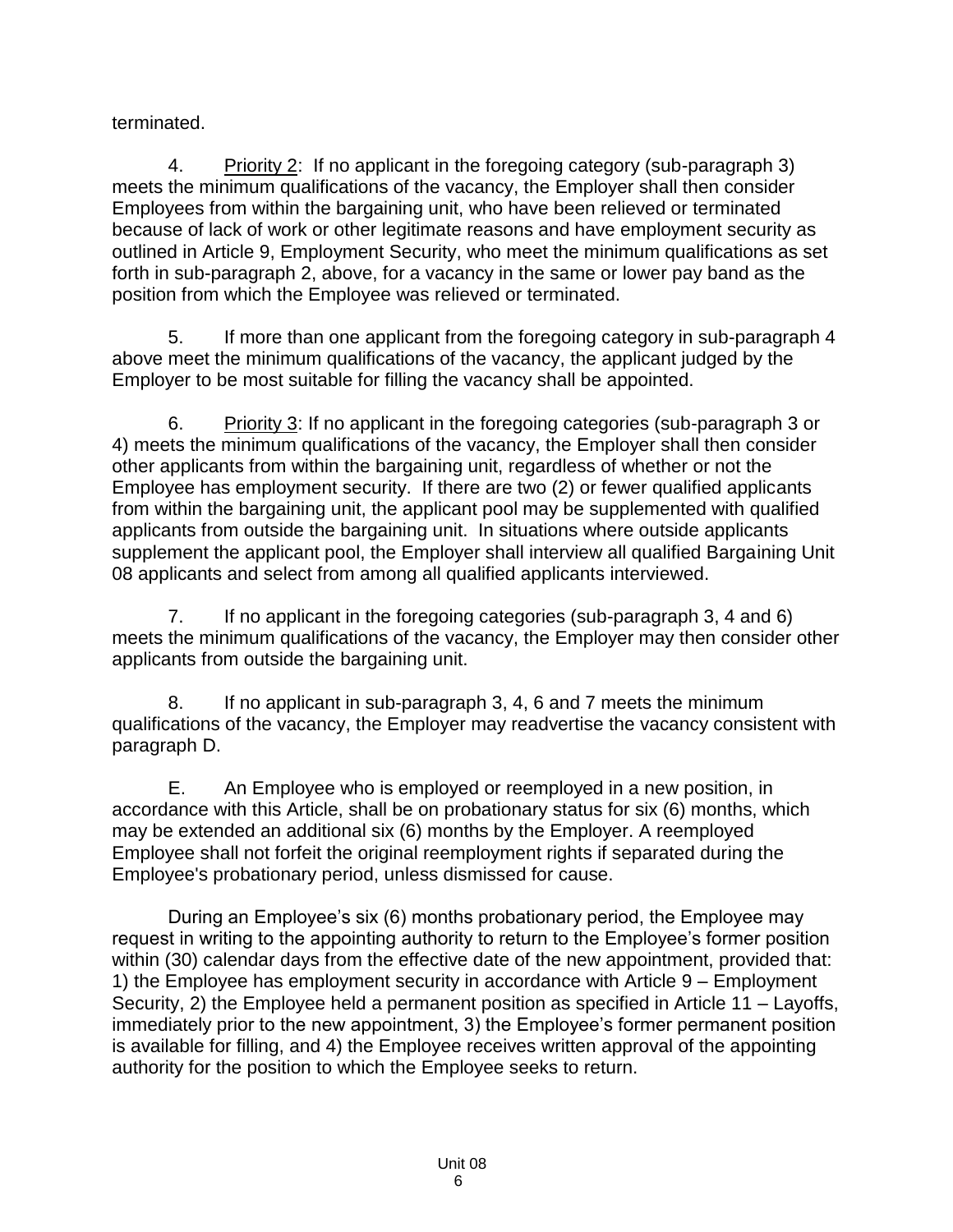F. The provisions in this Article are not intended to contravene or conflict with any provisions in any extramural contract or grant, nor is it intended to avoid the provision of Section 89-20, HRS.

G. The Employer shall provide the Union after the end of each calendar quarter a list of former Employees who were terminated and have reemployment rights. The list shall contain the name, job classification and date of termination.

# **ARTICLE 11 - LAYOFFS**

<span id="page-9-0"></span>A. The term "layoff" as used in this Article shall mean a termination due to lack of funds or work, of an Employee whose salary is paid from the general revenues of the State of Hawaii or from funds deemed by the University to be assured for an indefinite period of time. It shall not apply to termination at the end of an appointment period for personnel in temporary positions or those positions paid from extramural funds.

B. Only Employees with employment security shall be entitled to the layoff procedure under this Article.

C. When there is an impending layoff, the Employer shall consult with the Union on its plans for the layoff and notify the affected Employee(s) in writing as soon as possible but not later than ninety (90) calendar days before the impending layoff is to take place.

D. The following procedures shall be followed to effectuate the layoff:

1. In the event an Employee must be laid off, seniority points based on months of creditable service in the APT system shall be used. One point shall be computed for each month of full-time equivalent service.

a. APT service at one-half time or more prior to March 21,1973 is creditable.

b. Bargaining unit service subsequent to March 20,1973 is creditable.

c. Only that service in a and b above which occurred during a period of continuous University service immediately prior to the layoff is creditable.

d. Periods of leaves without pay or non-bargaining unit service or non-APT service are not creditable.

2. In determining placement to a vacant position under paragraph 4 below, or a position from which the Employee is to be displaced, under paragraph 6 below, the Employee must meet the minimum qualifications of the positions being considered.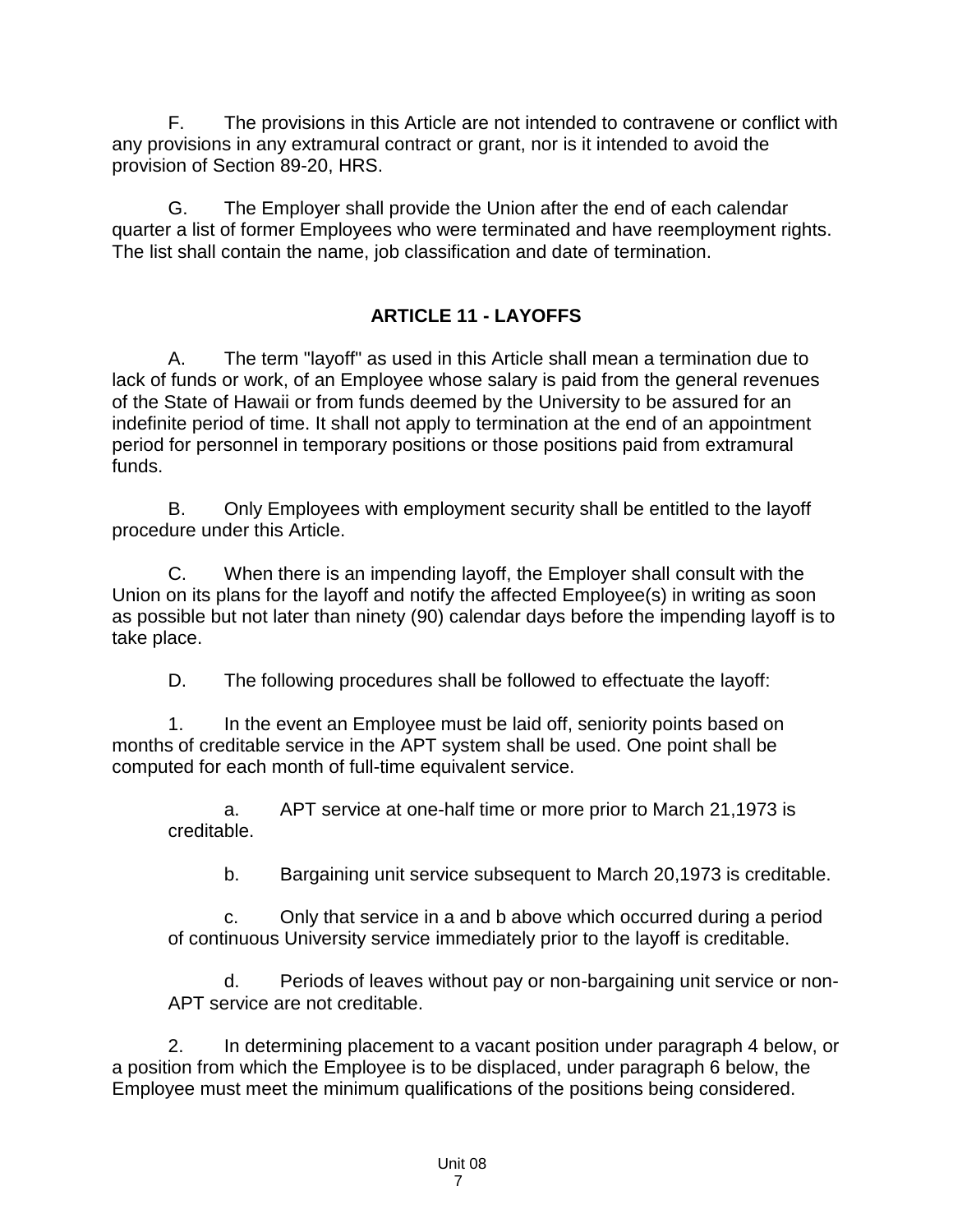3. The Employee must be a member of the bargaining unit.

4. The Employee shall be referred for placement in a vacant position on the basis of the Employee's designation of the geographic location(s) where the Employee is willing to be placed and the minimum pay range the Employee will accept. Such designation shall be binding on the Employee. Referrals shall be to positions which are funded from the general revenues of the State of Hawaii or from funds deemed by the University to be assured for an indefinite period of time and full particulars of the position shall be disclosed to the Employee. Employees referred to vacant positions under this Article shall have priority over the filling of vacancies under Article 10, Employment Rights.

5. The Employee shall be entitled to three (3) offers for placement in a vacant position, which is in accordance with the terms as specified in 4 above. If however, the Employee should decline to accept the first offer of employment, the Employee shall have no rights under paragraph 6 below.

6. In the event there is no vacant position available in accordance with paragraph 4 above, an Employee shall have rights to positions held by members of the bargaining unit which are funded from the general revenues of the State of Hawaii or from funds deemed by the University to be assured for an indefinite period of time in the following order:

a. To a position in the same or related class occupied by a probationary Employee at the same or lower pay range in descending order. If more than one probationary Employee at any level is subject to displacement, the one with the least seniority points shall be displaced.

b. To a position in the same or related class occupied by an Employee with the least seniority points at the same or lower pay range in descending order.

7. When an Employee cannot be placed in another position or refuses to accept a position offered under D.5 of this Article, the Employee will be terminated subject to the conditions of Article 10, Employment Rights.

E. Waiver of Displacement Rights. Employees who are affected by the layoff may waive their bumping rights, in writing, to the Employer, thereby limiting their placement to vacant positions.

F. An Employee who is placed in a position at a lower range under paragraph D above, shall maintain the existing classification and pay range and all rights and benefits which would have accrued in the position from which the Employee is laid off.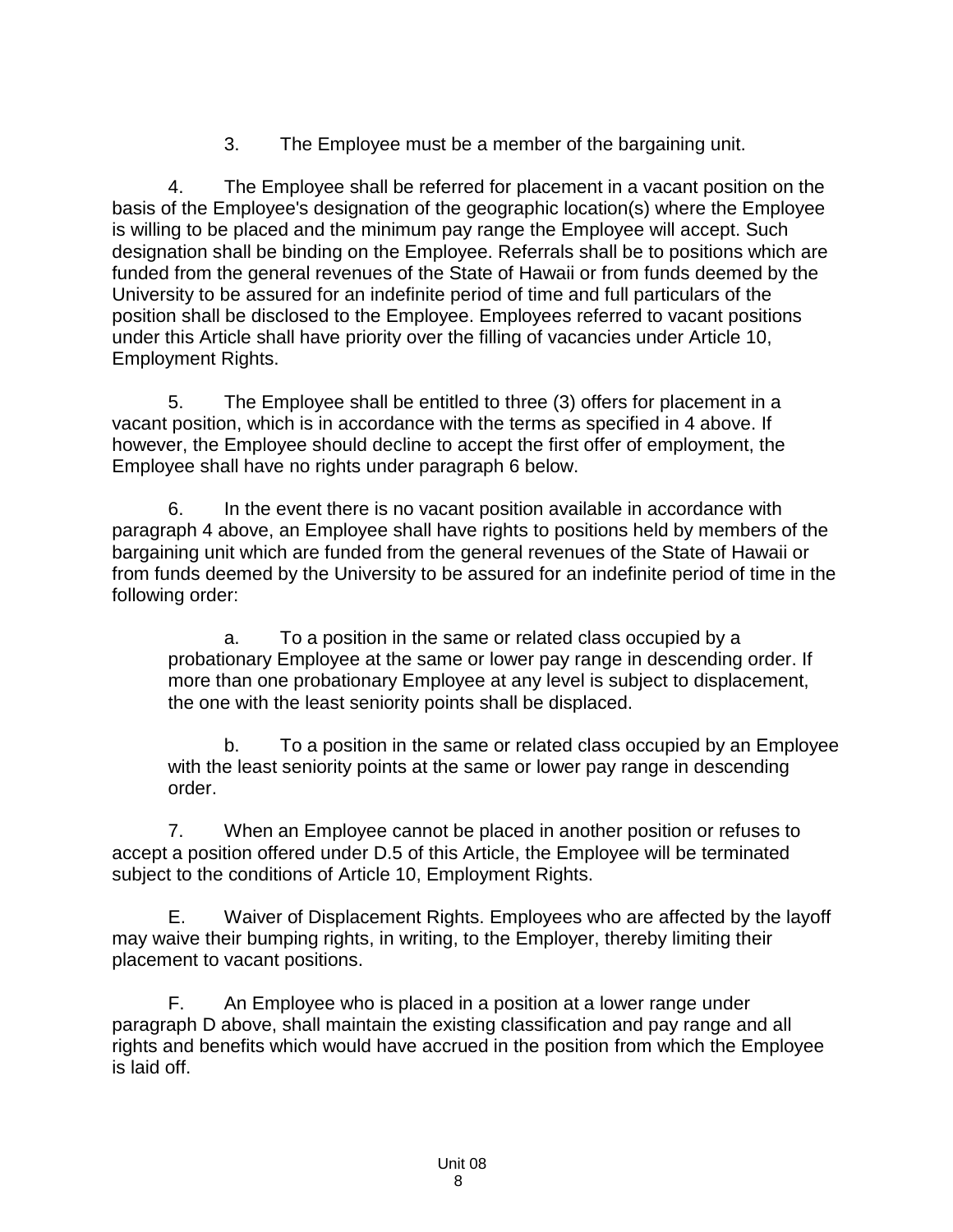#### **ARTICLE 12 - RETURN RIGHTS TO APT POSITIONS**

<span id="page-11-0"></span>A. The following provisions shall apply whenever an Employee who has "employment security" in accordance with Article 9 terminates from an executive/managerial position within the University system:

1. If the termination other than for cause occurs within three (3) years, the Employee shall return to the Employee's former APT position at a salary equal to that which the Employee would have received had the Employee not assumed the executive/managerial position, provided, however, that if the position is filled by an Employee who has earned employment security, the Employer shall place the former Employee in a suitable vacant APT position at the same or lower pay range for which the former Employee qualifies at a salary equal to that which the former Employee would have received had the former Employee not assumed the executive/managerial position. Upon such return to the APT position the former Employee shall be reinstated with the rights and benefits contained in this Agreement.

2. The Employer may assign a former APT Employee, who had earned "employment security" and had served more than three (3) years in an executive/managerial position to a vacant APT position for which the former Employee qualifies that is at the same or lower pay range as the APT position the former Employee last held at a salary equal to that which the former Employee would have received had the former Employee not assumed the executive/managerial position.

B. The former Employee shall exercise the right to return to an APT position within three (3) years. After the three-year period, the former Employee forfeits the right to return contained in this Article.

C. Pending declaration by the former Employee within the three-year period whether or not to remain in the executive/managerial position, the vacated APT position as well as any other affected APT positions may be filled by an interim appointment, the provisions of Article 10, paragraph D notwithstanding.

D. If the former Employee does not return to the APT position within the three-year period, all interim appointments may be converted to regular appointments by the Employer.

# **ARTICLE 13 - SAFETY AND HEALTH**

<span id="page-11-1"></span>A. Safety and Health Requirements. The Employer shall conform to and comply with applicable regulations requiring safe, healthy, and sanitary working conditions prescribed by the Department of Health, Department of Labor, or any other governmental body. In addition, the Employer shall ensure compliance with the applicable provisions of the Hawaii Occupational Safety and Health Law, Act 57, SLH 1972. The Employer shall provide, among other things: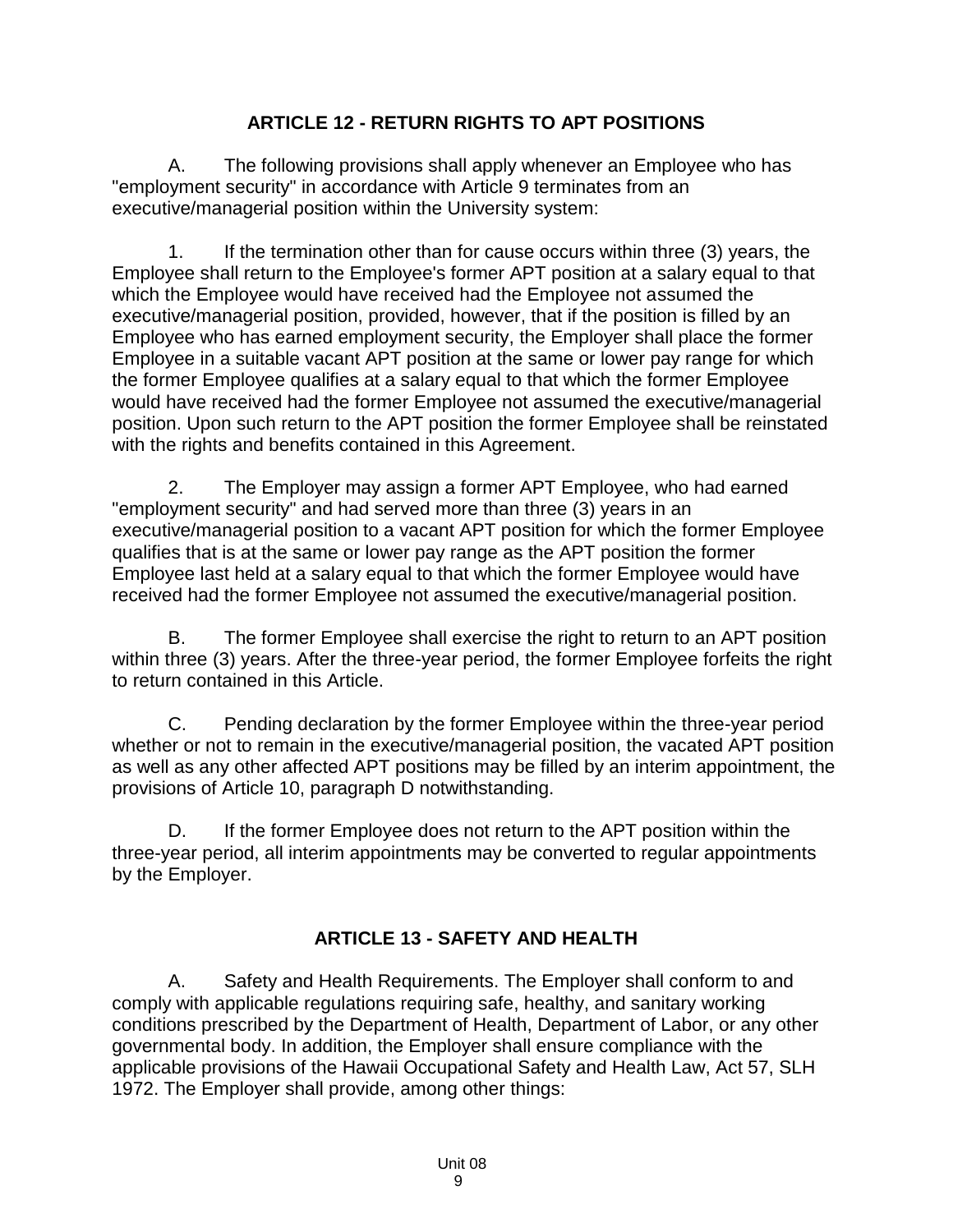1. When feasible in the renovation or construction of government buildings, the Employer shall endeavor to include in the specifications, provisions to provide, but not limited to the following: air conditioning; cold water fountains; restrooms for Employees separate from public restrooms; areas for meals.

2. When adequate lighting is essential to the performance of a specific function, the Employer shall provide necessary lighting equipment.

B. Protective Clothing and Safety Equipment and Tools.

1. Whenever the Employer requires that Employees wear protective clothing or use safety equipment and tools, the Employer shall provide and replace such items.

2. When an Employee performs work requiring the use of protective clothing and the Employee's garment is damaged because the protective clothing is inadequate, the Employer shall be responsible for reimbursing the reasonable value of the garment. The reasonable value shall be mutually agreed upon by the department head or designee and the affected Employee. Whenever such damage occurs, it shall be reported immediately to the supervisor.

C. Working Conditions.

1. Toilet facilities will be provided.

2. Clean, cool, potable drinking water shall be made accessible.

3. All office and work areas shall be provided with natural or mechanical systems of ventilation.

D. The Employer shall endeavor to provide security and protection for public Employees in offices where there have been experiences of frequent threats or violence.

# **ARTICLE 14 - PERSONAL RIGHTS AND REPRESENTATION**

<span id="page-12-0"></span>A. Upon the request of the Union, existing dress and personal appearance codes shall be reviewed by the Employer or the designee and Union. The Employer or the designee shall consult with the Union before establishing new dress and personal appearance codes.

B. Both parties agree that Employees shall not use their business addresses (place of employment) to receive personal mail; provided, however, if personal mail is sent to Employees' business addresses without their knowledge or consent, the Employer shall endeavor to forward such personal mail unopened.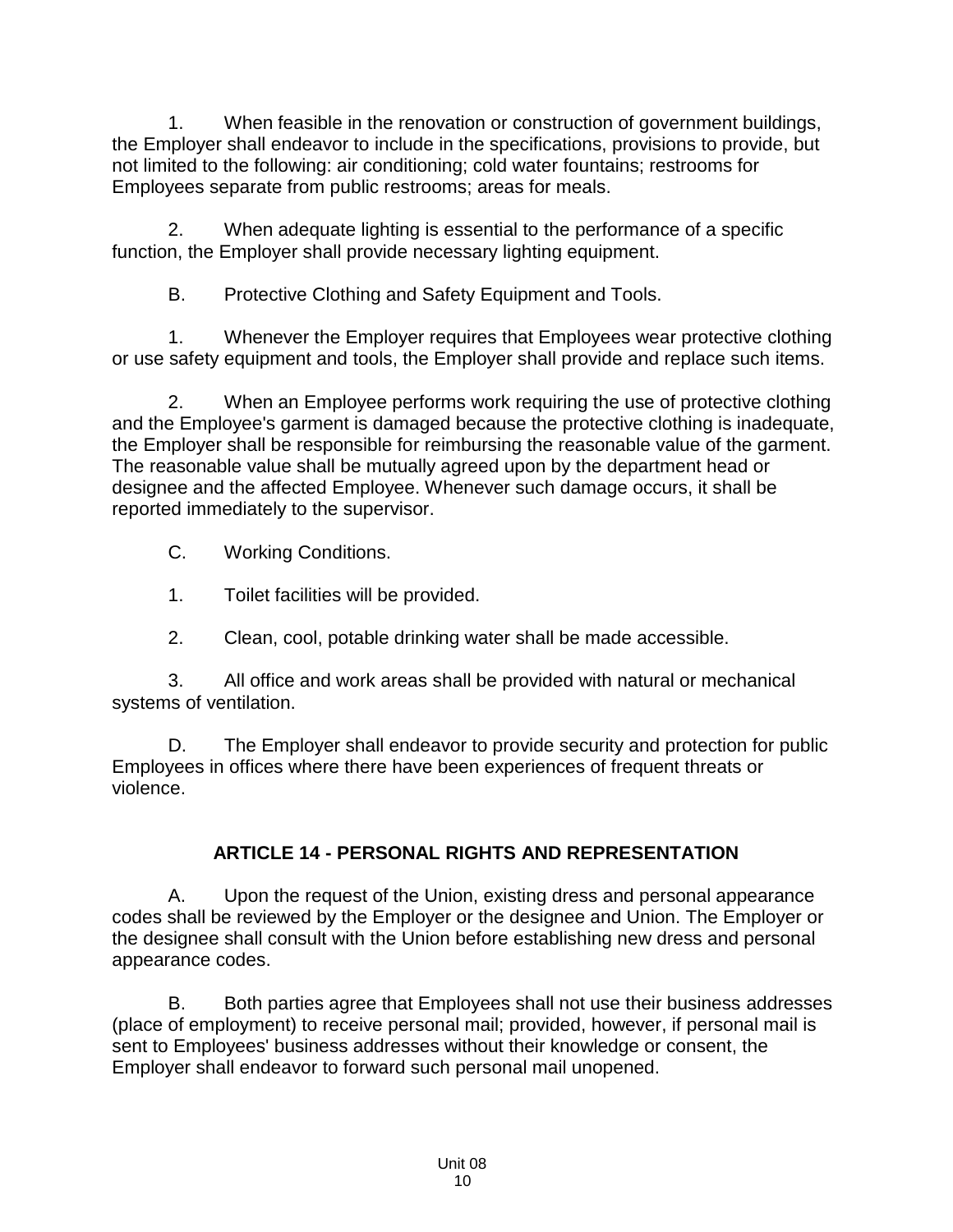C. The Employer shall provide Employees with supplies and equipment, which are required in the performance of the Employee's official duties. Except in the case of negligence on the part of the Employee, when such equipment is stolen, lost, damaged and/or worn out it shall be repaired or replaced by the Employer.

D. The Employer shall provide legal counsel for an Employee upon request when:

1. The Employee is sued for actions taken by the Employee in the course of the Employee's employment and within the scope of the Employee's duties and responsibilities.

2. The Employee must appear as a defendant or is subpoenaed to appear in court when sued for actions taken in the course of employment and within the scope of the Employee's duties and responsibilities.

3. The Employee must appear as a witness or is subpoenaed to appear in court on a matter arising in the course of employment and within the scope of the Employee's duties and responsibilities.

4. The Employee is required to give deposition or answer interrogatories on a matter arising in the course of employment and within the scope of the Employee's duties and responsibilities.

In addition, the Employee's required presence in any of the foregoing situations shall be considered work time.

E. When grievances are filed against Employees of this unit for actions taken by them in the course of their employment and within the scope of their supervisory and/or managerial duties and responsibilities, the Employer shall provide them with necessary staff support and representation. When such assistance is requested by the Employee and the Employer fails to furnish such assistance, the Employee will not be penalized for any improper action taken.

F. The Employer shall provide Employees with advice and assistance in the interpretation and administration of collective bargaining contracts or agreements covering their subordinates. Whenever Employees perform or carry out their assigned supervisory and/or managerial duties and responsibilities, based on such advice and assistance, the Employer agrees to provide full support to the Employees should conflict or grievances arise.

G. The Employee shall have the right to refuse for good cause to work overtime, to accept temporary assignment, and to perform any work not representative of the Employee's class.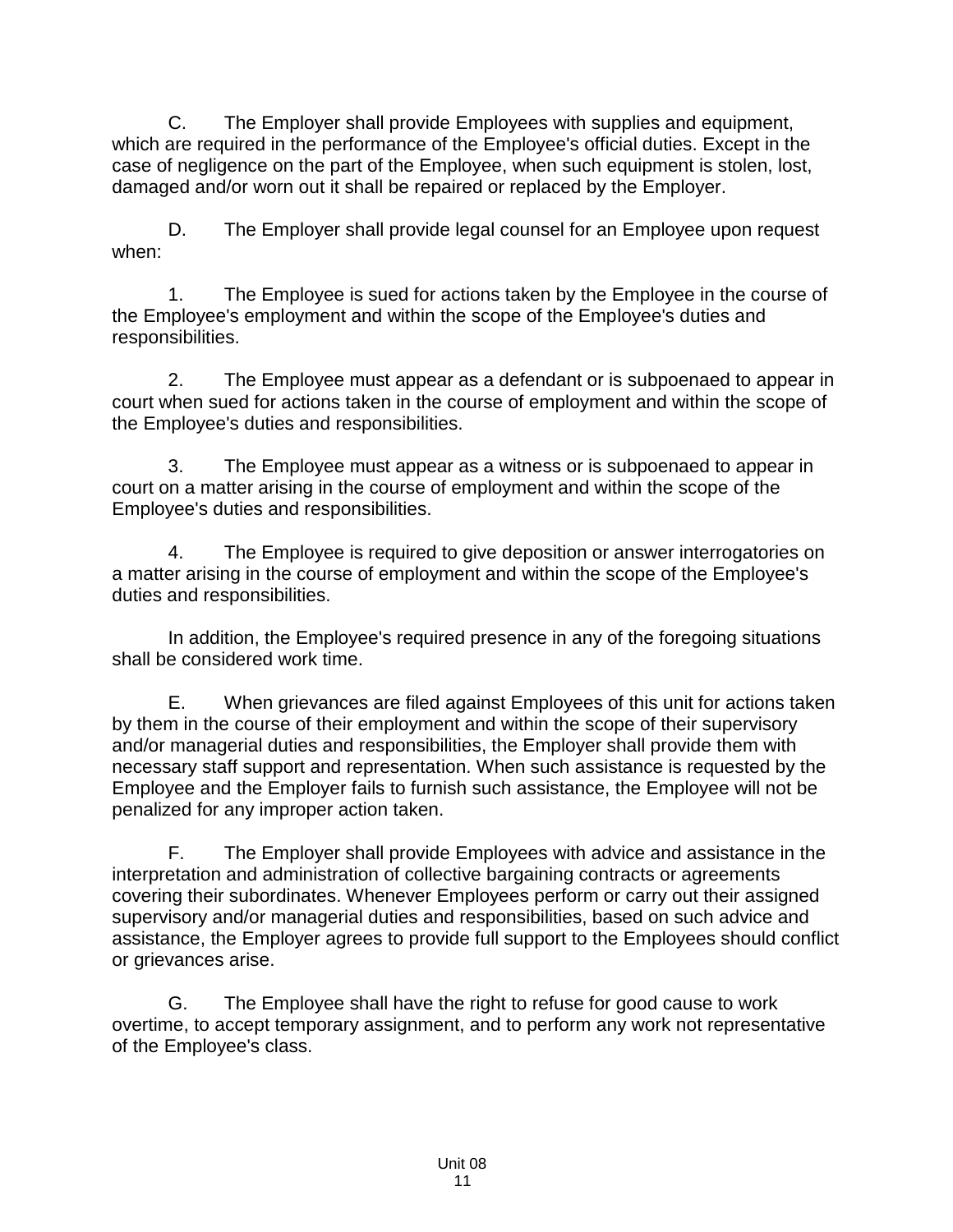H. If a judgment or court approved settlement is made against an Employee in a civil suit for actions taken by the Employee in the course of the Employee's employment and within the scope of the Employee's duties and responsibilities, the Employer agrees to do no more than submit to the Legislature or the County Council any judgment (or court approved settlement) against the Employee, with the Employer retaining the discretion of recommending or not recommending legislative approval.

I. The Employer shall not change the fund source nor reduce the FTE of a filled position funded from the general revenues of the State of Hawaii or from funds deemed by the University to be assured for an indefinite period of time without prior consultation with the Union. The Employee shall retain return rights back to the original fund source and FTE should such change be made.

J. The Employer shall provide access to the Employer's personnel policies and procedures to Employees.

K. Bill of Rights

1. No Employee shall be required to sign a statement of complaint filed against the Employee.

2. If the Employer pursues an investigation based on a complaint, the Employee shall be informed of the complaint, and shall be afforded an opportunity to respond to the complaint, and to furnish evidence in support of the Employee's case. The Employee shall have the right to be represented by the Union in presenting the Employee's case.

3. If the complaint filed against the Employee results in disciplinary action, and the Union or Employee believes that the action taken is improper or unjust, the Union or the Employee shall have the right to process a grievance pursuant to Article 17, Grievance Procedure.

# **ARTICLE 15 - PERSONNEL FILE**

<span id="page-14-0"></span>A. The Employee shall, upon request and by appointment, be permitted to examine their personnel files. The Employee shall be given a copy of any material if it is to be used in connection with a grievance or personnel hearing.

B. No derogatory material shall be placed in the personnel file unless the Employee has had an opportunity to read the material and an opportunity to sign it indicating the Employee had read the material. The Employee shall also be given an opportunity to attach explanatory remarks.

C. All derogatory material in an Employee's file shall be destroyed after two (2) years, unless the Employer makes a determination of the current relevancy of such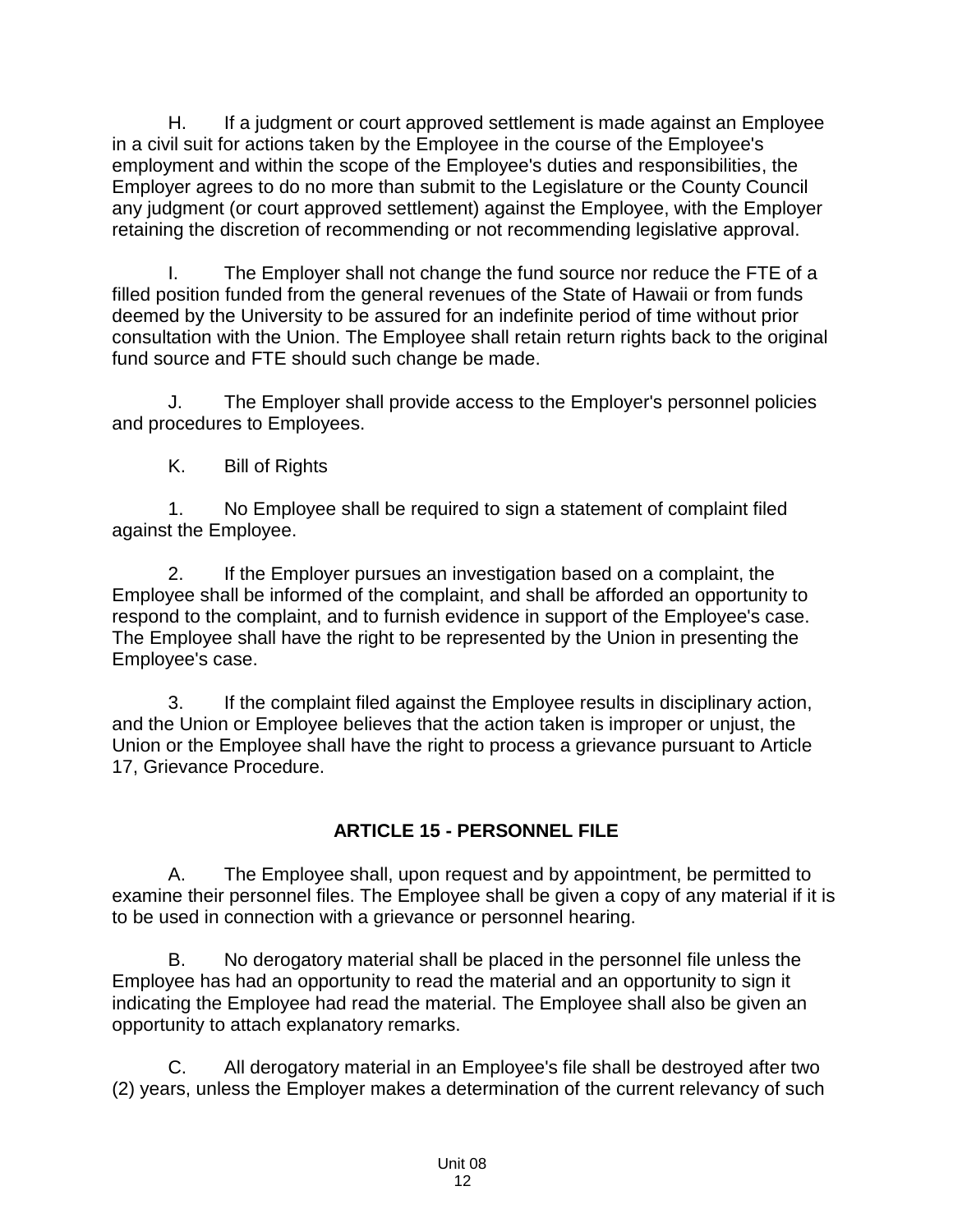material. If the Employee or the Union, upon consent of the Employee, disputes the relevancy to such material, the Employer shall attach the reasons for relevancy to such material in writing.

If the Employer determines that the material is relevant currently, it may remain in the file for another year and again reviewed, in the same manner.

D. All derogatory material shall be destroyed after five (5) years.

E. The employment history record shall not be destroyed.

F. The Employer may maintain more than one personnel file; however, one of these files shall include, but not be limited to, an Employee's personnel transaction records, derogatory materials, commendatory materials and performance evaluations. The Employer shall designate and inform the Union of the location of the file.

# **ARTICLE 16 - DISCIPLINE**

<span id="page-15-0"></span>A. Employee shall not be suspended, demoted or discharged during the terms of their appointments without proper cause. Notice of disciplinary action taken against any Employee shall be in writing and confidential. Grievances concerning disciplinary action shall be handled in accordance with the provisions of Article 17, Grievance Procedure.

B. When an Employee is orally reprimanded it shall be done privately.

# **ARTICLE 17 - GRIEVANCE PROCEDURE**

<span id="page-15-1"></span>A. Any complaint by an Employee or the Union concerning the application and interpretation of this Agreement shall be subject to the grievance procedure. Any relevant information specifically identified by the grievant or the Union in the possession of the Employer needed by the grievant or the Union to investigate or process a grievance, shall be provided to them upon request within seven (7) working days. The grievance shall be presented to the appropriate supervisor within twenty (20) working days after the occurrence of the alleged violation, or if it concerns an alleged continuing violation, then it must be filed within twenty (20) working days after the alleged violation first became known or should have become known to the Employee involved, except that in the case of an alleged payroll computational error, such allegation shall be presented to the President or the designee in writing within twenty (20) working days after the alleged error is discovered by the Employee or the grievance may not be considered.

B. An individual Employee may present a grievance to the Employee's immediate supervisor and the grievance heard without intervention of the Union,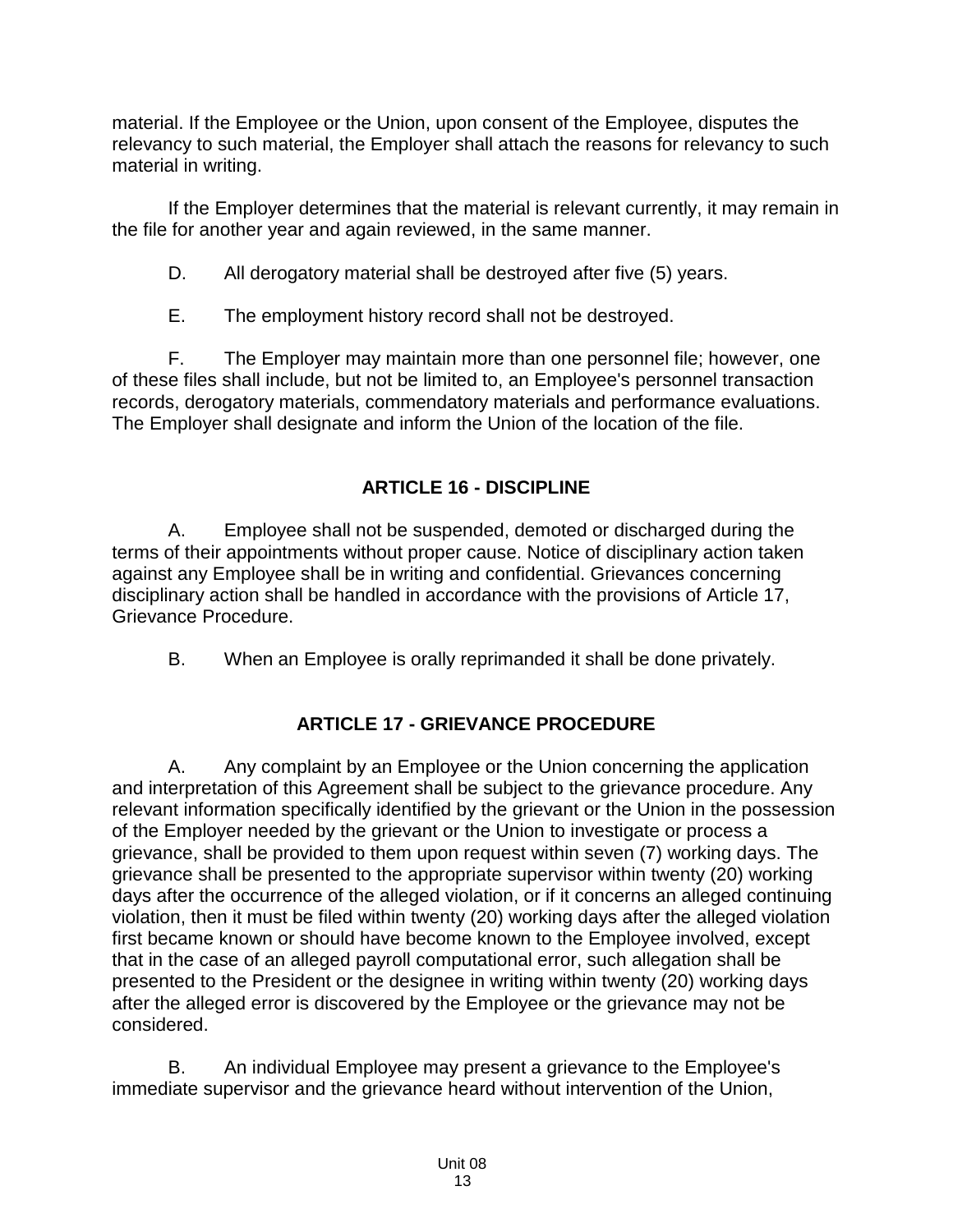provided the Union has been afforded an opportunity to be present at the conference(s) on the grievance. Any adjustment made shall not be inconsistent with the terms of this Agreement. By mutual consent of the Union and the Employer, any time limits within each step may be extended.

C. Informal Step. A grievance shall, whenever possible, be discussed informally between the Employee and immediate supervisor within the twenty (20) working day limitation provided for in paragraph "A" above. The grievant may be assisted by the grievant's Union representative. If the immediate supervisor does not reply by seven (7) working days, the Employee or the Union may pursue the grievance to the next step.

D. Step 1. If the grievant is not satisfied with the result of the informal conference, the grievant or the Union may submit a written statement of the grievance within seven (7) working days after receiving the answers to the informal complaint to (a) the Dean in the case of the University of Hawaii at Manoa (UHM) and University of Hawaii at Hilo (UHH); (b) Chancellor in the case of the Community Colleges; or (c) such directors as may be designated by the Chancellors with respect to other administrative or program units (hereinafter "division head"); or if the immediate supervisor does not reply to the informal complaint within seven (7) working days, the Employee or the Union may submit a written statement of the grievance to the division head or the designee within fourteen (14) working days from the initial submission of the informal complaint; or if the grievance was not discussed informally between the Employee and the immediate supervisor, the Employee or the Union may submit a written statement of the grievance to the division head or the designee within the twenty (20) working day limitation provided for in paragraph "A" above.

A meeting shall be held between the grievant and a Union representative with the division head or the designee seven (7) working days after the written grievance is received. Either side may present witnesses. The division head or the designee shall submit a written answer to the grievant or the Union within seven (7) working days after the meeting.

E. Step 2. If the grievance is not satisfactorily resolved at Step 1, the grievant or the Union may appeal the grievance in writing to the Chancellor, or appropriate Vice President, successor in office, or the designee (hereinafter "department head") within seven (7) working days after receiving the written answer. The department head or the designee need not consider any grievance in Step 2 which encompasses different alleged violations or charges than those presented in Step 1. A meeting to discuss the grievance shall be held within seven (7) working days after the receipt of the appeal. The department head or the designee shall reply in writing to the grievant or the Union within seven (7) working days after the meeting.

F. If the Union has a class grievance involving Employees within a college, administrative or program unit, it may submit the grievance in writing to the division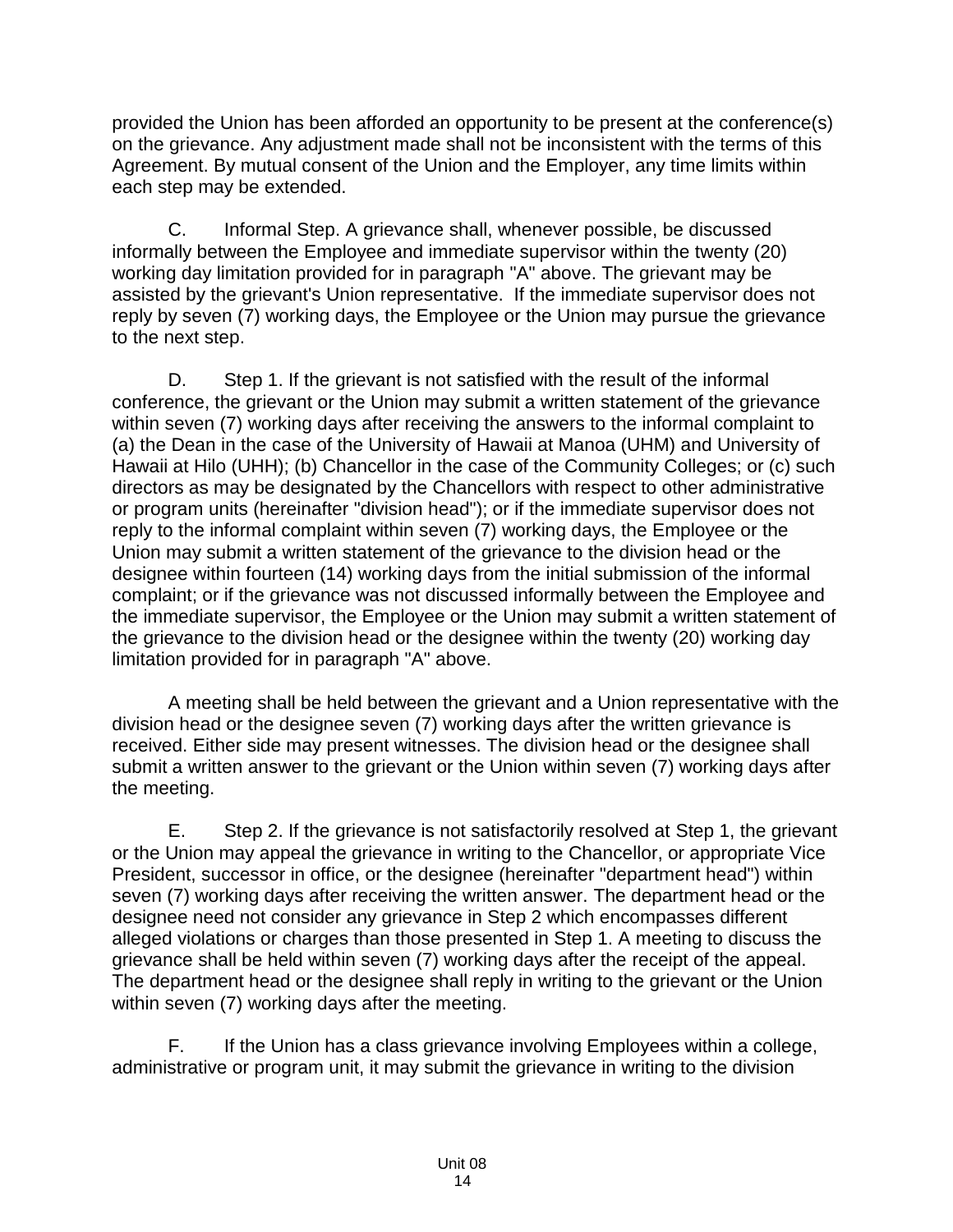head or the designee. Time limits shall be the same as in individual grievances and the procedures for appeal from unsatisfactory answers shall be the same as in Step 1.

If the Union has a class grievance involving Employees from more than one college, administrative or program unit, it may submit the grievance in writing to the department head. Time limits shall be the same as in individual grievances and the procedures for appeal from unsatisfactory answers shall be the same as in Step 2.

G. Step 3. If the grievance is not satisfactorily resolved at Step 2, the grievant or the Union may appeal the grievance in writing to the President or the designee (hereinafter "Employer") within seven (7) working days after the receipt of the answer at Step 2. Within seven (7) working days after receipt of the appeal, the Employer and the Union shall meet in an attempt to resolve the grievance. The Employer or the designee need not consider any grievance in Step 3 which encompasses different alleged violations or charges than those presented in Step 2. The Employer or the designee shall reply in writing to the Union within seven (7) working days after the meeting.

H. Step 4. Arbitration. If the grievance is not resolved at Step 3 and the Union desires to proceed with arbitration, it shall serve written notice on the Employer or the Employer's representative of its desire to arbitrate within ten (10) working days after receipt of the Employer's decision at Step 3. Representatives of the parties shall attempt to select an Arbitrator immediately thereafter. If agreement on an Arbitrator is not reached within ten (10) working days after the notice of arbitration is submitted, either party may request the Hawaii Labor Relations Board and to submit a list of five (5) Arbitrators. Selection of an Arbitrator shall be made by each party alternately deleting one (1) name at a time from the list. The first party to delete a name shall be determined by lot. The person whose name remains on the list shall be designated the Arbitrator. No grievance may be arbitrated unless it involves an alleged violation of a specific term or provision of the Agreement.

If the Employer disputes the arbitrability of any grievance, the Arbitrator shall first determine whether the Arbitrator has jurisdiction to act; and if the question of jurisdiction is not satisfactorily resolved, the grievance shall be referred back to the parties without decision or recommendation on its merits.

The Arbitrator shall render the award in writing, no later than thirty (30) calendar days after the conclusion of the hearings or if oral hearings are waived then thirty (30) calendar days from the date statements and proofs were submitted to the Arbitrator. The decision of the Arbitrator shall be final and binding upon the Union, its members, the Employees involved in the grievance, and the Employer. There shall be no appeal from the Arbitrator's decision by either party, if such decision is within the scope of the Arbitrator's authority as described below:

1. The Arbitrator shall not have the power to add to, subtract from, disregard, alter, or modify any of the terms of this Agreement.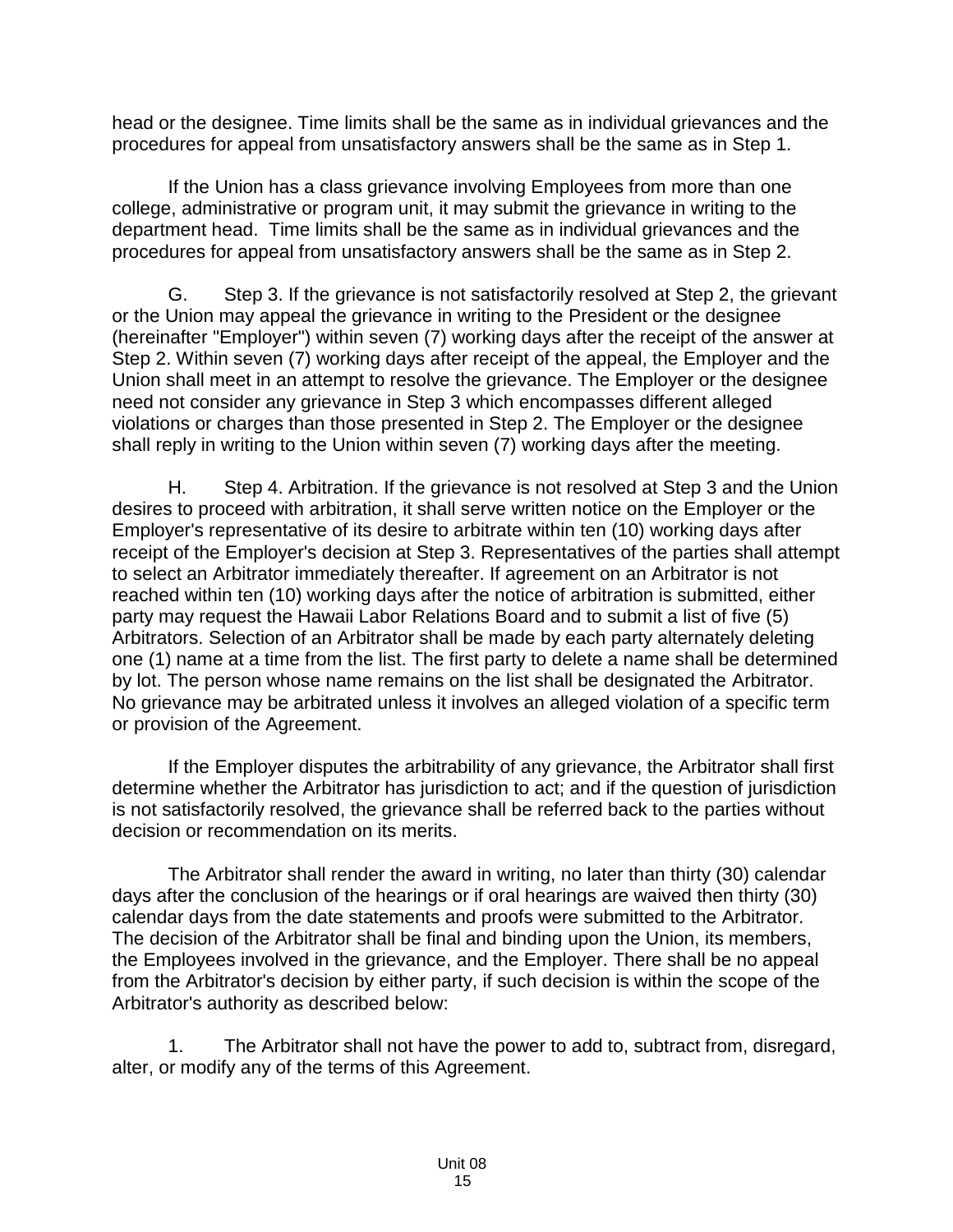2. The Arbitrator's power shall be limited to deciding whether the Employer has violated any of the terms of this Agreement.

3. The Arbitrator shall not consider any alleged violations or charges other than those presented at Step 3.

4. In any case of suspension or discharge where the Arbitrator finds such suspension or discharge was improper, the Arbitrator may set aside, reduce or modify the action taken by the Employer. If the penalty is set aside, reduced or otherwise changed, the Arbitrator may award back pay to compensate the Employee, wholly, or partially, for any wages lost because of the penalty.

5. The fees of the Arbitrator, the cost of transcription, and other necessary general costs, shall be shared equally by the Employer and the Union. Each party will pay the cost of presenting its own case and the cost of any transcript that it requests.

## **ARTICLE 18 - TEMPORARY ASSIGNMENT**

<span id="page-18-0"></span>A. An Employee will be deemed to be on a "temporary assignment" when temporarily assuming, as assigned by an authorized Employer designee, the majority of duties and responsibilities of another position which reflect an expanded scope of responsibility and/or a significant increase in complexity of work.

B. Additional compensation for temporary assignment as defined in A. above will be awarded as follows:

1. If the Employee is assigned work of a position with significantly more complex duties and responsibilities within the Employee's own band, the temporarily assigned Employee shall receive a stipend equivalent to either one (1) or two (2) steps on the Employee's pay band or approximately two percent (2%) or four percent (4%) respectively of the monthly salary effective on the first whole day of such temporary assignment.

2. If the Employee is assigned work of a position one (1) pay band higher than the Employee's own pay band, the temporarily assigned Employee shall receive a stipend equivalent to three (3) steps on the Employee's own pay band or approximately six percent (6%) of the monthly salary effective the first whole day of such temporary assignment.

3. If the Employee is assigned work of a position two (2) or more pay bands above the Employee's own pay band, the temporarily assigned Employee shall receive a stipend equivalent to five (5) steps on the Employee's own pay band or approximately ten percent (10%) of the monthly salary effective the first whole day of such temporary assignment.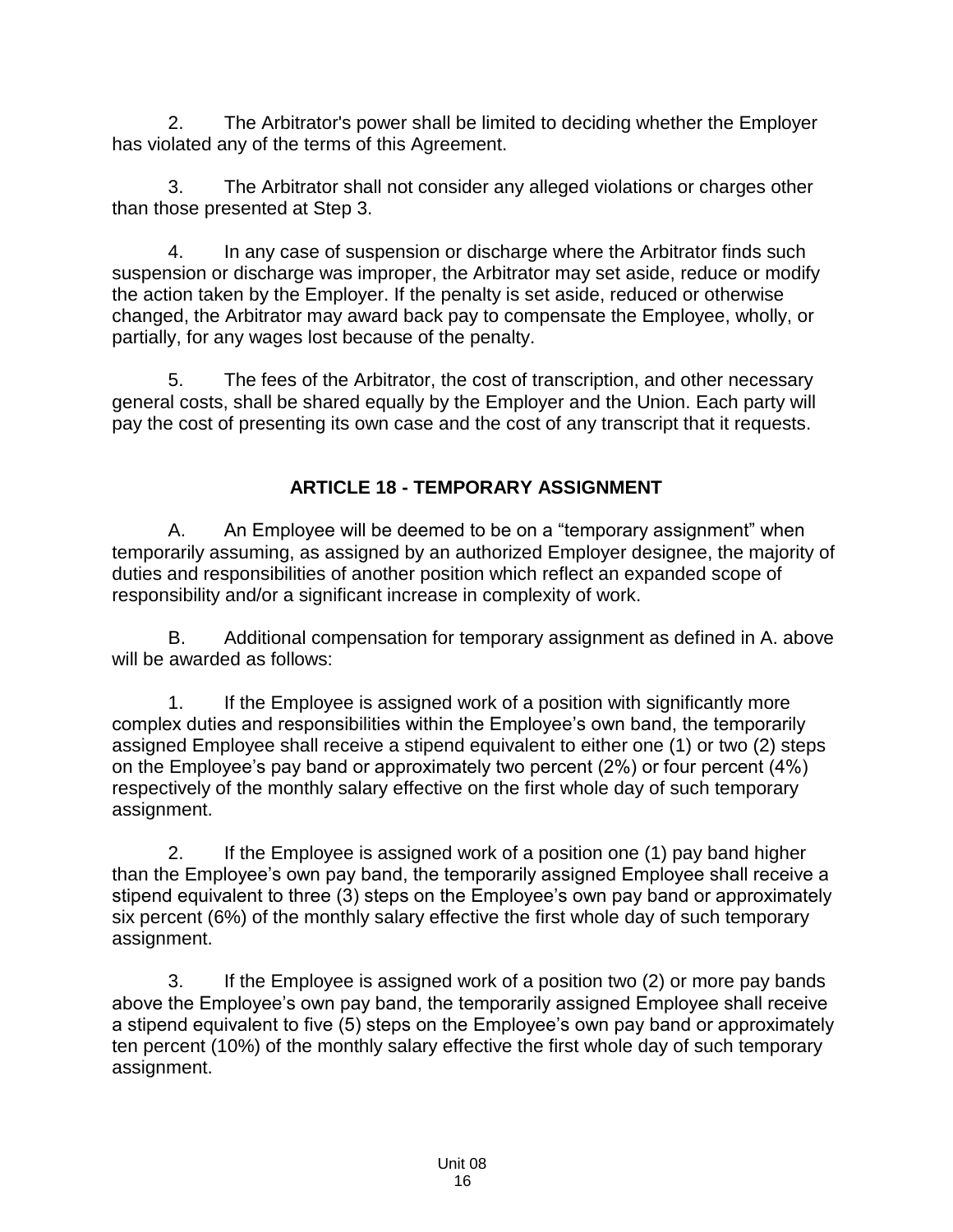4. The stipend amount shall be appropriately prorated to reflect the actual duration of the temporary assignment.

5. Upon completion of the temporary assignment, the stipend will be terminated.

6. Additional compensation for temporary assignment shall not apply to an Employee who is filling a "deputy" or "assistant" position before such assignment, which inherently requires the assumption of the duties and responsibilities of the higher level position during the absence of the incumbent of the higher level position.

7. The temporary assignment must be made by and approved by the Employer's authorized designee.

C. If an employee temporarily assumes, as assigned by the Employer's authorized designee, all duties and responsibilities of a position in a higher band, the position shall be temporarily rebanded regardless of whether or not a temporary assignment to a higher level position can be made. Temporary rebanding shall be governed by the provisions of Systemwide Administrative Procedure A9.210, Classification and Compensation Plan for APT Personnel.

## **ARTICLE 19 - OVERTIME**

<span id="page-19-0"></span>A. This Article does not apply to nine (9) month personnel.

B. Whenever an Employee in pay bands A or B works upon proper written authority in excess of forty (40) straight time hours per week, the Employee shall have the option of cash payment or compensatory time off at the rate of one and one-half (1 ½) hours for each such excess hour worked. If the Employee elects in writing to take compensatory time off in lieu of cash payment, it shall be taken at a time mutually agreed upon. Overtime shall not be allowed for an Employee working on an overload basis. Any official leave with pay or compensatory time which has been actually taken by an Employee shall be included in computing whether an Employee has worked in excess of forty (40) hours in a week.

C. Employees in pay bands C and D may be compensated in the form of (a) a stipend or (b) be given compensatory time off at the one and one-half  $(1 \frac{1}{2})$  time rate for overtime work as defined in B above. The alternative (a) or (b) selected will be by mutual understanding between the unit head and the Employee at the time the overtime work is authorized and directed. When the stipend alternative is authorized it will be the following:

| for Employees in pay band C | \$250 |
|-----------------------------|-------|
| for Employees in pay band D | \$300 |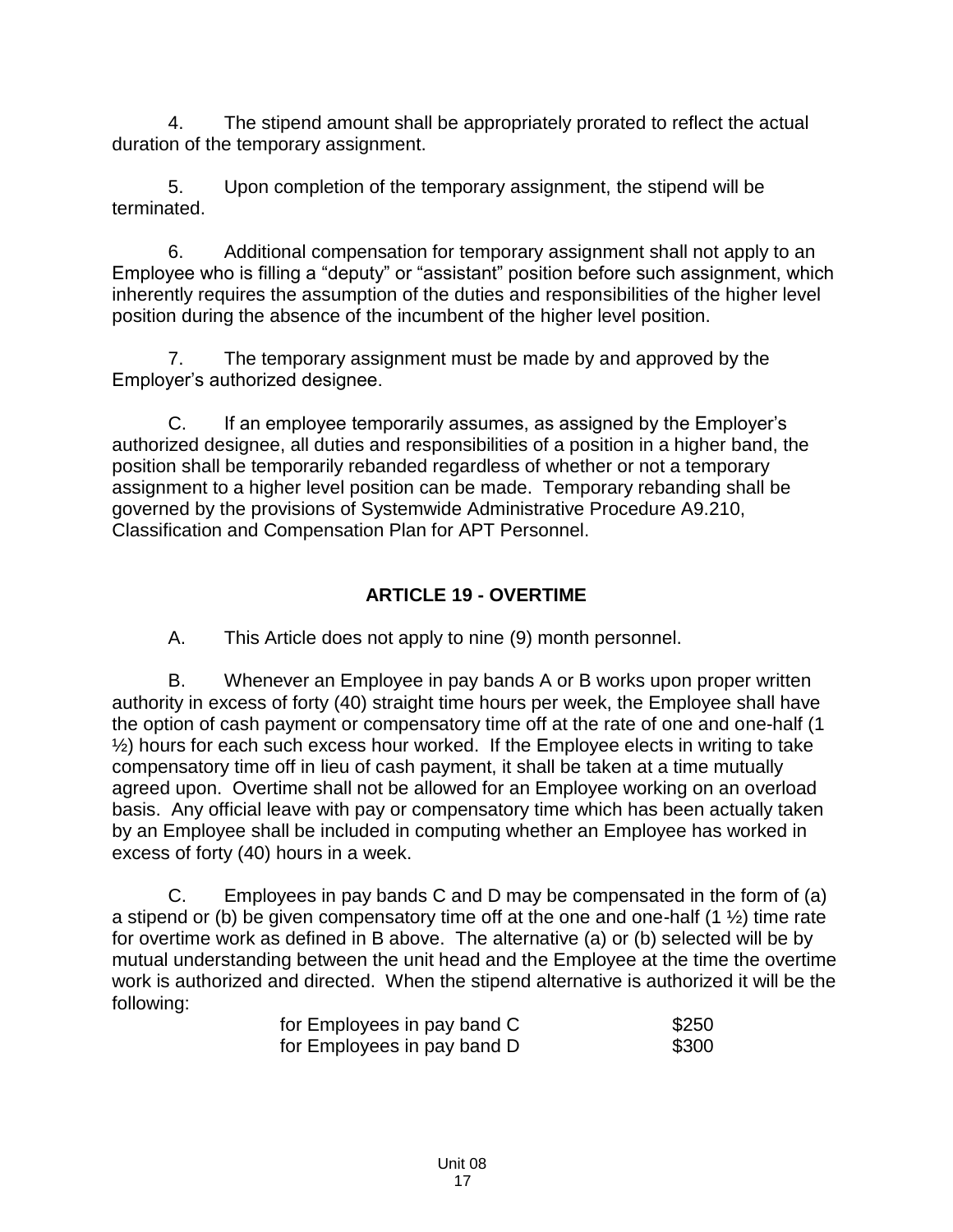In addition, the following conditions shall apply to the award of stipends:

1. The Employee is required to work extra hours due to circumstances beyond the control of the Employer, and,

2. The conditions are expected to last at least thirty (30) days, and,

3. A request from the program head in advance for the award of the stipend must be in writing specifying the reasons for the stipend, the period to be covered and the recommended amount.

4. The University President or the designee has authority to approve stipends under this Article.

D. Cash payment for authorized overtime work, including stipends, shall be made within thirty (30) days (approximately two (2) pay periods) from the date the Employee submits the appropriate Employer form for overtime payment.

## **ARTICLE 20 - NIGHT DIFFERENTIAL**

<span id="page-20-0"></span>A. Whenever an Employee's scheduled straight-time hours, including holiday work, fall between the hours of six (6:00) p.m. and six (6:00) a.m., the Employee shall be paid, in addition to the Employee's basic compensation, the amount of sixty-five cents (\$.65) per hour for each hour of actual work performed during such six (6:00) p.m. to six (6:00) a.m. hours; provided, however, if one-half (1/2) or more of the Employee's scheduled straight-time hours fall between six (6:00) p.m. and six (6:00) a.m., the Employee shall be paid, in addition to the Employee's basic compensation, the amount of sixty-five cents (\$.65) per hour for each straight-time hour actually worked.

B. Whenever an Employee's overtime hours fall between the hours of six (6:00) p.m. and six (6:00) a.m., the Employee shall be paid the night differential for each hour of actual overtime work performed during such six (6:00) p.m. to six (6:00) a.m. hours.

C. The differential plus the basic compensation shall be used in determining the cash payment for overtime work performed pursuant to the provisions of paragraph A or B above.

D. For the purpose of granting differential for work performed for a portion of an hour, the differential shall be thirty-two cents (\$.32) for work of one-half (1/2) hour or less, and sixty-five cents (\$.65) for work of more than one-half (1/2) hour.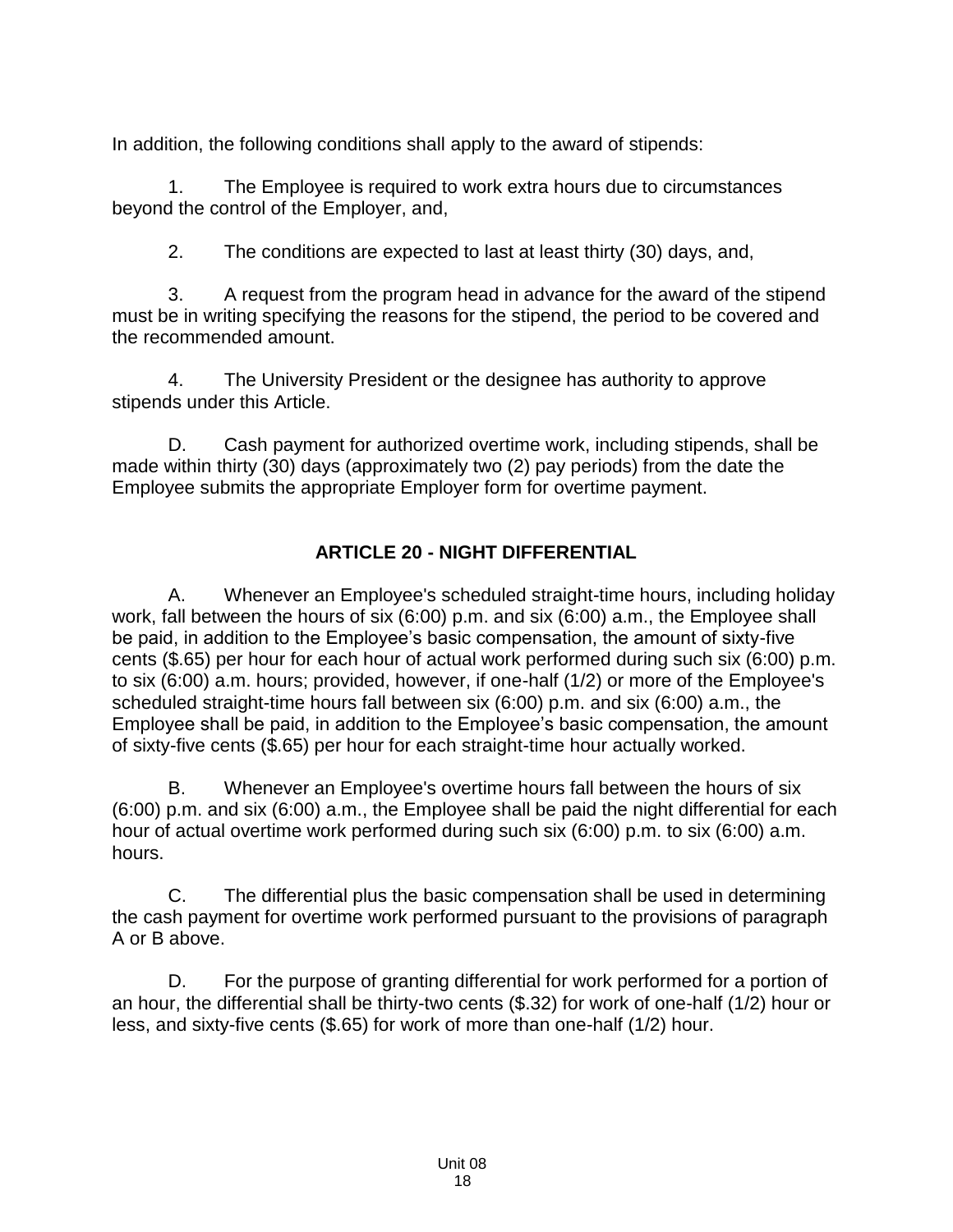#### **ARTICLE 21 - MEALS**

<span id="page-21-0"></span>A. When Employees covered by paragraph B of Article 19, Overtime, are required to work outside of their normal workday, the Employer shall either furnish them with meals or compensate them for meals at the rate of four dollars and twenty-five cents (\$4.25) for breakfast, four dollars and seventy-five cents (\$4.75) for lunch and six dollars (\$6.00) for dinner under the following situations:

1. Post-Shift Work

Employees who perform work after their normal workday, shall be furnished or compensated for a meal after the first two (2) hours of actual work performed and after intervals of five (5) hours following the first meal.

2. Two or More Hours of Pre-Shift Work

When Employees are called to perform two (2) or more hours of pre-shift work and are required to work continuously into their normal workday, they shall be entitled to meals for the period of the pre-shift work as well as their normal workday. Employees shall be furnished or compensated for a meal upon completion of two (2) hours of work and at intervals of five (5) hours of continuous work performed following the first meal.

3. Less Than Two Hours of Pre-Shift Work

When Employees are required to work less than two (2) hours of pre-shift with less than twenty-four (24) hours prior notice and work continuously into the Employees' normal workday, they shall be furnished or compensated for a meal at the start of their normal workday and at their normal meal period during the workday.

- 4. Work During Off-Duty Hours, Scheduled Day Off or Holiday
	- a. Less Than 24 Hours Prior Notice

When Employees are required to work during their off-duty hours (not post-shift or pre-shift), on a scheduled day off or a holiday with less than twentyfour (24) hours prior notice, they shall be furnished or compensated for meal upon completion of two (2) hours of work and at intervals of five (5) hours of continuous work performed following the first meal.

b. 24 Hours or More Prior Notice

When Employees are required to work during their off-duty hours (not post-shift or pre-shift), on a scheduled day off or a holiday with at least twentyfour (24) hours prior notice, they shall be furnished or compensated for a meal upon completion of ten (10) hours of such work and at intervals of five (5) hours of work performed following the first meal.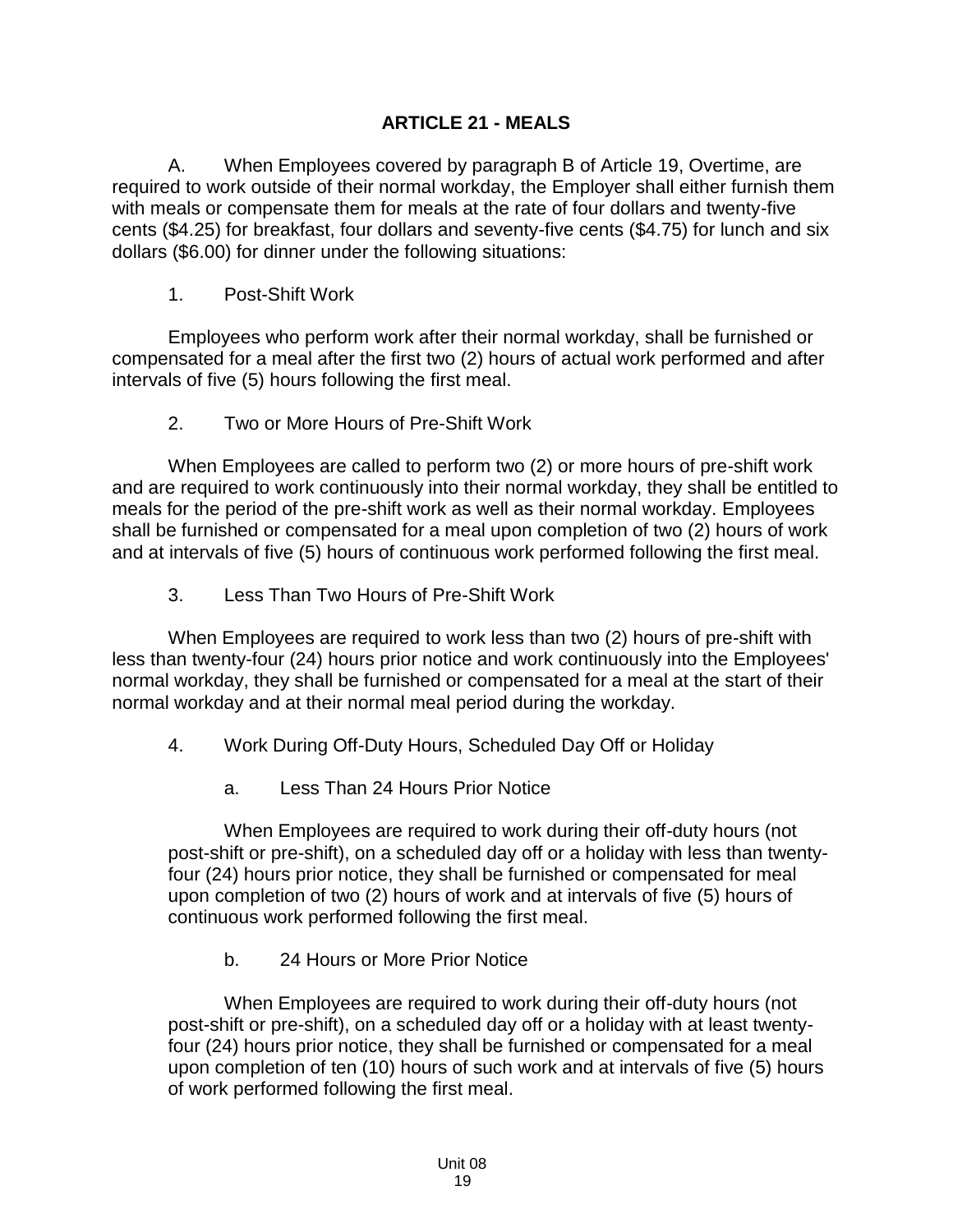5. Work While on Standby

When Employees render service in response to a call to work standby they shall be furnished or compensated for a meal upon completion of two (2) hours of work at intervals of five (5) hours of continuous work performed following the first meal.

B. For purposes of meal compensation, the following shall apply:

1. Breakfast shall mean any meal allowed an Employee from 3:00 a.m. to 9:00 a.m.

2. Lunch shall mean any meal allowed an Employee after 9:00 a.m. to 3:00 p.m.

3. Dinner shall mean any meal allowed an Employee after 3:00 p.m. but before 3:00 a.m.

C. The Employer shall compensate Employees for meals within thirty (30) days (approximately two pay periods) from the date on which the claim for compensation is filed with the respective disbursing officer.

D. The term "post-shift" is defined as that period of time immediately following a workday.

The term "pre-shift" is defined as that period of time immediately preceding a workday.

# **ARTICLE 22 - OVERLOAD**

<span id="page-22-0"></span>Employees shall be allowed to teach classes, conduct special studies, and other tasks not related to their normal duties on an overload outside their normal working hours. Overload activities are secondary to the duties and responsibilities, which must be performed by Employees during their normal working hours. Overload activities for Employees in the Administrative, Professional, and Technical Classification shall be governed by the appropriate guidelines including the following:

1. Overload payment is authorized for teaching classes;

a. outside the Employee's normal working hours, or

b. may be allowed during an Employee's normal working hours, provided the Employee's immediate supervisor allows an adjustment of the Employee's normal work hours so as to permit the Employee to perform the overload teaching during normal working hours and the affected portion of the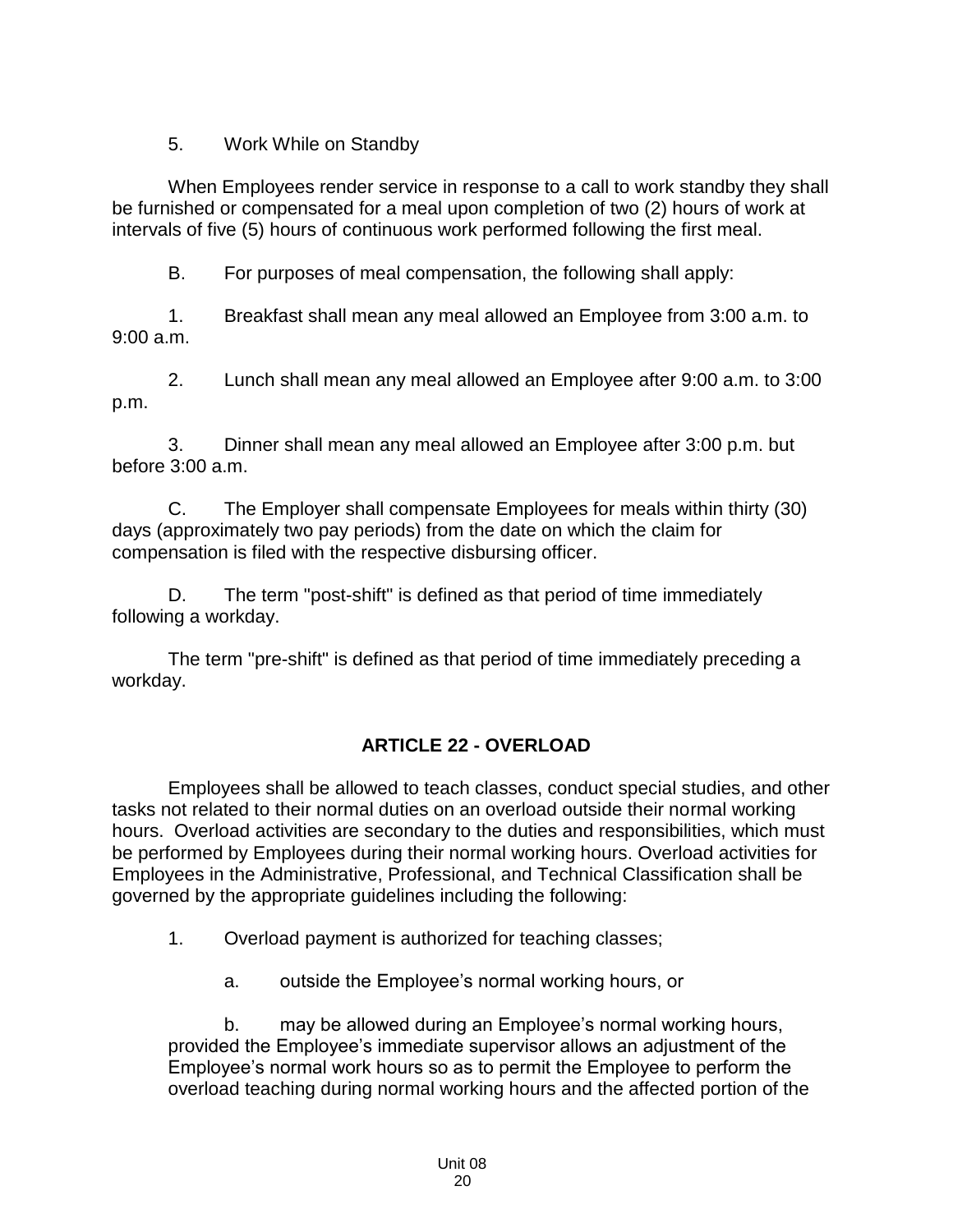normal duties during off-duty hours.

2. Overload is authorized for research paid from grants, contracts or University-sponsored research during the summer months (for personnel on the ninemonth salary schedule) or during authorized annual leave periods (for personnel on the eleven-month salary schedule). However, one may not simultaneously teach and work full-time on a grant or contract.

3. Overload normally is not authorized for extra work in the position to which an individual is appointed.

4. The maximum allowable overload for teaching shall be on a credit-hour basis at the same rate established for equivalent faculty ranks or at the established hourly rate for non-credit courses. Overload teaching may not be for courses construed as part of the Employee's regularly assigned duties, and it must be approved by the appropriate Chancellor.

a. Full-time appointees on the eleven-month accumulative leave scale may teach a maximum of twelve (12) credit hours per year, not to exceed one (1) course at any one time.

b. Full-time appointees on the nine-month scale, who do not accumulate vacation, may teach a maximum of twelve (12) credit hours per year not to exceed one (1) course at any one time.

5. The maximum allowable annual overload for research or other nonteaching services for the two (2) categories of appointees noted in paragraph 4 are:

a. Eleven-month appointees may use their earned vacation to work in another capacity for the University. The maximum monthly overload compensation rate for these individuals shall be computed on the basis of onetwelfth (1/12) of their current annual salary.

b. Nine-month appointees may earn up to 2.5/9 of their current annual salary for doing research or contract work during summer months.

6. An Employee who is performing on an overload basis and such overload interferes with the Employee's primary duties and responsibilities, shall make an appropriate adjustment to the overload activities to accommodate the primary duties and responsibilities, subject to the approval of the immediate supervisor.

### **ARTICLE 23 - TEMPORARY HAZARD PAY**

<span id="page-23-0"></span>A. Award and Approval. Upon recommendation of the appropriate administrator or upon request by the Union, the President or the designee, in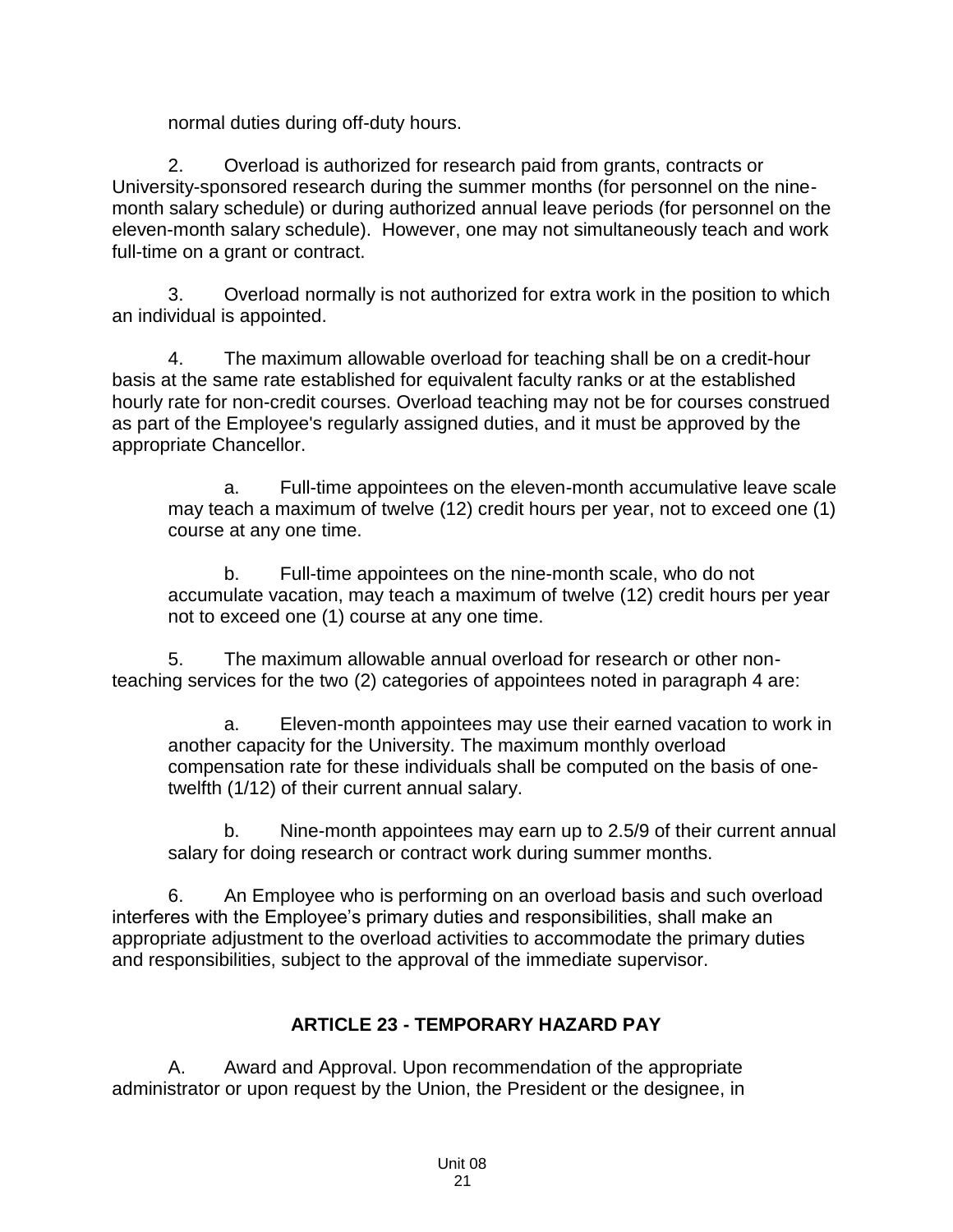consultation with the Union, shall grant hazard pay to Employees who are temporarily exposed to unusually hazardous working conditions and where the following conditions are met:

1. The exposure to unusually hazardous working conditions is temporary;

2. The degree of hazard is "Most Severe" or "Severe"; and

3. The unusually hazardous working conditions have not been considered in the assignment of the class to a pay range.

B. Hazard Pay Differentials. Hazard pay differentials shall be based on the minimum step of the Employee's salary range and shall be prorated as follows:

1. Most Severe--twenty-five percent (25%)

a. Exposure likely to result in serious incapacitation, long period of time lost, or possible loss of life.

b. Accidents occur frequently in spite of reasonable safety precautions.

c. Frequent exposure to hazard where failure to exercise extreme care and judgment might cause an accident, which would result in total disability or fatality.

2. Severe-fifteen percent (15%)

a. Frequent injuries likely but serious accidents rare.

b. Exposure leads to possible eye injuries, loss of fingers, or serious burns.

c. Might cause incapacitation.

d. Moderate periods of compensable lost time result.

3. Any disagreement on the granting of Temporary Hazard Pay or the differential granted shall be subject to the grievance procedure and in accordance with step 3 of Article 17, Grievance Procedure.

C. Computing Hazard Pay. The basic unit for computing such payments shall be the hour provided that:

1. A fraction of an hour shall be considered an hour;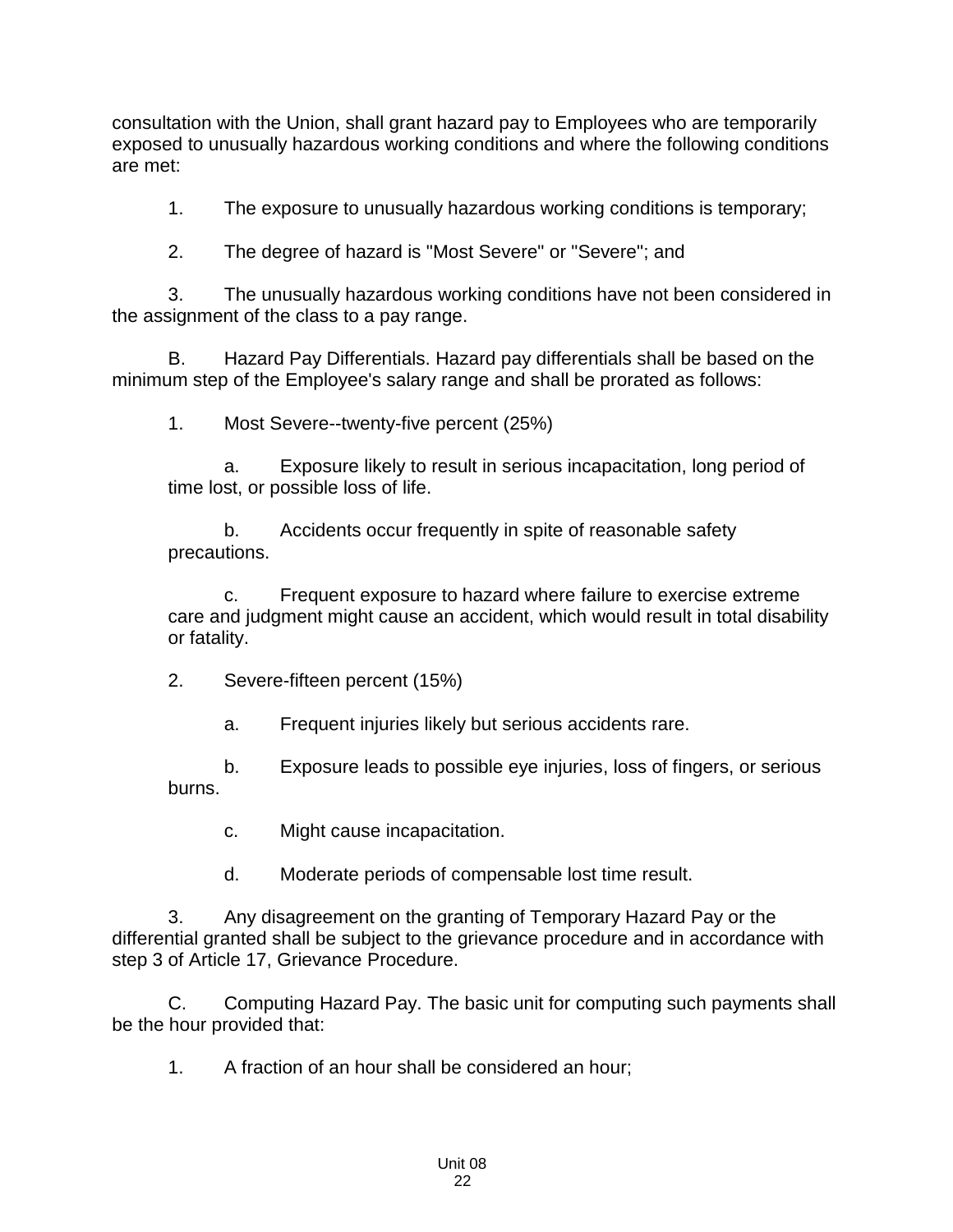2. A half day's pay at hazard rates shall be allowed for one (1) or more but less than four (4) hours of hazard work per day;

3. A full day's pay at hazard rates shall be allowed four (4) or more hours of hazard work per day; and

4. This pay is in addition to any other rate that may apply to the job.

D. Duration of Hazard Pay Award. Such hazard pay award shall remain in effect for a period not to exceed six (6) months but may be renewed by the President or the designee upon showing by the supervisor that the working conditions and duties remain the same.

E. Forms, and Other Requirements. Recommendations for hazard pay differentials shall be submitted on such forms and such manner as the Employer may require.

# **ARTICLE 24 - COMPENSATION ADJUSTMENTS**

<span id="page-25-0"></span>A. The Union hereby agrees that the Employer may grant special compensation adjustments. Such special compensation adjustments shall be in accordance with procedures jointly developed by the parties and incorporated in the Systemwide Administrative Procedures A9.210.

B. The Employer and the Union also agree to meet in the month of January of each even number year to review and discuss Systemwide Administrative Procedures A9.210. If either party believes that changes should be made, meetings to amend Systemwide Administrative Procedures A9.210 shall occur to discuss such proposed changes and modifications, if applicable, which shall be completed by June of that year or otherwise extended by mutual agreement.

# **ARTICLE 25 - PATENTS AND COPYRIGHTS**

<span id="page-25-1"></span>An Employee may be entitled to royalties from patents and copyrights in accordance with the University of Hawaii Patent and Copyright Policy, adopted by the Board of Regents on August 14, 1968, and approved by the Governor of the State of Hawaii on November 12, 1968.

# **ARTICLE 26 - DEVELOPMENT OPPORTUNITIES**

<span id="page-25-2"></span>A. Employees, their spouses or domestic partners, who register for credit course are exempted from the payment of tuition subject to the following provisions: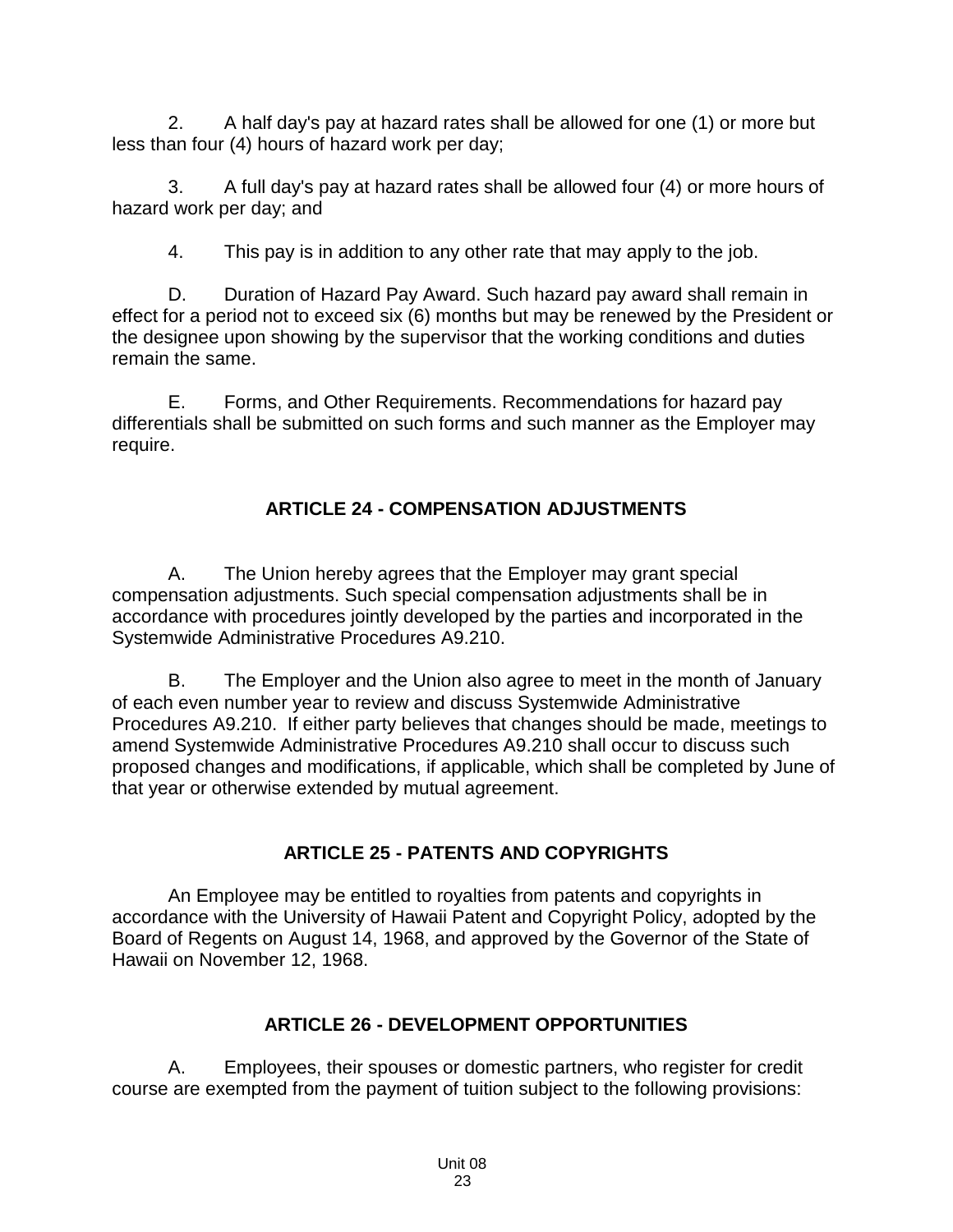1. The Employee must be employed on a half-time basis or more;

2. Each academic semester not more than six (6) credits may be carried exempt from tuition;

3. The Employee's normal University duties shall be carried out as usual;

4. The Employees, their spouses or domestic partners may enroll only after the regular students have had an opportunity to register; and

5. The Employee's, spouse's or domestic partner's enrollment shall place no undue or unusual burden on the instructor in the course.

B. These provisions for tuition and fee exemption do not apply to individual instruction in such fields as music nor to Summer Session or College of Continuing Education credits or non-credit courses, except with special permission of the appropriate Dean.

## **ARTICLE 27 - PROFESSIONAL IMPROVEMENT LEAVE**

<span id="page-26-0"></span>A. For the purpose of improving professional services, the Employer shall encourage Employees to apply for and shall grant ten (10) professional improvement leaves of absence under conditions set forth in this Article.

B. An Employee who has served six (6) continuous active years with the University shall qualify for such leave of absence. Such leave shall be for a period not to exceed one (1) year.

C. The Employer shall consider at least the following matters in reviewing a request for such leave.

1. The purpose of the leave is mutually beneficial to the Employee and the Employer;

2. The nature, length, and pertinency of professional educational course work, research, or other professional activity which the Employee plans to undertake during such leave are consistent with the needs of the University;

3. The Employee's absence will not adversely affect the operations of the unit and the University; and

4. The Employee's work performance record and seniority (continuous length of service with the University).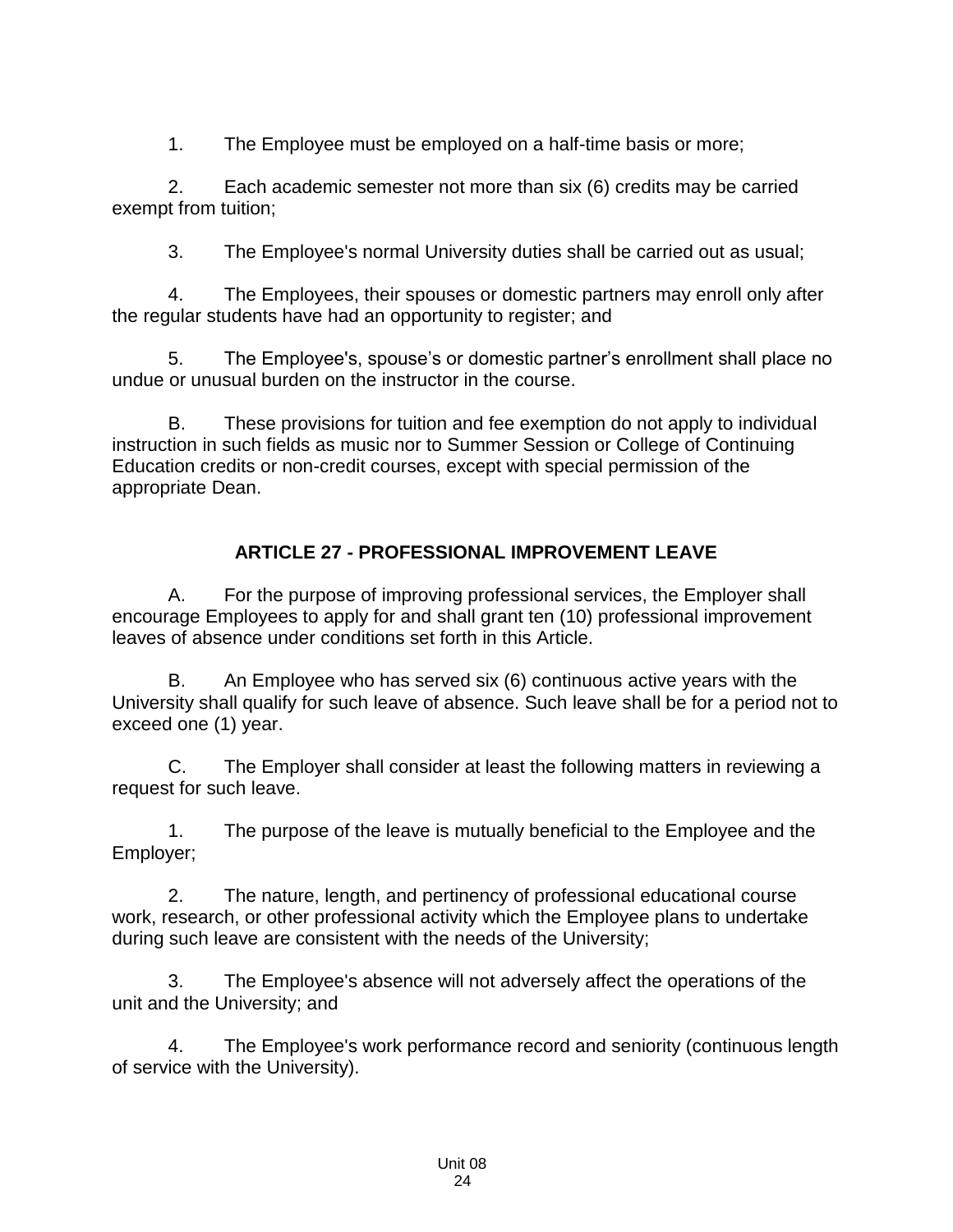D. In the event a request for such leave is denied, the Employee may request and, the Employee and the Union shall be provided the reasons for the denial in writing from the Employer.

E. An Employee on professional improvement leave shall be paid while on such leave as follows:

1. If the leave is for a period of six (6) months or less, the Employee shall be paid the full pay.

2. If the leave is for a period of one (1) year, the Employee shall be paid onehalf (1/2) of the full pay.

3. If the leave is for a period of more than six (6) months but less than a year, the Employee shall be paid one-half year's pay prorated over the period of the leave.

4. Employees who meet the requirements of Section B above may be granted multiple professional improvement leaves with pay of durations shorter than six (6) months, provided that the total leave taken within a professional improvement leave period does not exceed that provided for regular professional improvement leaves and is completed within two (2) years.

5. The pay of the Employee on professional improvement leave shall include any negotiated pay increase.

F. The Employee granted such leave may engage in other employment provided the primary purpose for which the leave was granted is met.

G. Before being granted such leave, an Employee shall enter into a contract with the Employer which shall provide for the following:

1. The Employee shall agree to return to work upon termination of such leave or any other leave which may be granted by the Employer immediately following such leave. If the Employee fails to report to work upon termination of such leave and/or any other leave granted under this Agreement, the Employee shall be considered to have resigned and shall refund all monies received while on such leave.

2. However, the above paragraph G.1 shall be considered to have been waived should the Employee die or retire due to accident or illness. The above agreement to return to work shall be held in abeyance should an Employee meet with an accident or illness which causes the Employee to be unable to perform the assigned duties at work for an extended period of time, until such time as the Employee is able to perform the assigned duties.

3. Upon return from such leave and/or other leave granted under this Agreement, the Employee shall agree to work for a period of one (1) continuous year. If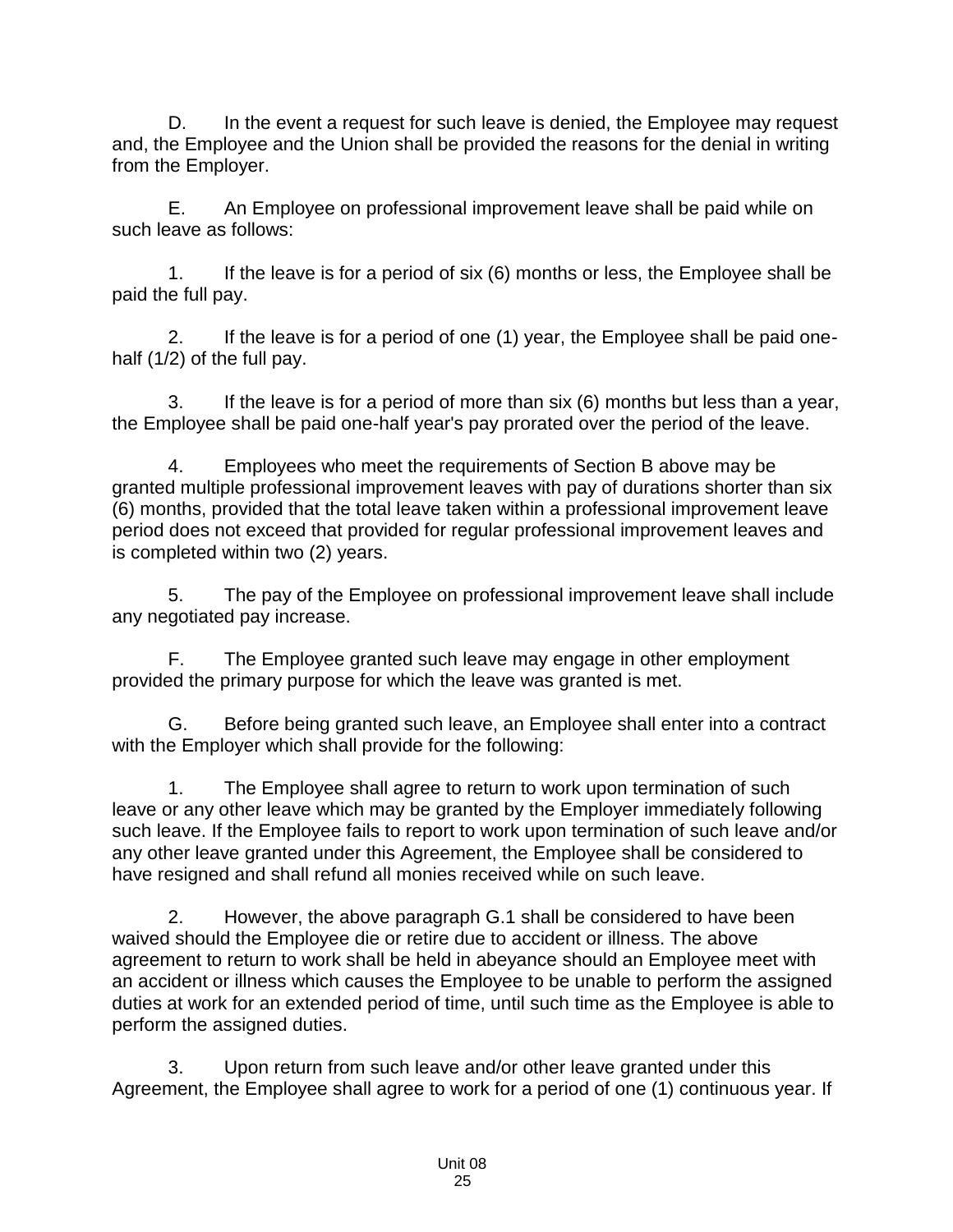the Employee fails to complete the year, the Employee shall refund all monies received from the Employer while on such leave. The Employer and the Union, by mutual agreement, may waive or shorten the return period.

4. The Employee shall be guaranteed a return to the APT position or an equivalent APT position at the expiration of such leave and/or any other leave granted under this Agreement. Upon the Employee's return, the Employee shall receive the salary at the pay band and step that the Employee had at the time of taking the leave including any negotiated pay increase.

H. The Employee shall not accrue any vacation or sick leave credits during the period of such leave.

I. Any other provisions mutually agreed to by the Employer, the Employee, and the Union to be included in the contract.

# **ARTICLE 28 - HOLIDAYS**

<span id="page-28-0"></span>A. The following days of each year are established as holidays:

New Year's Day Dr. Martin Luther King, Jr., Day President's Day Prince Jonah Kuhio Kalanianaole Day Good Friday Memorial Day King Kamehameha Day Independence Day Statehood Day Labor Day Veteran's Day Thanksgiving Day Christmas Day

All election days, except primary and special elections day, in the county wherein the election is held;

Any day designated by proclamation by the President of the United States or by the Governor as a holiday.

B. Observance of Holidays

1. Employees whose workdays fall on Monday through Friday during the work week in which a holiday occurs shall observe such holiday as provided below: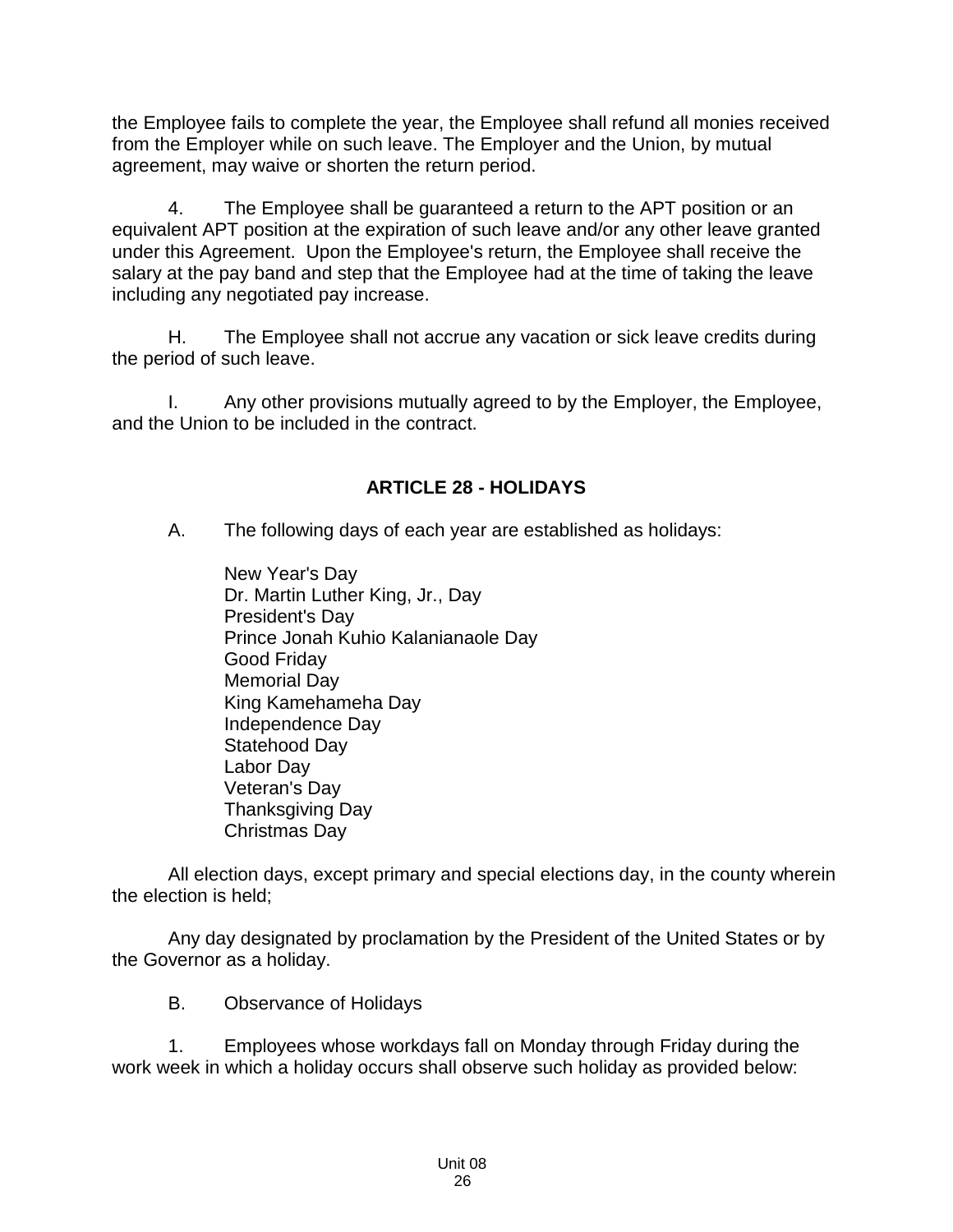| Day Holiday Falls  | Day Holiday Observed                                 |  |  |  |  |  |  |  |
|--------------------|------------------------------------------------------|--|--|--|--|--|--|--|
| Saturday<br>Sunday | Friday preceding holiday<br>Monday following holiday |  |  |  |  |  |  |  |
| Workday            | Workday                                              |  |  |  |  |  |  |  |

2. Employees whose workdays fall on other than Monday through Friday during the work week in which a holiday occurs shall observe such holiday as provided below:

| Day Holiday Falls | Day Holiday Observed            |
|-------------------|---------------------------------|
| Day Off           | First workday after the day off |
| Workday           | Workday                         |

3. An employee shall be compensated for the holiday based on the employee's normal scheduled working hours provided the employee worked (or was on paid leave) either the normal scheduled workday immediately preceding the holiday or the normal scheduled workday immediately following the holiday.

C. Two Holidays Observed on the Same Calendar Day.

Whenever two holidays are to be observed on the same calendar day in accordance with paragraph B. above:

1. The first holiday shall be observed in the normal manner, and

2. The second holiday shall be observed on a date mutually agreed to between the employee and the employee's supervisor provided that the mutually agreed upon date shall occur within the same calendar year.

# **ARTICLE 29 - FUNERAL LEAVE**

<span id="page-29-0"></span>A. Employees covered by this Agreement shall be allowed three (3) working days as funeral leave with pay which shall not be deducted from any other leave to which the Employee may be entitled. Funeral leave shall be granted on such days as designated by the Employee provided they fall within a reasonable period of time after a death in the immediate family.

B. For the purpose of this Article immediate family is defined as: parents, brothers, sisters, spouses, children, parents-in-law, grandparents, grandchildren, or any individual who has become a member of an immediate family through the Hawaiian "Hanai" custom. Provided, however, an individual affected by the "Hanai" relationship shall be entitled to utilize funeral leave only for those members of the Employee's immediate family resulting from the "Hanai" relationship.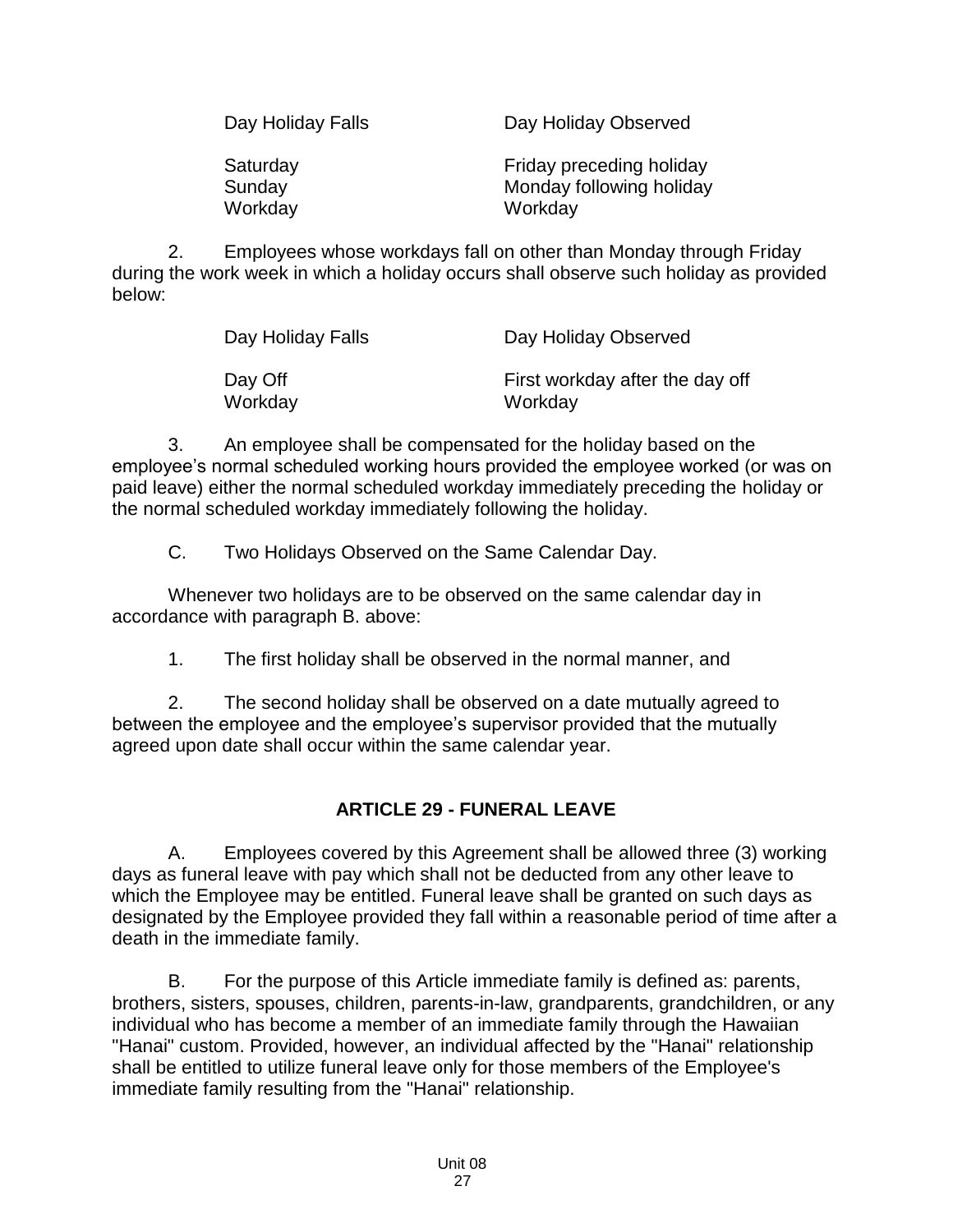C. If the death or funeral occurs outside of the State of Hawaii, the Employee shall be granted, upon request, a reasonable number of additional days of accumulated vacation leave or leave without pay for travel to attend the funeral, or to make necessary arrangements for a funeral in the State of Hawaii.

#### **ARTICLE 30 - LEAVE FOR JURY OR WITNESS DUTY**

<span id="page-30-0"></span>A. An Employee covered by the terms of this Agreement, if summoned to serve as a witness or juror in any judicial proceedings except those which may involve or arise out of the Employee's outside employment or the Employee's personal business or private affairs shall, if the Employee serves, be entitled to leave of absence with pay.

B. An Employee who serves as a witness or as a juror, and who receives a fee or mileage allowance shall not suffer the loss of such monies or have it offset against the Employee's salary account.

C. An Employee called to serve as a witness in a case which may involve or arise out of the Employee's outside employment or personal business or private affairs shall not be entitled to leave of absence with pay as provided in paragraph A above, provided that the Employee shall be entitled to use annual vacation leave or elect to take leave without pay.

### **ARTICLE 31 - VACATION LEAVE**

<span id="page-30-1"></span>A. Earning of Vacation Leave

1. Calendar year Employees are eligible to earn vacation leave at the rate of fourteen (14) hours for each full month of service.

"Calendar year Employees" are the eleven-month personnel, who have a twelvemonth professional obligation less the month of vacation allowance.

"Academic year Employees" are the nine-month personnel.

2. If such Employees render less than a month of service, their vacation allowance for such month shall be computed as follows:

| <b>Actual Straight Time</b><br><b>Hours of Service</b> | <b>Working Hours of Leave</b> |
|--------------------------------------------------------|-------------------------------|
| For 0 to $31$<br>For 32 to 55                          | $\mathbf{U}$                  |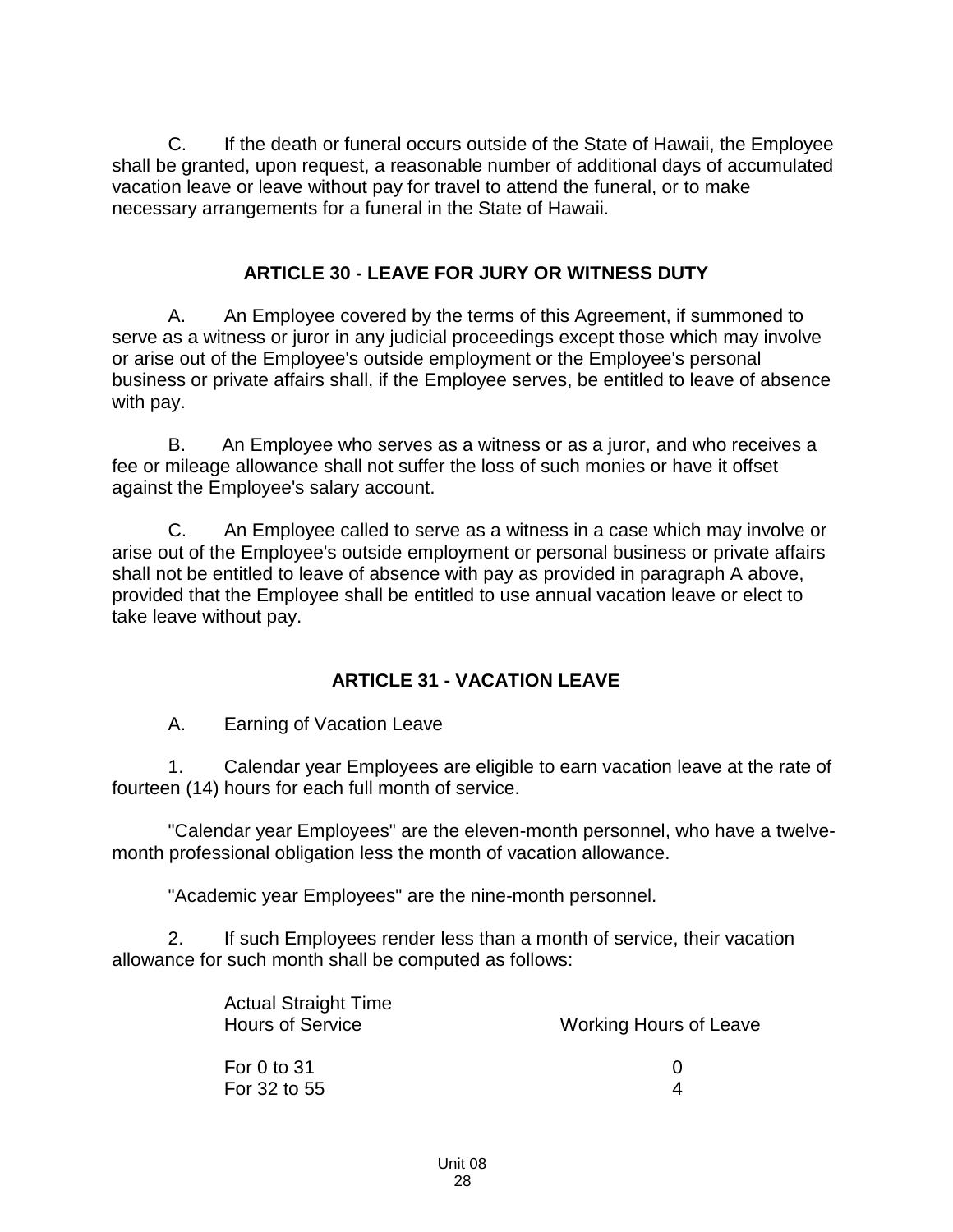| For 56 to 79    | h  |
|-----------------|----|
| For 80 to 103   | 8  |
| For 104 to 127  | 10 |
| For 128 to 151  | 12 |
| For 152 or more | 14 |

The term "actual straight time hours of service" shall include paid holidays.

3. Individuals who are employed on a temporary, contractual or substitute basis while on vacation from another position in the State government or any political subdivision of the State shall not earn vacation allowance for such employment.

4. Vacation allowance shall accrue to an Employee while the Employee is on leave with pay unless specifically prohibited by this Agreement.

5. No vacation allowance shall accrue:

a. During the period of any vacation leave or sick leave granted when the employment terminates or is to terminate at the end of such leave.

b. During the period the Employee is on leave without pay, except for the period when the Employee is on leave for disability and is being paid Workers' Compensation therefore.

c. During any period of valid suspension which is sustained in the event an appeal is made by the Employee.

d. During any period of unauthorized leave.

e. During any period the Employee is on educational leave (including, to the extent the term may be applicable, professional development or improvement leave).

B. Accumulation or Carry Over of Vacation Leave

1. An Employee may accumulate up to twenty-one (21) days of vacation leave per calendar year until the Employee accumulates the first forty-two (42) days. Subsequently an Employee may accumulate not more than fifteen (15) days of vacation leave per calendar year, even if the Employee's total accumulated days fall below fortytwo (42) days. However, vacation leave in excess of fifteen (15) days per year may be accumulated for good cause when a request for such accumulation is approved by the Employer provided such request shall be accompanied by a stipulation that the Employee shall take such excess vacation days at a specified time. If the Employee fails to take this vacation at the time stipulated, the Employee shall forfeit the excess accumulation of vacation leave unless for good reason an extension of time is granted by the Employer.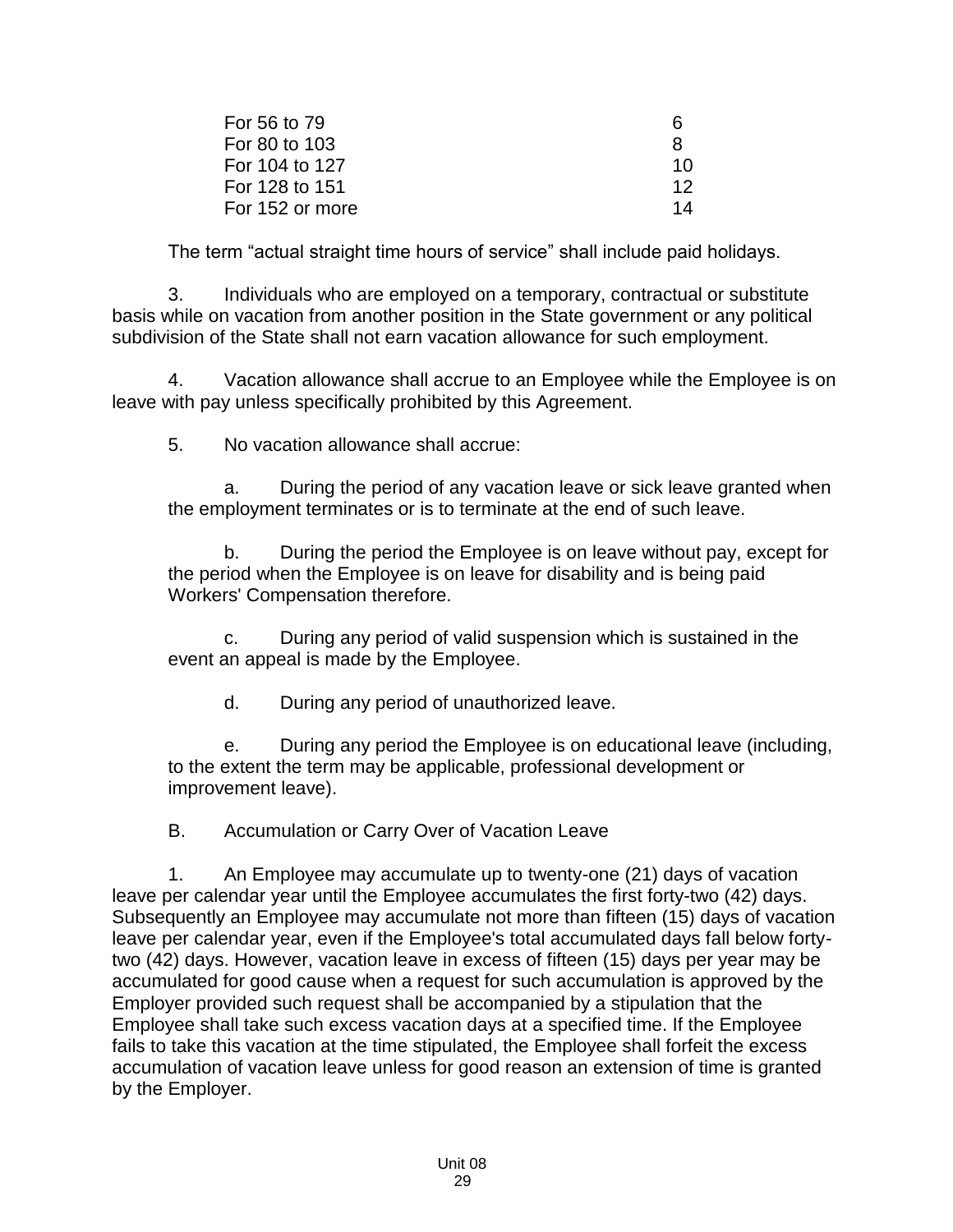2. Vacation leave shall be administered on a calendar year basis and recorded at the end of each calendar year.

3. Any Employee who is entitled to an annual vacation may accumulate for the succeeding year or years such unused portion of the vacation allowance as is permitted above, provided that the total accumulation shall not exceed ninety (90) working days at the end of the calendar year. If any recorded accumulation of vacation allowance at the end of any calendar year shall exceed ninety (90) working days, the Employee shall automatically forfeit the unused vacation allowance, which is in excess of the allowable ninety (90) working days.

4. Nothing in this Article contained shall be construed to prohibit the taking or to require the forfeiture, of any vacation which is validly granted and the taking of which is commenced on or before the last working day of any calendar year, notwithstanding that the recording of the current accrued vacation allowance for such year on the last day thereof might result in an accumulation of more than ninety (90) working days including the working days of vacation so granted and then being taken, but the period of such vacation shall be regarded for all purposes as if the same had been entirely taken on or before the last day of such calendar year.

5. Nothing in this Article contained shall be construed to prohibit the lawful payment of pay in lieu of vacation.

C. Taking Vacation Leave Granted

1. When a vacation is requested on a form prescribed by the Employer, it shall be granted and taken at such time or times as the Employer may designate; provided, that it shall be as close to the requested period as conditions in the unit will permit, and so as to prevent any forfeiture of vacation allowance.

2. When a vacation is granted, it may include, in accordance with law and at the request of the Employee, all vacation allowance accrued up to the end of the Employee's last full month of service immediately preceding the commencement of the vacation.

3. No vacation leave of less than one (1) hour may be granted. However, payment in lieu of vacation is legally permissible, or when the Employee's service will not continue at the expiration of the vacation, such payment may include a prorated amount for any fraction of a working day of vacation allowance to which the Employee is entitled.

4. Whenever an Employee's vacation leave which has been approved on the appropriate leave application form is rescinded, non-refundable travel and lodging expenses incurred by the Employee shall be reimbursed by the Employer.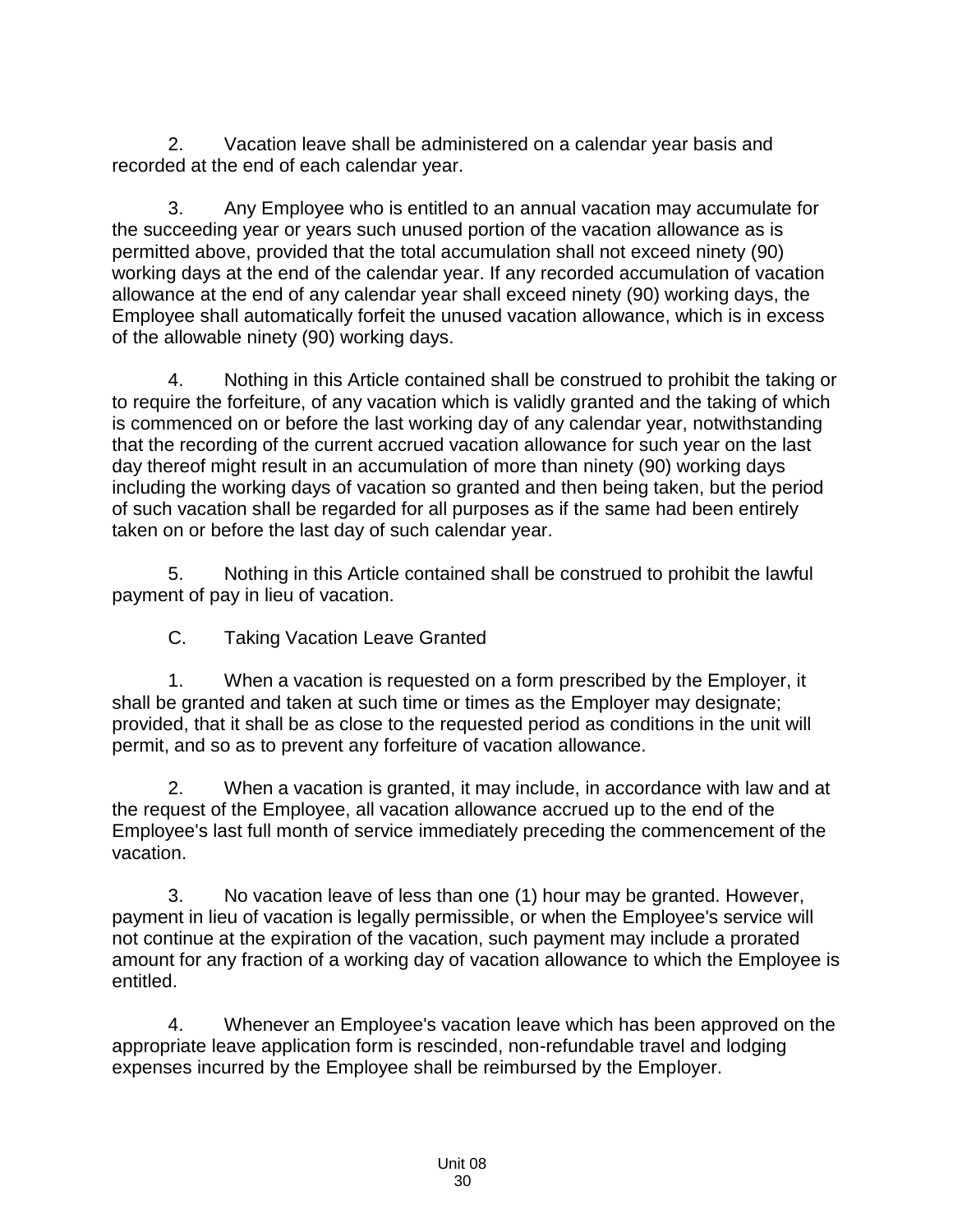D. Vacation Charged Only for Working Days. Employees on vacation shall have charged against their vacation allowance only scheduled working days, which occur during the period of the Employees' vacations.

E. Priority of Scheduling Vacation Leave. Priority in scheduling annual leave shall be given to Employees on the basis of length of service within the unit.

F. Emergency Advanced Vacation. Emergency advanced vacation shall be granted to an Employee who has exhausted all earned vacation and for a reason, which the Employee establishes to the satisfaction of the Employer. An Employee shall immediately communicate with the Employer and request such advance vacation and if the same is granted, it shall be considered as taken with the express understanding that if such leave is not later earned during the term of employment, the unearned portion of the vacation pay so advanced will be repaid, on demand of the Employer, by the Employee or the Employee's executors and administrators out of the Employee's estate, if the Employee is deceased, or deductions may be made for such unearned portion from salary due the Employee, or from any monies in the annuity savings fund of the Employees' Retirement System of the Employer to the credit of the Employee.

G. Vacation During Unpaid Military Leave

An Employee whose employment is interrupted by a period of service in the uniformed services shall be permitted, upon request of that Employee, to use during such period of service any vacation leave accrued as of the commencement of such service. The Employee has the option to: 1) substitute any available paid vacation leave for otherwise unpaid military leave; or 2) be paid their available vacation leave allowance in a lump sum payment. The Employee's choice of lump sum payment for vacation allowance will not of itself cause the forfeiture of accumulated sick leave credits.

H. Effect of Transfer to Position in Which Vacation Allowance is not Earnable.

When an Employee is transferred from or otherwise relinquishes one's position in which vacation allowance may be earned, and accept employment in another position in the service of the Employer in which vacation allowance may not be earned, the Employee may be deemed, for purposes of receiving pay in lieu of vacation, to have terminated their services. But in the event that the Employee is not eligible under the circumstances to receive pay in lieu of vacation, the acceptance of such employment shall not of itself have the effect of forfeiting any vacation allowance to which the Employee is then entitled. Pay for lapsed vacation in excess of the maximum allowed may be granted only as permitted by law.

I. Pay for Vacation Allowance Upon Termination

1. Whenever a termination of services takes place, the Employee is to be paid, in accordance with law, for the vacation allowance either in lump sum or in the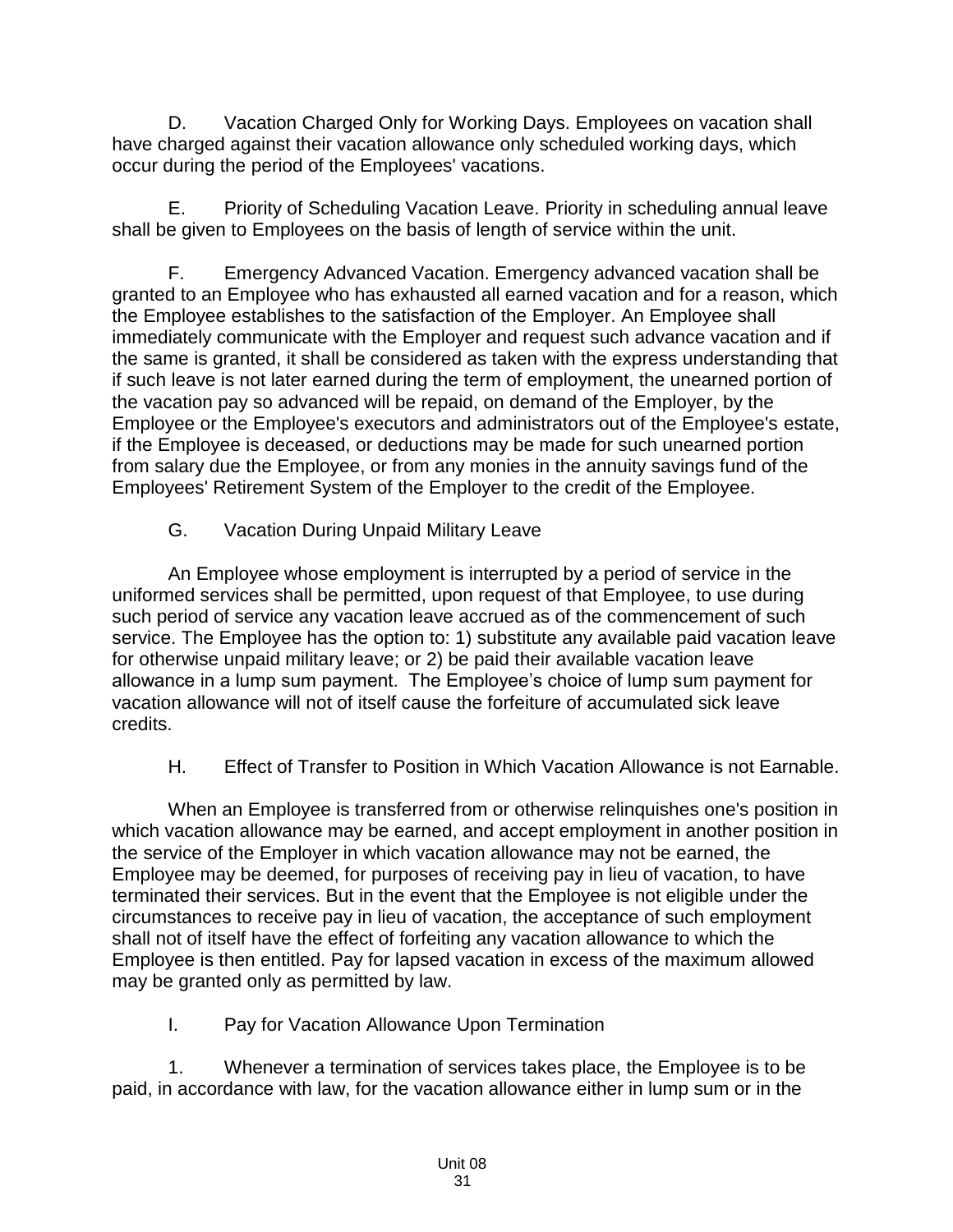normal manner except as provided in subsection 2.

2. When payment in a lump sum is made, the sum payable for vacation allowance shall be equal to the amount of compensation to which the Employee would be entitled or which the Employee would be allowed during the vacation period if the Employee was permitted to take vacation on the normal manner. It is provided that whenever an Employee is discharged for cause, the lump sum vacation allowance payable shall be computed on the basis of the Employee's accumulated vacation hours multiplied by the Employee's hourly rate of pay as of the effective date of discharge.

3. However, if the Employee is immediately rehired by the Employer and will continue to earn vacation allowance, such a payment shall not be made.

J. In the event that a vacation request is denied by the Employer, the Employee may request the Employer provide the reasons for the denial in writing.

K. For academic year Employees, no vacation leave shall be granted in addition to the time during which the Employees are permitted to be absent in any calendar year by reason of the terms of their annual professional obligations. Academic year Employees are not eligible to accrue and accumulate vacation leave.

L. Personnel whose salaries are paid from other than the general revenues of the State of Hawaii or from funds deemed by the University to be assured for an indefinite period of time have vacation leave comparable to other calendar year personnel.

# **ARTICLE 32 - SICK LEAVE**

<span id="page-34-0"></span>A. Earning of Sick Leave

1. Calendar year Employees are eligible to earn sick leave at the rate of fourteen (14) hours for each full month of service.

"Calendar year Employees" are the eleven-month personnel, who have a twelvemonth professional obligation less the month of vacation allowance.

2. Academic year Employees are eligible to earn sick leave at the rate of one and three-quarters (1 3/4) working days for each month of service during the nine (9) month duty period.

"Academic year Employees" are the nine-month personnel.

3. When an Employee renders less than a full month of service, the Employee shall earn sick leave in accordance with the table of earnings shown below: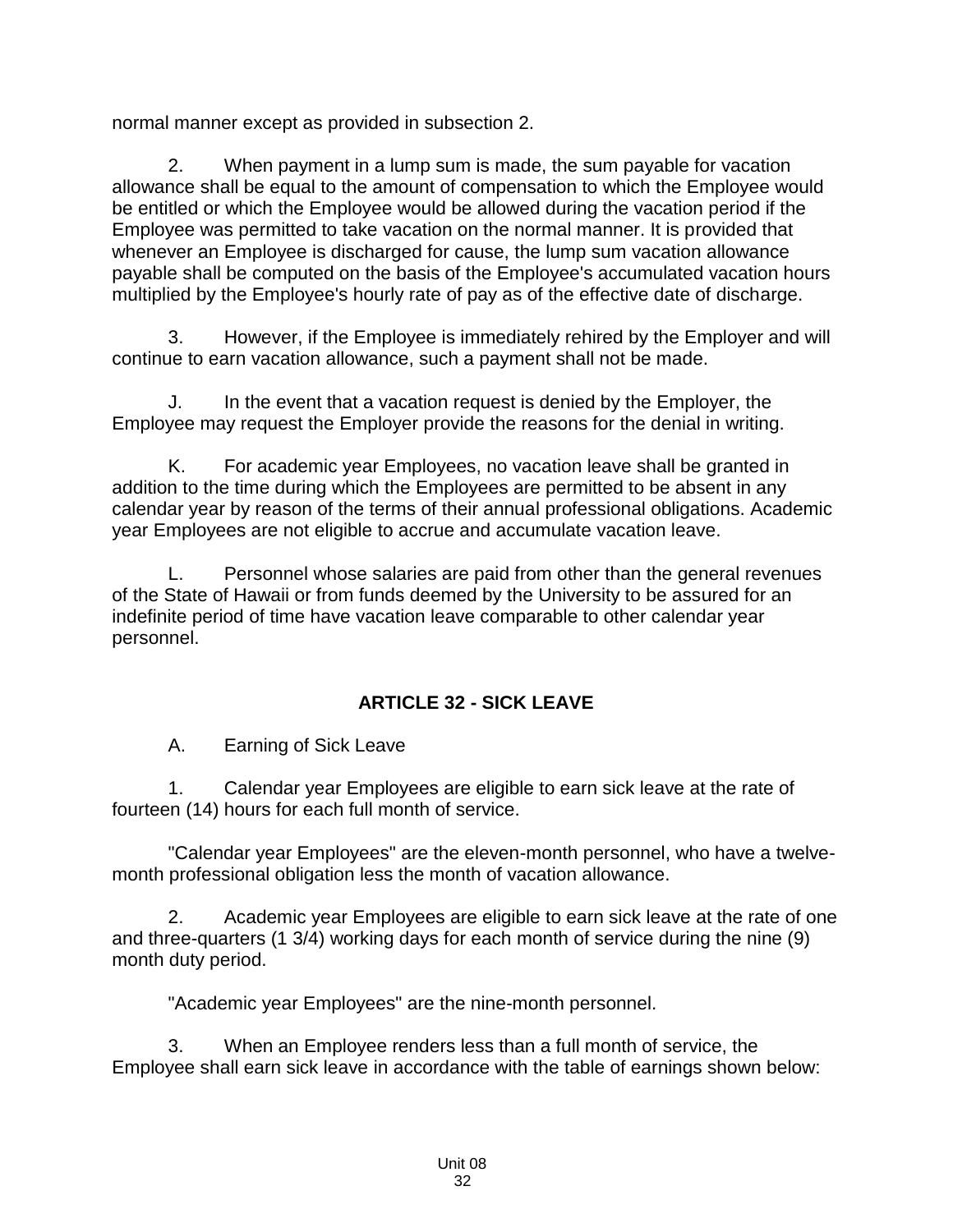| <b>Actual Straight Time</b><br><b>Hours of Service</b> | <b>Working Hours of Leave</b> |
|--------------------------------------------------------|-------------------------------|
| For 0 to 31                                            |                               |
| For 32 to 55                                           | 4                             |
| For 56 to 79                                           | 6                             |
| For 80 to 103                                          | 8                             |
| For 104 to 127                                         | 10                            |
| For 128 to 151                                         | $12 \,$                       |
| For 152 or more                                        | 14                            |
|                                                        |                               |

The term "actual straight time hours of service" shall include paid holidays.

4. Individuals who are employed on a temporary, contractual, or substitute basis while on vacation from another position in the State government or any political subdivision of the State shall not earn sick leave allowance for such employment.

5. Except as hereinafter otherwise provided, sick leave allowance shall accrue to an Employee while the Employee is on leave with pay. No sick leave allowance shall accrue:

a. During the period of any vacation leave or sick leave granted when the employment terminates or is to terminate at the end of such leave;

b. During the period the Employee is on leave without pay except for the period the Employee is on leave for disability and is being paid Workers' Compensation therefore;

c. During any period of valid suspension which is sustained in the event an appeal is made by the Employee;

d. During any period of unauthorized leave; or

e. During any period the Employee is on educational leave (including, to the extent the term may be applicable, professional development or improvement leave).

B. Accumulation of Sick Leave

1. An Employee may accumulate earned sick leave. The unused sick leave accumulated shall be credited to the Employee's account for subsequent use in the event of sickness.

2. Such unused sick leave may be accumulated without limitation, and sick leave shall be administered on a calendar year basis and recorded at the end of each calendar year.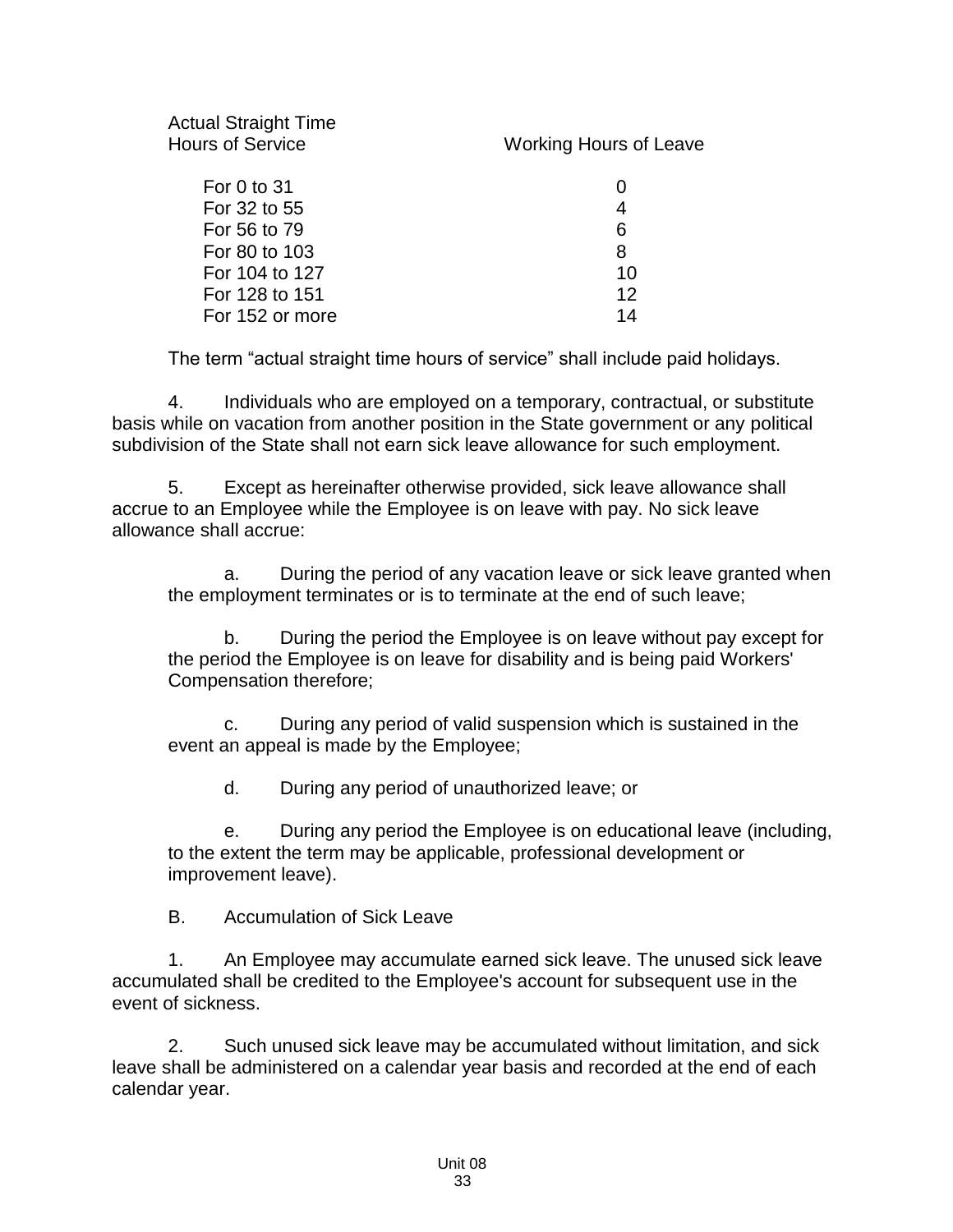C. Notification of Sickness. Notification of absence on account of sickness shall be given as soon as possible on the first day of absence or if impracticable as soon thereafter as circumstances permit. If, in the opinion of the Employer, such notification has not been given in accordance with this section, such absence may, in the discretion of the Employer, be charged to vacation allowance or leave without pay.

D. Application for Sick Leave

1. Application for sick leave shall be filed on a form prescribed by the Employer or the designee, within five (5) working days after return to duty; provided that in the event such Employee dies before that time or before returning to duty, the Employee's executor or administrator or the Employee's immediate supervisor if the Employer deems it proper may file such application within six (6) months after the Employee's death. Sick leave shall not be granted unless it is proved to the satisfaction of the Employer that the Employee's absence from work was necessary because of sickness.

2. The Employer shall require the Employee to submit a licensed physician's certificate for absences of five (5) or more consecutive working days to substantiate the fact that the period of absence was due entirely to sickness and that the Employee is physically and/or mentally able to resume the duties of the position. The Employer may require the Employee to be examined by a physician of the Employer's choice provided the Employer assumes the cost of the physician's services.

3. No sick leave of less than one (1) hour may be granted.

4. Upon application by the Employee, sick leave when granted may include all sick leave allowances as of the last full month of service immediately preceding the return from sick leave, or as much thereof as is needed, to permit the Employee to recover from sickness.

E. Sick Leave Charged Only for Working Days. Employees absent from work on account of sickness, shall have charged against their sick leave allowance, only scheduled working days which occur during such absence.

F. Additional Sick Leave With Pay. Additional sick leave with pay, in excess of that which the Employee is entitled to, may be granted with the written approval of the Employer provided, that due consideration shall be given to the length of service of the particular Employee requesting the leave.

G. Credit for Sick Leave During Vacation. When sickness lasting one (1) or more consecutive working days occurs during a vacation, the period of sickness shall, upon submittal of a licensed physician's certificate or other satisfactory proof of such sickness as deemed necessary by the department head, be charged as sick leave, and the charge against vacation allowance shall be reduced accordingly. Application for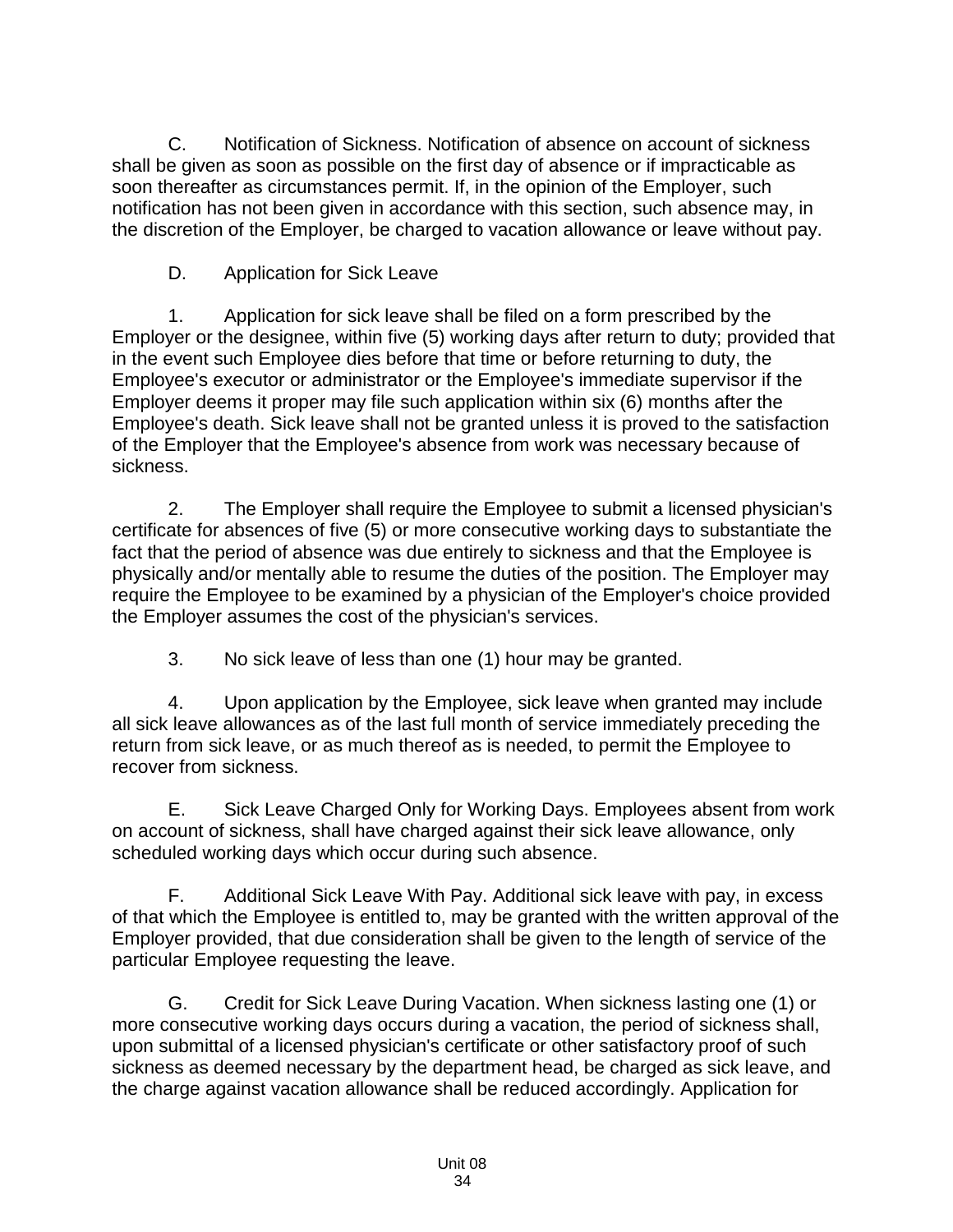such substitution of sick leave for vacation shall be made within five (5) working days upon return to work.

H. Sick leave shall be allowed for medical, dental, optical, and optometrical examination appointments which the Employee cannot schedule for non-work time.

I. Sick leave shall be allowed for temporary disabilities as defined under the Equal Opportunity Commission Guidelines, Title 29, Chapter 14, Section 1604, of the Code of Federal Regulations.

J. Physical examinations required by the Employer shall not be charged against the Employee's sick leave.

K. Personnel appointed under research and training grants and contracts, and other extramural sources of funds, have sick leave comparable to other personnel. If the Employee's employment is terminated, the unused sick leave credit shall be void.

# **ARTICLE 33 - LEAVE OF ABSENCE WITHOUT PAY**

<span id="page-37-0"></span>A. Leave Without Pay for Professional Improvement

1. Leaves of absence without pay for professional improvement may be granted where such leave is determined to be to the advantage of the University, provided that the Employee's absence will not adversely affect the operations of the unit and the University. Such leaves will not be granted for periods longer than one year at a time. Leaves without pay which exceed one (1) month are creditable toward professional improvement leave with pay or salary increments if there is a prior agreement in writing.

2. Professional improvement leaves are granted only in cases where the recipient will enhance their value to the University by deliberately seeking to improve their professional abilities. In these leaves, the improvement of the recipient's professional abilities must be primary and direct, and not a secondary or incidental consequence, such as may result from employment by an outside agency.

a. If the support for the leave is provided by the recipient, then the statement of purpose establishes whether the primary purpose is professional improvement.

b. If the support is provided by an outside agency, then the agency's reason for providing support defines the primary reason for the leave.

c. Fellowship and foundation grants awarded to enable recipients to pursue the kind of research, scholarship and creative work which improve their professional abilities and so enhance their value to the University are considered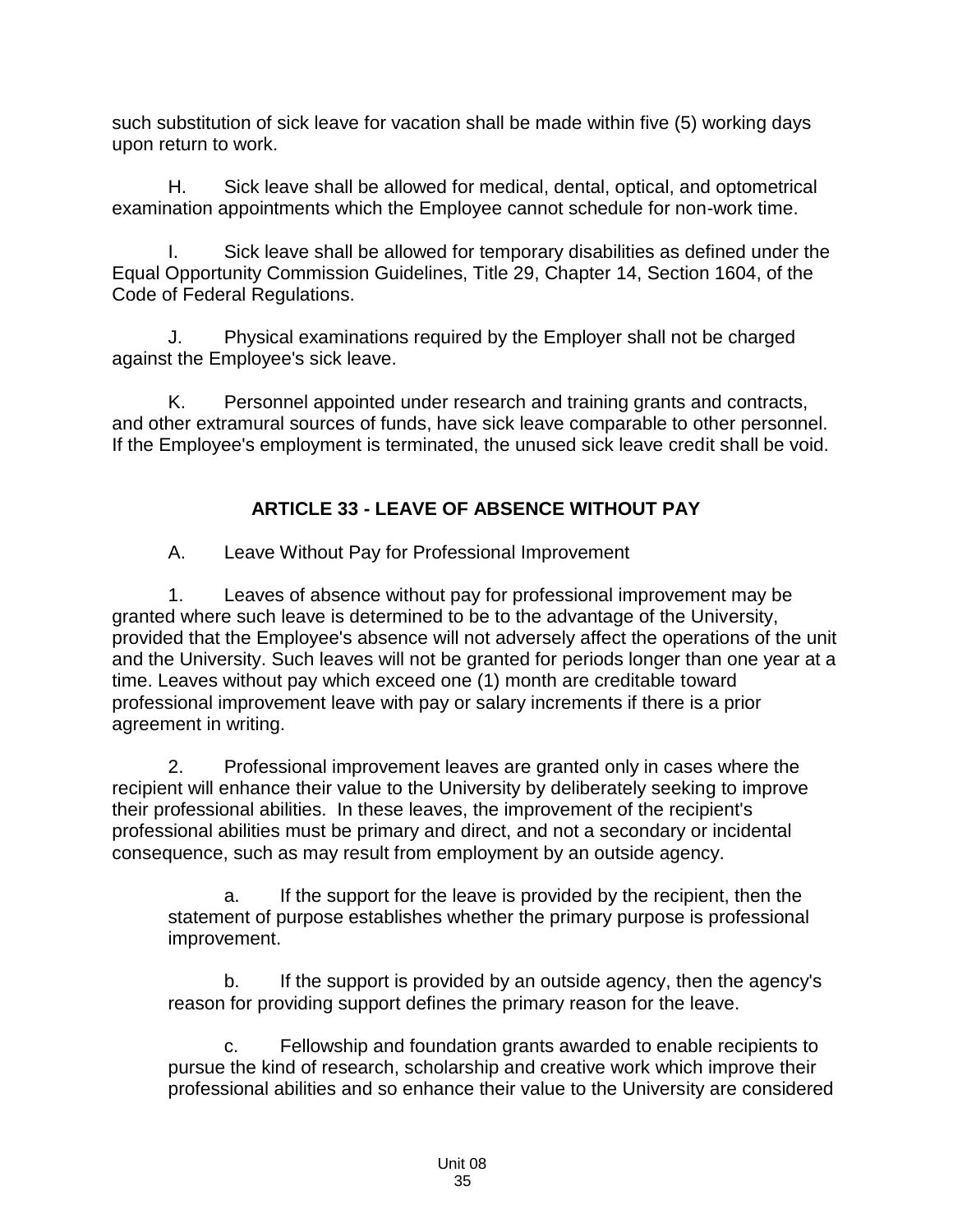to be professional improvement.

B. Leave Without Pay for Personal Reasons

1. Leave without pay may be granted to an Employee for the purpose of engaging in activities judged by the Employer to be to the advantage of the University, but which do not qualify the Employee for leave without pay for professional improvement leave, provided that the Employee's absence will not adversely affect the operations of the unit and the University. Such leaves shall normally not be granted for more than one (1) year at a time.

2. Personal leave may also be granted to an Employee for compassionate reasons, provided that the Employee's absence will not adversely affect the operations of the unit and the University. Such leave shall not be granted for more than ninety (90) days at a time. When such leaves are of an emergency nature, approval shall not be unreasonably withheld.

3. Leaves of absence for personal reasons are not creditable toward leave with pay for professional improvement or salary increments.

C. Military Leave Without Pay

1. An Employee whose appointment is expected to continue indefinitely or for a significant period of time shall be entitled to military leave without pay for the purpose of performing duties with the uniformed services (i.e. military service).

2. The term "uniformed services" means the Armed Forces, the Army National Guard and the Air National Guard when engaged in active duty for training, inactive duty training, or full-time National Guard duty, the commissioned corps of the Public Health Service, and any other category of persons designated by the President in time of war or national emergency.

3. Employees who are granted military leave without pay may elect to apply accrued vacation leave to the period of otherwise unpaid military leave, subject to Article 31 - Vacation.

4. Upon conclusion of the military leave without pay, eligible Employees shall be entitled to reemployment rights In accordance with the Uniformed Services Employment and Reemployment Rights Act (USERRA) of 1994 (Title 38 U.S. Code, Chapter 43, Sections 4301 – 4335, Public Law 103-353).

5. Administration and enforcement of military leave without pay shall be in accordance with applicable laws and regulations.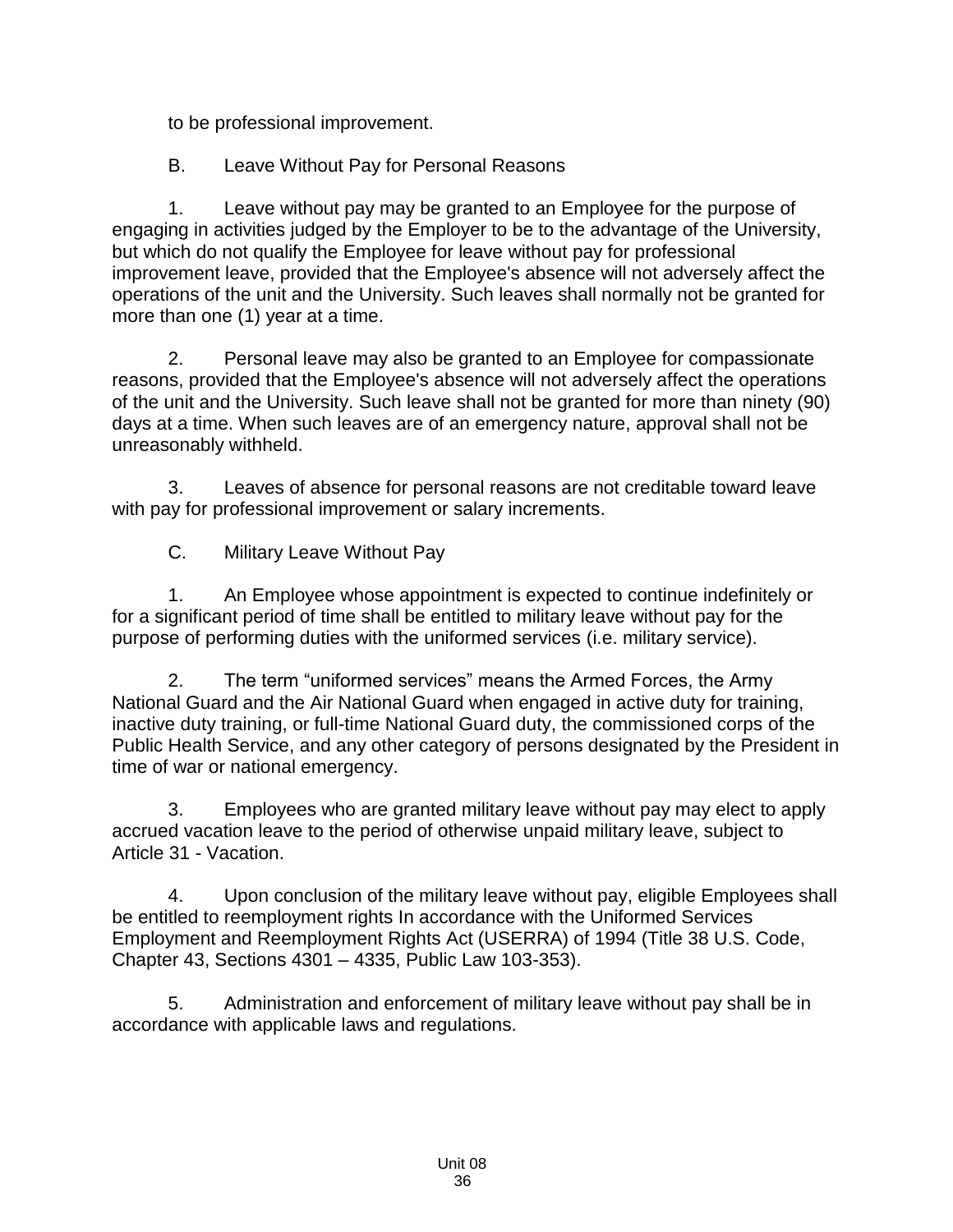#### **ARTICLE 34 - POLITICAL LEAVE**

<span id="page-39-0"></span>An Employee may request leave of absence without pay, or use vacation leave or compensatory time off, while campaigning for elective political office. An Employee may continue working while campaigning for elective political office as long as the campaigning does not interfere with the duties and responsibilities of the Employee, as determined by the Chancellor or Vice President, and the Employee complies with BOR Policy, Section 9-5, Political Activity and other applicable rules of the University existing at the time of the execution of this Agreement.

#### **ARTICLE 35 - TRAVEL**

<span id="page-39-1"></span>A. Professional Meetings

In recognition of the value in employees attending professional meetings as part of their normal professional activity and their professional development, the Employer agrees to facilitate the travel of employees to professional meetings insofar as is possible without interfering with maintaining the efficiency of University operations within available funds.

B. Overnight Travel On-Island, Inter-Island and Out-of-State

The Employer's present rules and regulations on Travel Policies and Procedures shall be amended to provide for the following:

1. When employees are required to travel on official business and such travel requires an overnight stay, they shall be provided with a travel allowance consisting of: (1) the applicable federal allowance for meals and incidental expenses (M&IE); plus (2) reimbursement of actual lodging expenses, which shall not exceed the federal lodging allowance. Lodging expenses in excess of the federal lodging allowance may be requested on an exception basis. Such requests for lodging expenses in excess of the applicable federal rate shall be reasonable, shall be approved in advance of the employee's trip, and shall require submittal of receipts prior to reimbursement.

2. Nothing in this paragraph shall preclude employees from accepting M&IE and reimbursement for actual lodging expenses which are less than the federal allowable rates.

3. In the case of official travel time involving a fraction of a day, the allowable claim for M&IE shall be prorated in terms of quarter-day periods of actual travel time. Unless otherwise authorized by the Employer, allowable travel time is the time necessary to travel by the most direct route to and from the points specified in the approved travel plan or request, plus the time necessary to conduct the required official business.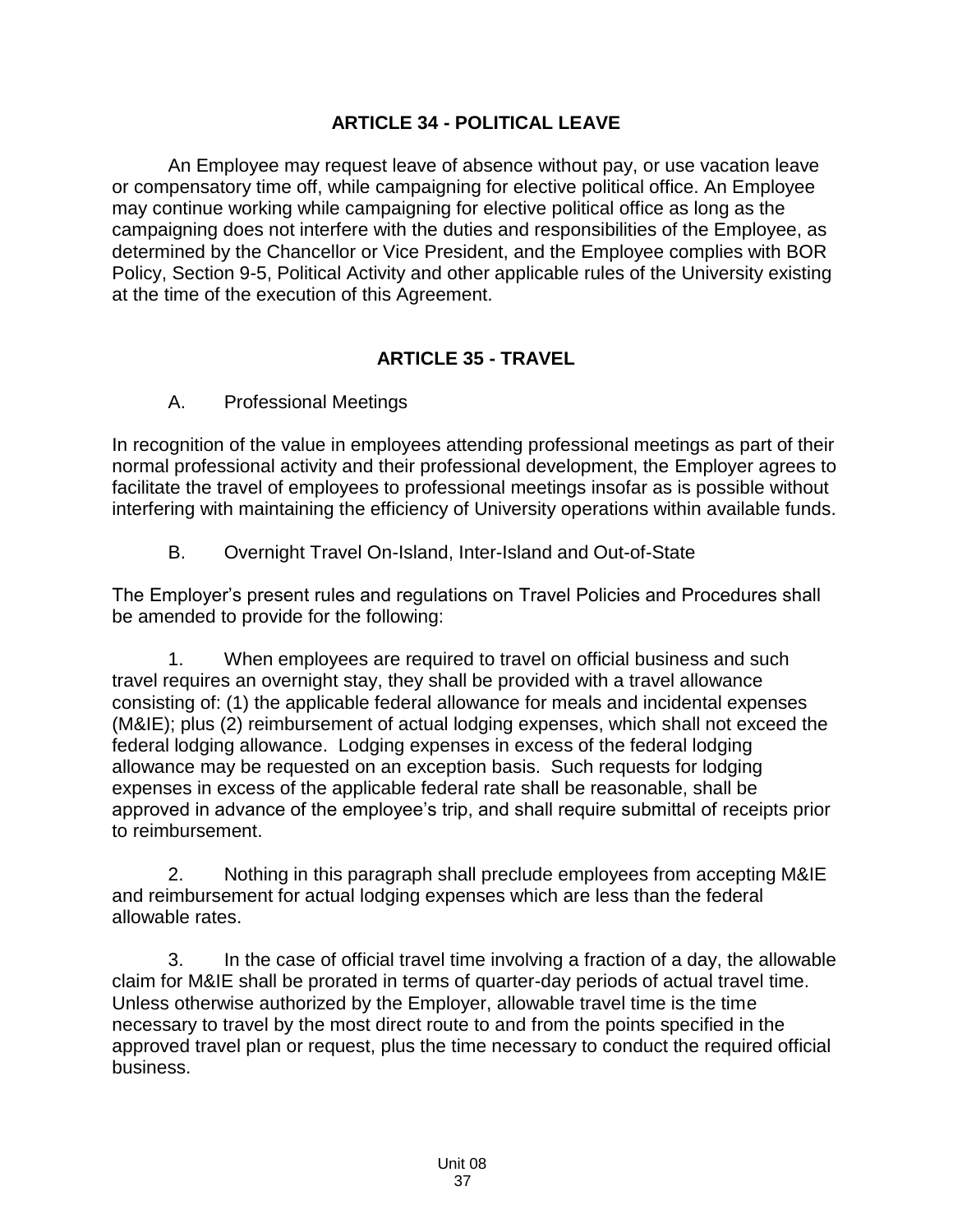4. Nothing in this Article shall be interpreted to restrict a more liberal travel allowance payment (or other reimbursement) if such payment is provided by an external source of funding.

5. In order to provide freedom of choice in meal consumption, an employee shall not have the M&IE allowance reduced on the basis of meals included in conference programs.

C. Inter-Island Travel not involving an Overnight Stay

For inter-island travel not involving an overnight stay, the Employer will provide the Employee with an allowance of \$20.00.

D. Mileage Reimbursement

The Employer's present rules and regulations for reimbursing employees for use of their private vehicles when required to use such vehicles in carrying out their duties shall provide for reimbursement at the applicable federal mileage rate per mile traveled on business.

# **ARTICLE 36 - PARKING**

<span id="page-40-0"></span>1. The provisions of this section shall apply to Employees under the following conditions:

a. The Employee is required by the Employer to use a personal vehicle for work purposes as a condition of employment as determined by the Employer; and

b. The Employee is required to use a personal vehicle a minimum of 20 times or 200 miles per month on an on-going basis.

2. Employees who meet the conditions specified in Paragraph 1 of this section shall be offered a University parking permit from among those parking permits allocated to the appropriate Dean, Director, or Chancellor for assignment to employees, and as space becomes available.

3. The University parking rates for Employees who meet the conditions specified in Paragraph 1 of this section shall be thirty percent (30%) of the applicable University parking rates, if any, approved and as may be amended by the Board of Regents.

4. It is further understood and agreed that Employees who are required to provide a personal automobile as a condition of employment and who presently are not charged for parking shall continue to receive free parking, unless their conditions of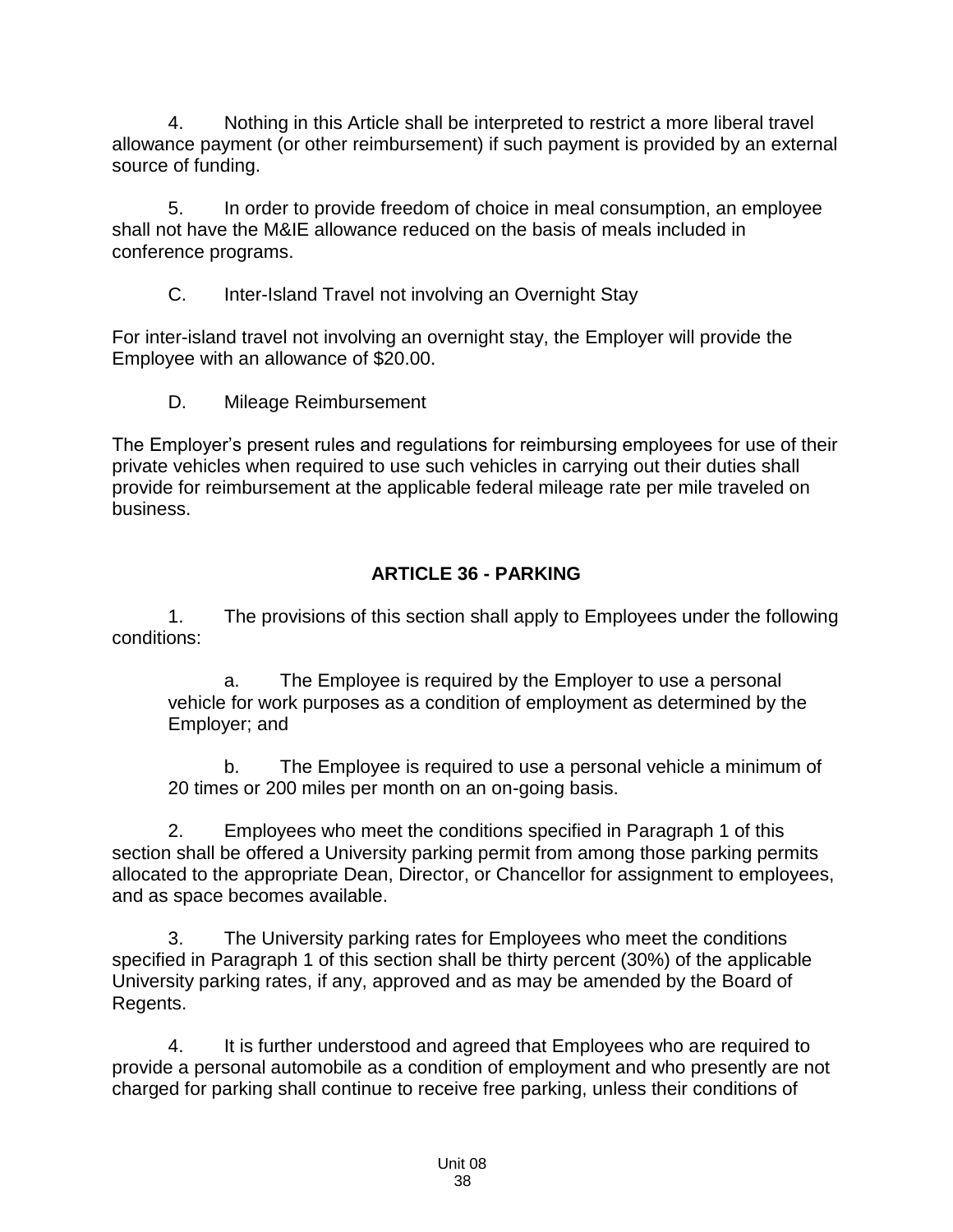employment are changed.

### **ARTICLE 37 - MISCELLANEOUS**

<span id="page-41-0"></span>A. The Employer agrees to furnish a copy of the Agreement together with any letter which may be furnished by the Union outlining its collective bargaining services and membership information to all new Employees of the bargaining unit.

B. The Employer shall either reimburse Employees for the reasonable value, or pay for the actual cost of repair, of personal clothing, prescription glasses, and watches which are maliciously damaged or destroyed by another person or animal while the Employee is acting in the discharge of the assigned duties and without negligence. The Employer's liability shall be limited to fifty dollars (\$50) for watches.

C. The Employer shall provide the Union upon request, not more than twice each year, lists showing the names of all Employees, their classification titles, their department, and the most recent dates of continuous hire in the jurisdiction.

### **ARTICLE 38 - SAVING CLAUSE**

<span id="page-41-1"></span>A. Should any part of this Agreement be rendered or declared invalid by a court of competent jurisdiction or by the Hawaii Labor Relations Board, such invalidation of such part or portion of this Agreement shall not invalidate the remaining portions thereof and they shall remain in full force and effect.

### **ARTICLE 39 - SALARIES**

<span id="page-41-2"></span>A. The salary schedules in effect on June 30, 2015 for 11-month APT and for 9-month APT shall be designated as Exhibit A (for 11-month APT) and Exhibit B (for 9-month APT).

B. Subject to appropriation of State General Funds by the respective legislative bodies and effective July 1, 2015:

1. The salary schedules designated as Exhibit A and Exhibit B shall be amended to reflect an across-the-board increase of four percent (4%) and such amended schedules shall be designated as Exhibit C (for 11- month APT) and Exhibit D (for 9-month APT).

C. Subject to appropriation of State General Funds by the respective legislative bodies and effective July 1, 2016:

1. The salary schedules designated as Exhibit C and Exhibit D shall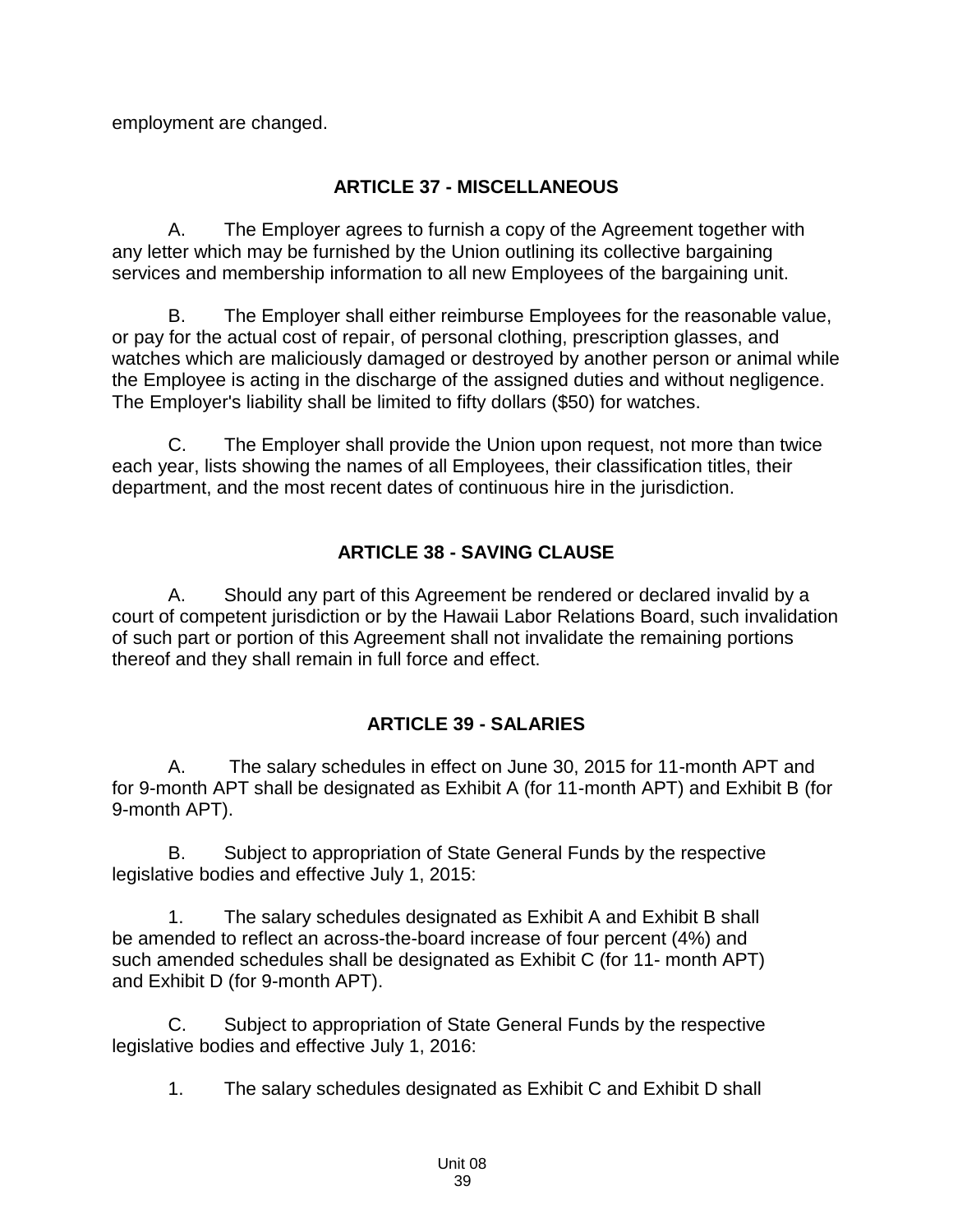be amended to reflect an across-the-board increase of four percent (4%) and such amended schedules shall be designated as Exhibit E (for 11- month APT) and Exhibit F (for 9-month APT).

D. Subject to appropriation of State General Funds by the respective legislative bodies and effective July 1, 2016:

1. All 95% to 100% full-time equivalent ("F.T.E.") in-service Bargaining Unit 8 employees employed on June 30, 2016 shall receive a one-time lump sum bonus of twenty-five hundred dollars (\$2,500.00) to be paid on the next regularly scheduled payroll period by the Employer, but no later than the July 20, 2016 payroll for those Unit 8 employees on payroll lag and on August 5, 2016 for those Unit 8 employees on afterthe- fact payroll.

2. All 50% and above F.T.E., but less than 74% F.T.E., in-service Bargaining Unit 8 employees employed on June 30, 2016 shall receive a one-time lump sum bonus of eighteen hundred and seventy five dollars (\$1,875.00) to be paid on the next regularly scheduled payroll period by the Employer, but no later than the July 20, 2016 payroll period for those Unit 8 employees on payroll lag and on August 5, 2016 for those Unit 8 employees on after-the-fact payroll.

3. All 74% and above F.T.E., but less than 95% F.T.E., in-service Bargaining Unit 8 employees employed on June 30, 2016 shall receive a one-time lump sum bonus of two thousand dollars (\$2,000.00) to be paid on the next regularly scheduled payroll period by the Employer, but no later than the July 20, 2016 payroll period for those Unit 8 employees on payroll lag and on August 5, 2016 for those Unit 8 employees on after-the- fact payroll.

# <span id="page-42-0"></span>**ARTICLE 40 – HAWAI`I EMPLOYER-UNION HEALTH BENEFITS TRUST FUND**

"Health Benefit Plan" shall mean the medical PPO, HMO, prescription drug, dental, vision and dual coverage medical plans.

A. Effective July 1, 2015

Subject to the applicable provisions of Chapter 87A and 89, Hawaii Revised Statutes, the Employer shall pay monthly contributions which include the cost of any Hawaii Employer-Union Health Benefits Trust Fund (Trust Fund) administrative fees to the Trust Fund effective July 1, 2015, not to exceed the monthly contribution amounts as specified below:

1. For each Employee-Beneficiary with no dependent-beneficiaries enrolled in the following Trust Fund health benefits plans: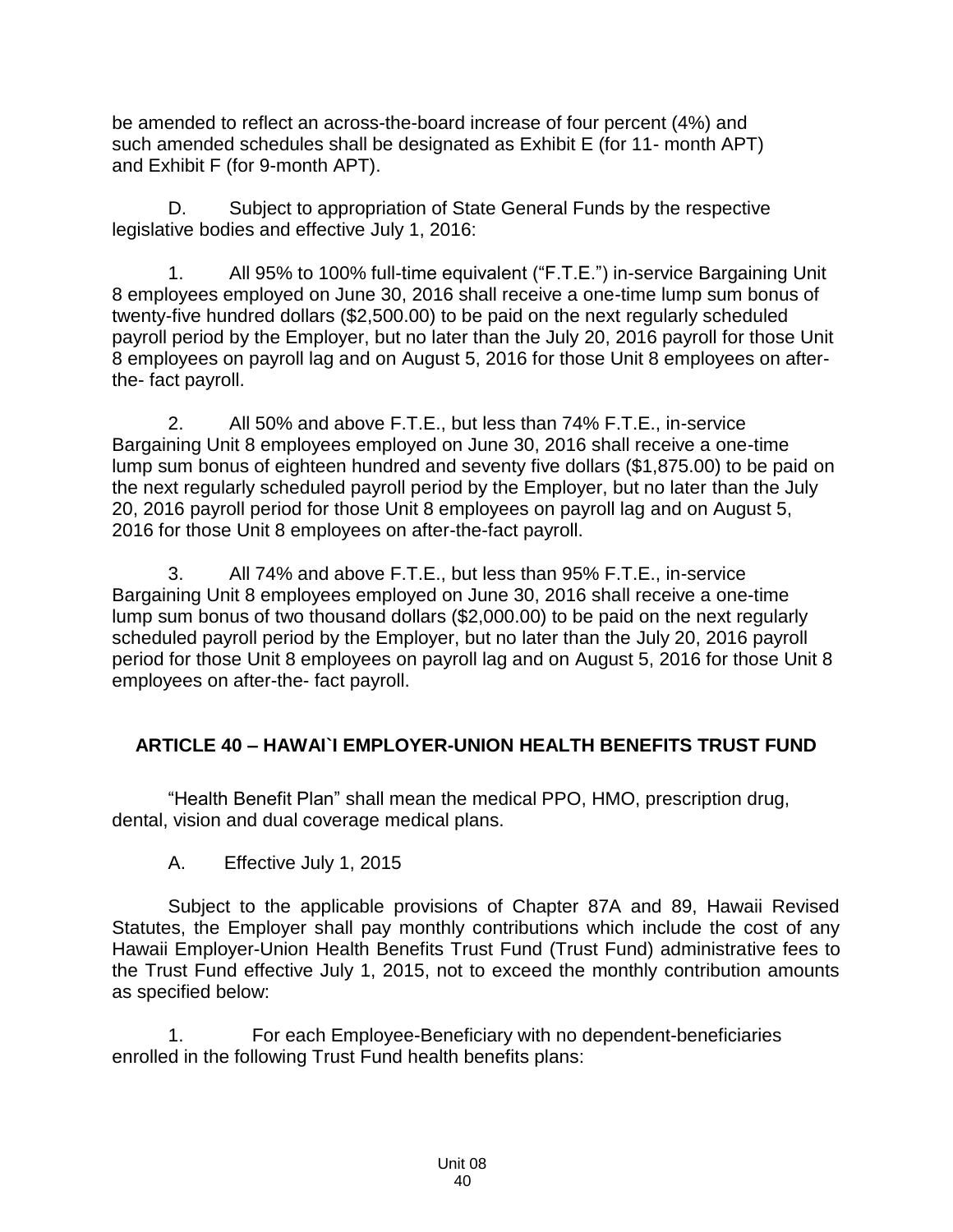|    | <b>BENEFIT PLAN</b>                    | 1 V I A L<br><b>EMPLOYER CONTRIBUTION</b> |
|----|----------------------------------------|-------------------------------------------|
| а. | Medical (PPO or HMO) (medical & chiro) | \$228.38                                  |
| b. | Dental                                 | \$18.40                                   |
| C. | Vision                                 | 3.84                                      |
| d. | Dual coverage (medical, drug & chiro)  | \$25.50                                   |
| е. | Drug Plan                              | \$63.12                                   |

TOTAL

The Employer shall pay the same monthly contribution for each member enrolled in a self only medical plan (PPO or HMO), regardless of which plan is chosen.

2. For each Employee-Beneficiary with one dependent-beneficiary enrolled in the following Trust Fund health benefit plans:

| <b>BENEFIT PLAN</b> |                                        | TOTAL<br><b>EMPLOYER CONTRIBUTION</b> |
|---------------------|----------------------------------------|---------------------------------------|
| a.                  | Medical (PPO or HMO) (medical & chiro) | \$545.10                              |
| b.                  | Dental                                 | \$36.82                               |
| C.                  | Vision                                 | 7.08                                  |
| d.                  | Dual coverage (medical, drug & chiro)  | \$63.36                               |
| е.                  | Drug Plan                              | \$153.36                              |
|                     |                                        |                                       |

The Employer shall pay the same monthly contribution for each member enrolled in a two-party medical plan (PPO or HMO), regardless of which plan is chosen.

3. For each Employee-Beneficiary with two or more dependent-beneficiaries enrolled in the following Trust Fund health benefit plans:

| <b>BENEFIT PLAN</b> |                                        | <b>TOTAL</b><br><b>EMPLOYER CONTRIBUTION</b> |
|---------------------|----------------------------------------|----------------------------------------------|
| a.                  | Medical (PPO or HMO) (medical & chiro) | \$704.28                                     |
| b.                  | Dental                                 | \$60.56                                      |
| c.                  | Vision                                 | 9.26                                         |
| d.                  | Dual coverage (medical, drug & chiro)  | \$70.44                                      |
| е.                  | Drug Plan                              | \$195.40                                     |
|                     |                                        |                                              |

The Employer shall pay the same monthly contribution for each member enrolled in a family medical plan (PPO or HMO), regardless of which plan is chosen.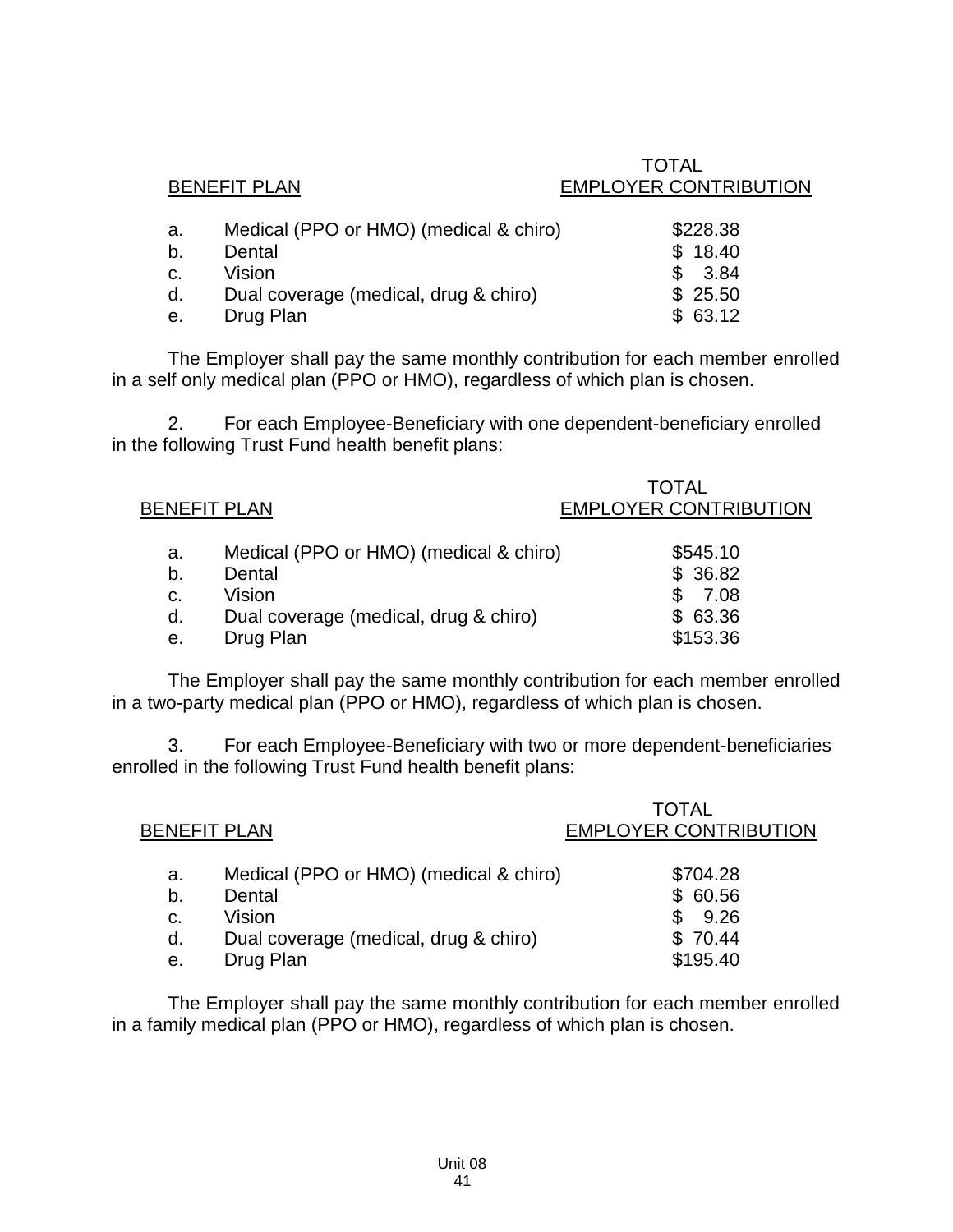4. For each Employee-Beneficiary enrolled in the Trust Fund group life insurance plan, the Employer shall pay \$4.12 per month which reflects one hundred percent (100%) of the monthly premium and any administrative fees.

C. Effective July 1, 2016

Effective July 1, 2016 for plan year 2016-2017, with the exception of items 1a., 2a., 3a., and 4., which shall be the dollar amounts noted, the Employer shall pay a specific dollar amount equivalent to sixty percent (60%) of the final premium rates established by the Trust Fund Board for the respective health benefit plan, plus sixty percent (60%) of all administrative fees.

1. The amounts paid by the Employer shall be based on the plan year 2016- 2017 final monthly premium rates established by the Trust Fund for each Employee-Beneficiary with no dependent-beneficiaries enrolled in the following Trust Fund health plans:

- a. Medical (PPO or HMO) (medical & chiro) \$238.38
- b. Dental
- c. Vision
- d. Dual coverage (medical, drug & chiro)
- e. Drug Plan

The Employer shall pay the same monthly contribution for each member enrolled in a self only medical plan (PPO or HMO), regardless of which plan is chosen.

2. The amounts paid by the Employer shall be based on the plan year 2016- 2017 final monthly premium rates established by the Trust Fund for each Employee-Beneficiary with one dependent-beneficiary enrolled in the following Trust Fund health plans:

- a. Medical (PPO or HMO) (medical & chiro) \$565.10
- b. Dental
- c. Vision
- d. Dual coverage (medical, drug & chiro)
- e. Drug Plan

The Employer shall pay the same monthly contribution for each member enrolled in a two-party medical plan (PPO or HMO), regardless of which plan is chosen.

3. The amounts paid by the Employer shall be based on the plan year 2016- 2017 final monthly premium rates established by the Trust Fund for each Employee-Beneficiary with two or more dependent-beneficiaries enrolled in the following Trust Fund health plans:

a. Medical (PPO or HMO) (medical & chiro) \$734.28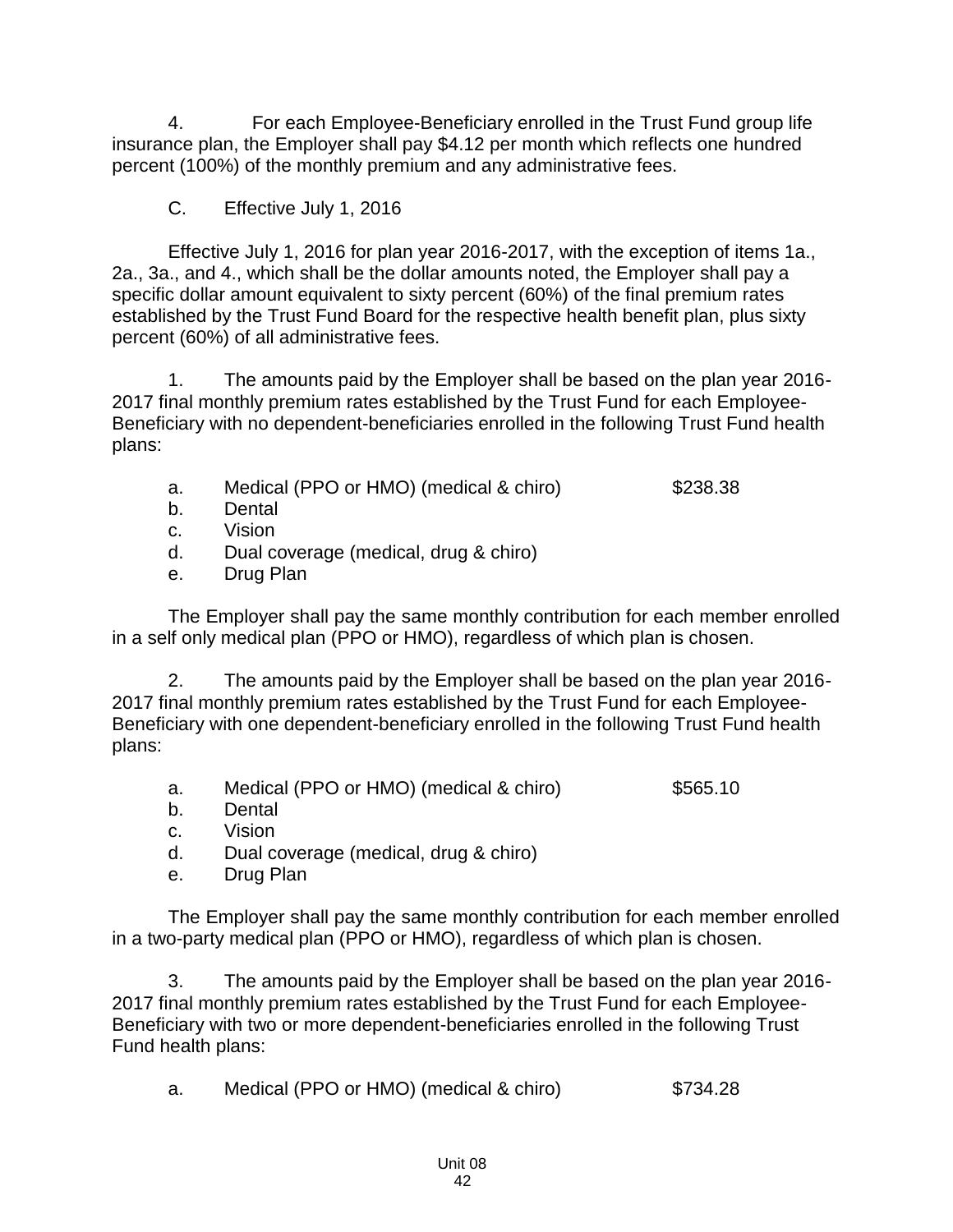- b. Dental
- c. Vision

d. Dual coverage (medical, drug & chiro)

e. Drug Plan

The Employer shall pay the same monthly contribution for each member enrolled in a family medical plan (PPO or HMO), regardless of which plan is chosen.

4. For each Employee-Beneficiary enrolled in the Trust Fund group life insurance plan, the Employer shall pay no more than \$4.12 per month which reflects one hundred percent (100%) of the monthly premium. The Employer shall also pay one hundred percent (100%) of any administrative fees.

D. No later than three (3) weeks after the Trust Fund Board formally establishes and adopts the final premium rates for Fiscal Years 2015-2016 and 2016- 2017, the Office of Collective Bargaining shall distribute the final calculation of the Employers' monthly contribution amounts for each health benefit plan.

E. Payment For Plans Eliminated Or Abolished. The Employer shall make no payments for any and all premiums for any portion or part of a Trust Fund health benefit plan that the Trust Fund Board eliminates or abolishes.

F. Rounding Employer's Monthly Contribution. Whenever the Employer's monthly contribution (premium plus administrative fee) to the Trust Fund is less than one hundred percent (100%) of the monthly premium amount, such monthly contribution shall be rounded to the nearest cent as provided below:

1. When rounding to the nearest cent results in an even amount, such even amount shall be the Employer's monthly contribution. For example:

> (a)  $$11.397 = $11.40 = $11.40$  (Employer's monthly contribution)  $(b)$  \$11.382 = \$11.38 = \$11.38 (Employer's monthly contribution)

2. When rounding to the nearest cent results in an odd amount, round to the lower even cent, and such even amount shall be the Employer's monthly contribution. For example:

> (a)  $$11.392 = $11.39 = $11.38$  (Employer's monthly contribution) (b)  $$11.386 = $11.39 = $11.38$  (Employer's monthly contribution)

Employer contributions effective July 1, 2015 and July 1, 2016, for items 1a, 2a, and 3a, reflect the rounding described in item F.

Employer contributions effective July 1, 2015 and July 1, 2016, shall be rounded as described in item F after administrative fees have been determined by the Trust Fund Board.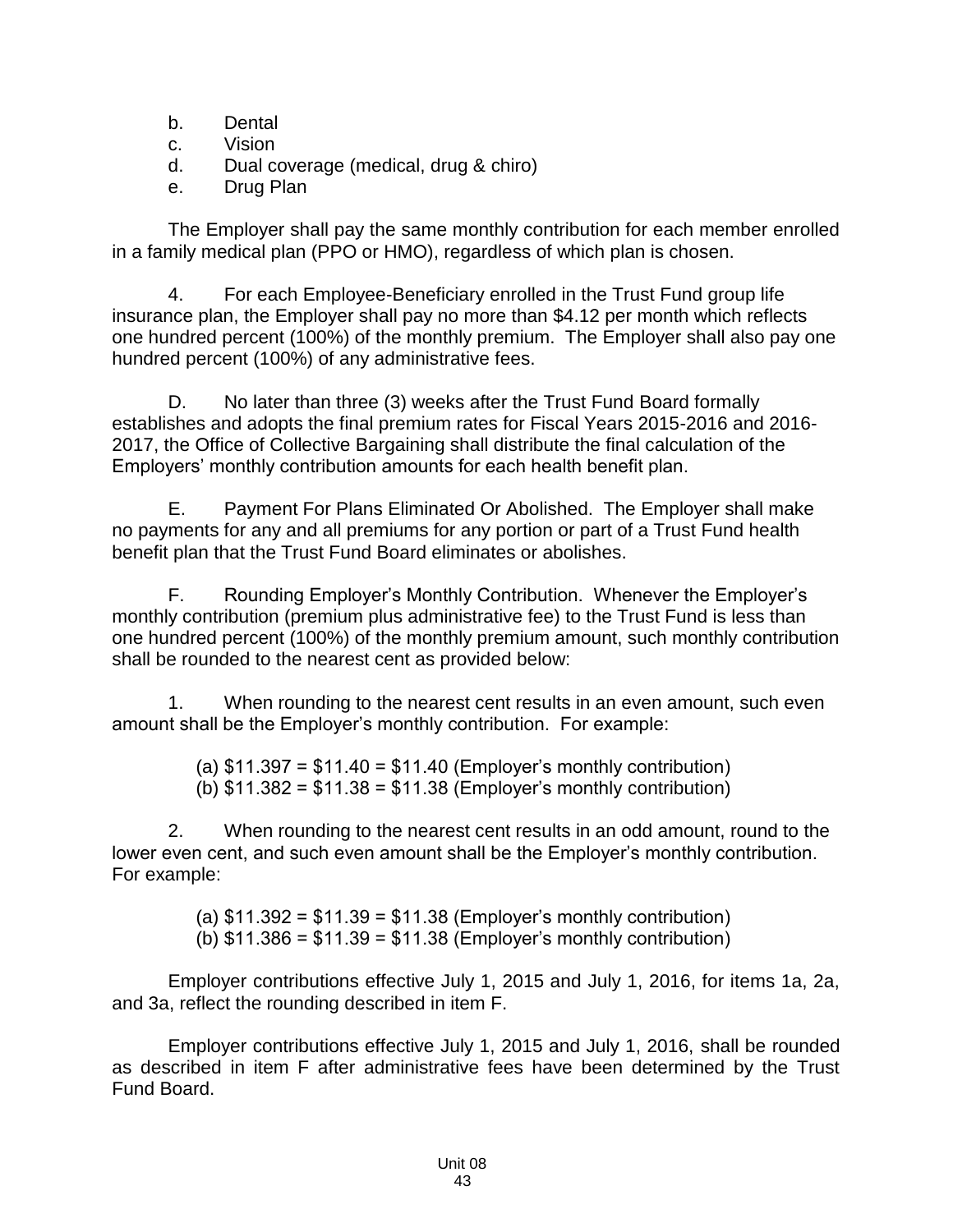G. If an agreement covering periods beyond the term of this Agreement is not executed by June 30, 2017, Employer contributions to the Trust Fund shall be the same monthly contribution amounts paid in plan year 2016-2017 for the Health Benefit Plan approved by the Trust Fund including monthly administrative fee.

### **ARTICLE 41 – STANDBY PAY**

<span id="page-46-0"></span>A. An Employee is deemed to be on standby duty when the Employee is assigned in writing by the respective Vice President, Chancellor, Dean, or Director to remain at home or at any other designated place for a specified period for the purpose of responding to calls for immediate service after the Employee's normal hours of work, on the Employee's scheduled day off or on holidays.

B. For each twenty-four hour period or portion thereof of assigned standby duty, the Employee shall be paid an amount equal to twenty-five percent (25%) of the Employee's daily rate or portion thereof of the daily rate.

C. The carrying and/or activation of a pager or cellular telephone (personal or Employer issued) during non-work hours does not constitute standby duty.

D. Whenever it is necessary for the Employee on standby duty to render immediate service in response to a call to work, the Employee shall be compensated in accordance with Article 19 – Overtime.

E. The fact that an Employee may be called to duty in cases of an emergency shall not, unless the Employee is on standby duty, entitle the Employee to standby pay.

# **ARTICLE 42 – FAMILY LEAVE**

<span id="page-46-1"></span>A. Employee entitlement to State family leave is set forth in Chapter 398, Hawai'i Revised Statutes. Accrued vacation leave and/or sick leave may be substituted for any part or all of the allowable State family leave up to a maximum of four (4) weeks per designated twelve (12) month period.

B. Employee entitlement to Federal family leave is set forth in the Family and Medical Leave Act of 1993.

C. Administration and enforcement of the State and Federal family leave provisions shall be in accordance with applicable laws and regulations. Appeals with regard to state and federal family leave shall be filed with the appropriate state and/or federal agencies who are responsible for administering and enforcing the respective provisions mentioned herein, i.e., State of Hawai'i Department of Labor and Industrial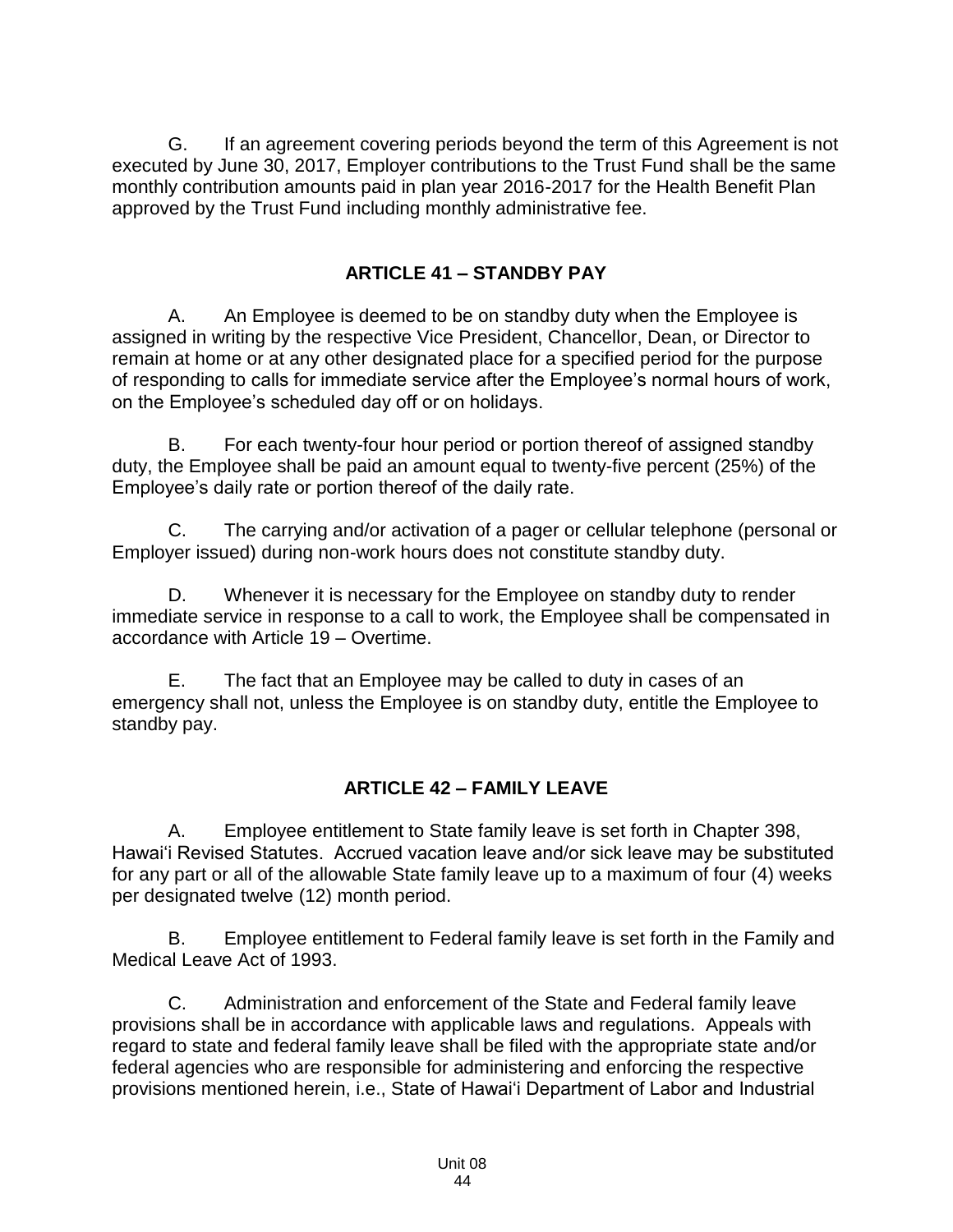Relations or the United States Department of Labor, Wage and Hour Division. Appeals shall not be filed through the grievance procedure found in the collective bargaining agreement, unless a representative of the applicable state or federal agency first determines that the agency does not have jurisdiction over the administrative appeal because the appeal concerns the interpretation/application of this Article.

## **ARTICLE 43 - ENTIRETY, MODIFICATION AND CONFLICT**

<span id="page-47-0"></span>A. The Employer and the Union agree that the terms and provisions herein contained constitute the entire Agreement between the parties and supersede all previous communications, representations or agreements, either verbal or written between the parties hereto with respect to the subject matter herein.

B. The Employer and the Union agree that all negotiable items have been discussed during the negotiations leading to this Agreement and, therefore, agree negotiations will not be reopened on any item during the life of this Agreement except as provided in Article 44, Duration, or by mutual consent.

C. If there is any conflict between the provisions of this Agreement and any rules and regulations, Board of Regents Policies or other personnel regulations applicable to Employees, the terms of this Agreement shall prevail.

# **ARTICLE 44 - DURATION**

<span id="page-47-1"></span>This Agreement shall become effective as of July 1, 2015, and shall remain in effect to and including June 30, 2017. It shall be renewed thereafter with respect to the subject matter covered, in accordance with statutes unless either party gives written notice to the other party of its desire to amend, modify or terminate the Agreement, and such written notice is given no later than May 17, 2016. After such written notice is given, the parties shall exchange their specific written proposals, if any, no later than June 14, 2016. Negotiations for a new Agreement shall commence on a mutually agreeable date following the exchange of written proposals, as applicable.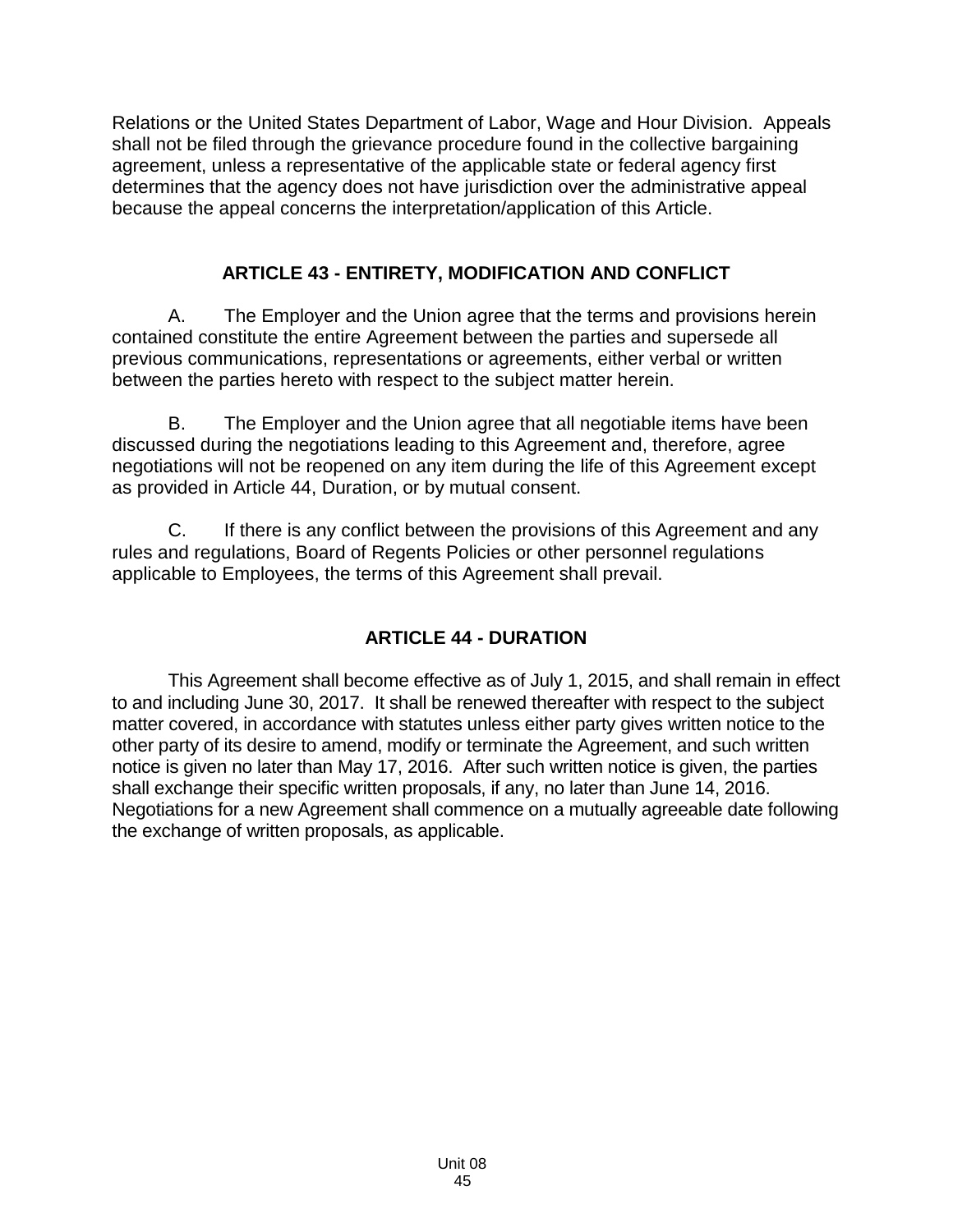IN WITNESS WHEREOF, the parties hereto, by their authorized representatives, have executed this Agreement.

STATE OF HAWAII

By:David Ige

HAWAI`I GOVERNMENT EMPLOYEES ASSOCIATION, AFSCME LOCAL 152, AFL-CIO

By: Randy Perreira Its: Executive Director

James Nishimoto

Its: Governor

UNIVERSITY OF HAWAI`I

Randolph Moore Its: Chair, BOR

David Lassner Its: President

Walt Niemczura

Patrick Watase

Garry Nitta

Therese Nakadomari

Imaikalani Namahoe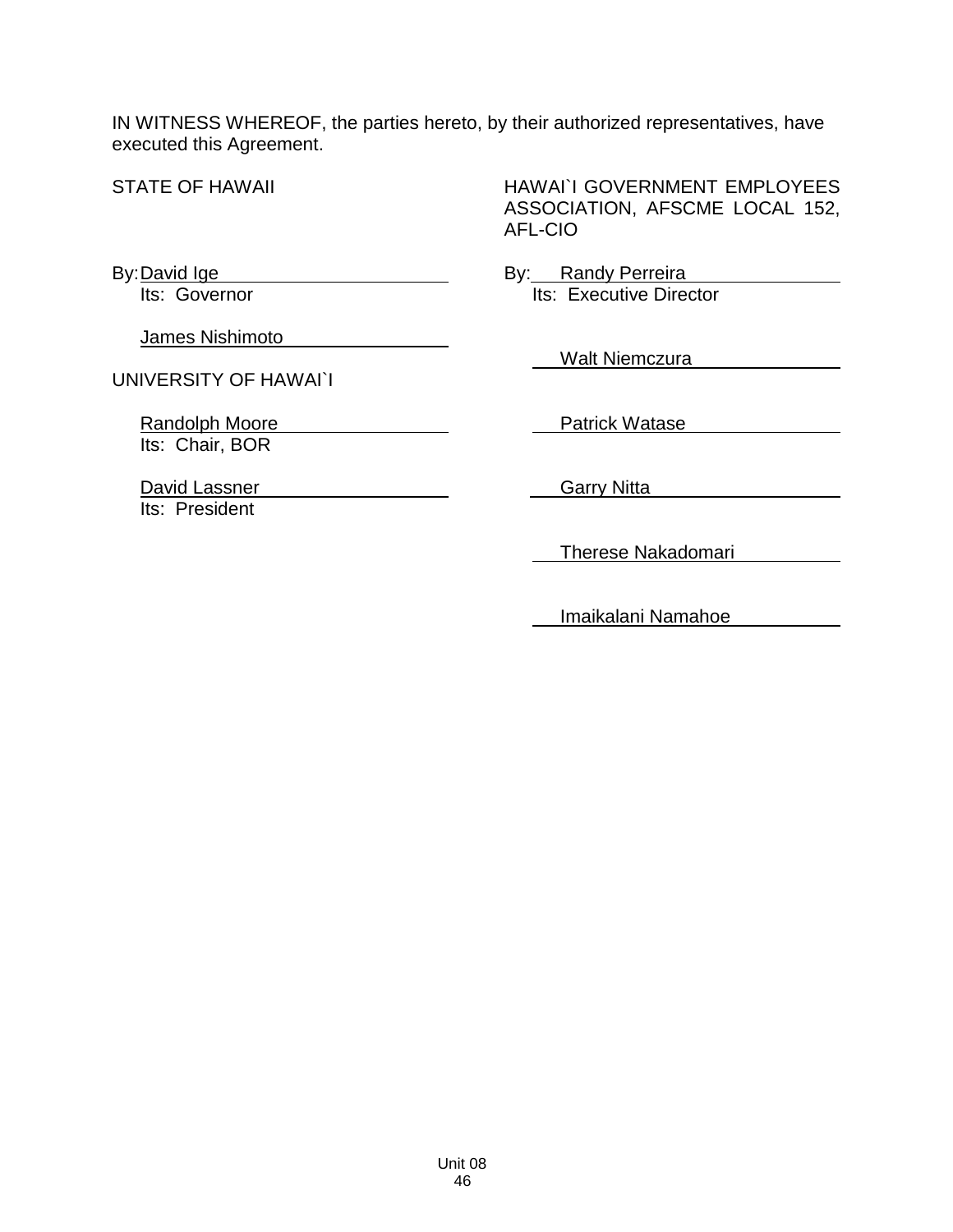<span id="page-49-0"></span>**EXHIBITS**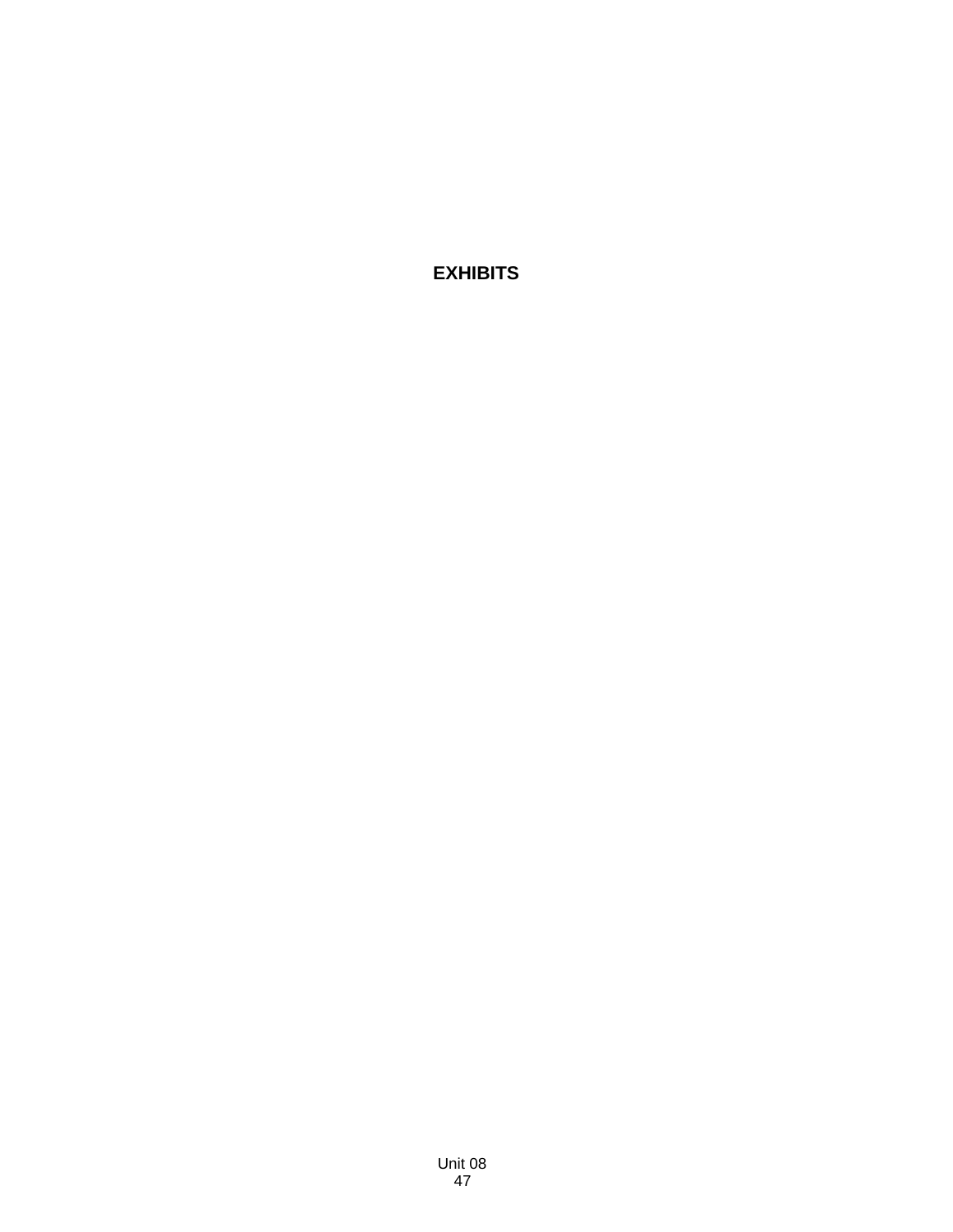#### SALARY SCHEDULEADMINISTRATIVE, PROFESSIONAL AND TECHNICAL (APT) (EXCLUDING COACHES) 11 MONTH - Effective 07-01-13

#### **STEPS 1 - 24**

|                | Step   | Step   | Step   | Step   | Step   | Step   | Step   | Step   | Step   | Step<br>10 | Step<br>11 | Step<br>12 | Step<br>13 | Step<br>14 | Step<br>15 | Step<br>16 | Step<br>17 | Step<br>18 | Step<br>19 | Step<br>20 | Step<br>21 | Step<br>22 | Step<br>23 | Step<br>24 |
|----------------|--------|--------|--------|--------|--------|--------|--------|--------|--------|------------|------------|------------|------------|------------|------------|------------|------------|------------|------------|------------|------------|------------|------------|------------|
| A ANNUAL       | 38.148 | 38.916 | 39.696 | 40.488 | 41.292 | 42.120 | 42.960 | 43.824 | 44.700 | 45,600     | 46,512     | 47.448     | 48,396     | 49,368     | 50,352     | 51.360     | 52,392     | 53,436     | 54.504     | 55.596     | 56.712     | 57.852     | 59.004     | 60.180     |
| <b>MONTHLY</b> | 3.179  | 3,243  | 3,308  | 3,374  | 3.441  | 3,510  | 3.580  | 3,652  | 3,725  | 3,800      | 3,876      | 3,954      | 4,033      | 4,114      | 4,196      | 4,280      | 4,366      | 4,453      | 4.542      | 4,633      | 4.726      | 4,821      | 4.917      | 5,015      |
| B ANNUAL       | 46.512 | 47.448 | 48.396 | 49.368 | 50.352 | 51.360 | 52.392 | 53.436 | 54.504 | 55,596     | 56.712     | 57,852     | 59,004     | 60.180     | 61.380     | 62.604     | 63,852     | 65.124     | 66.432     | 67.764     | 69.120     | 70.500     | 71.916     | 73.356     |
| <b>MONTHLY</b> | 3.876  | 3,954  | 4.033  | 4.114  | 4.196  | 4,280  | 4,366  | 4,453  | 4,542  | 4,633      | 4,726      | 4,821      | 4,917      | 5,015      | 5,115      | 5.217      | 5,321      | 5,427      | 5,536      | 5.647      | 5.760      | 5.875      | 5.993      | 6,113      |
| C ANNUAL       | 56.712 | 57.852 | 59.004 | 60.180 | 61.380 | 62.604 | 63.852 | 65.124 | 66.432 | 67.764     | 69.120     | 70,500     | 71,916     | 73.356     | 74,820     | 76.320     | 77.844     | 79.404     | 80.988     | 82.608     | 84.264     | 85.944     | 87.660     | 89.412     |
| <b>MONTHLY</b> | 4.726  | 4.821  | 4.917  | 5,015  | 5.115  | 5,217  | 5.321  | 5,427  | 5,536  | 5,647      | 5,760      | 5,875      | 5,993      | 6.113      | 6,235      | 6.360      | 6.487      | 6.617      | 6.749      | 6.884      | 7,022      | 7,162      | 7.305      | 7.451      |
| D ANNUAL       | 61.380 | 62.604 | 63.852 | 65.124 | 66.432 | 67.764 | 69.120 | 70.500 | 71.916 | 73.356     | 74.820     | 76,320     | 77.844     | 79.404     | 80,988     | 82.608     | 84.264     | 85.944     | 87.660     | 89.412     | 91.200     | 93.024     | 94.884     | 96.780     |
| <b>MONTHLY</b> | 5.115  | 5.217  | 5.321  | 5.427  | 5.536  | 5.647  | 5.760  | 5,875  | 5,993  | 6,113      | 6,235      | 6,360      | 6,487      | 6,617      | 6,749      | 6,884      | 7,022      | 7,162      | 7.305      | 7.451      | 7.600      | 752.'      | 7,907      | 8,065      |

#### **STEPS 25 - 48**

Step Step Step Step Step Step Step Step Step Step Step Step Step Step Step Step Step Step Step Step Step Step Step Step 25 26 27 28 29 30 31 32 33 34 35 36 37 38 39 40 41 42 43 44 45 46 47 48A ANNUAL 61,380 62,604 63,852 65,124 66,432 67,764 69,120 70,500 71,916 73,356 74,820 76,320 77,844 79,404 80,988 82,608 84,264 85,944 87,660 89,412 91,200 93,024 94,884 96,780 MONTHLY 5,115 5,217 5,321 5,427 5,536 5,647 5,760 5,875 5,993 6,113 6,235 6,360 6,487 6,617 6,749 6,884 7,022 7,162 7,305 7,451 7,600 7,752 7,907 8,065 B ANNUAL 74,820 76,320 77,844 79,404 80,988 82,608 84,264 85,944 87,660 89,412 91,200 93,024 94,884 96,780 98,712 100,692 102,708 104,760 106,860 108,996 111,180 113,400 115,668 117,984 MONTHLY 6,235 6,360 6,487 6,617 6,749 6,884 7,022 7,162 7,305 7,451 7,600 7,752 7,907 8,065 8,226 8,391 8,559 8,730 8,905 9,083 9,265 9,450 9,639 9,832 C ANNUAL 91,200 93,024 94,884 96,780 98,712 100,692 102,708 104,760 106,860 108,996 111,180 113,400 115,668 117,984 120,348 122,760 125,220 127,728 130,284 132,888 135,540 138,252 141,012 143,832 MONTHLY 7,600 7,752 7,907 8,065 8,226 8,391 8,559 8,730 8,905 9,083 9,265 9,450 9,639 9,832 10,029 10,230 10,435 10,644 10,857 11,074 11,295 11,521 11,751 11,986 D ANNUAL 98,712 100,692 102,708 104,760 106,860 108,996 111,180 113,400 115,668 117,984 120,348 122,760 125,220 127,728 130,284 132,888 135,540 138,252 141,012 143,832 MONTHLY 8,226 8,391 8,559 8,730 8,905 9,083 9,265 9,450 9,639 9,832 10,029 10,230 10,435 10,644 10,857 11,074 11,295 11,521 11,751 11,986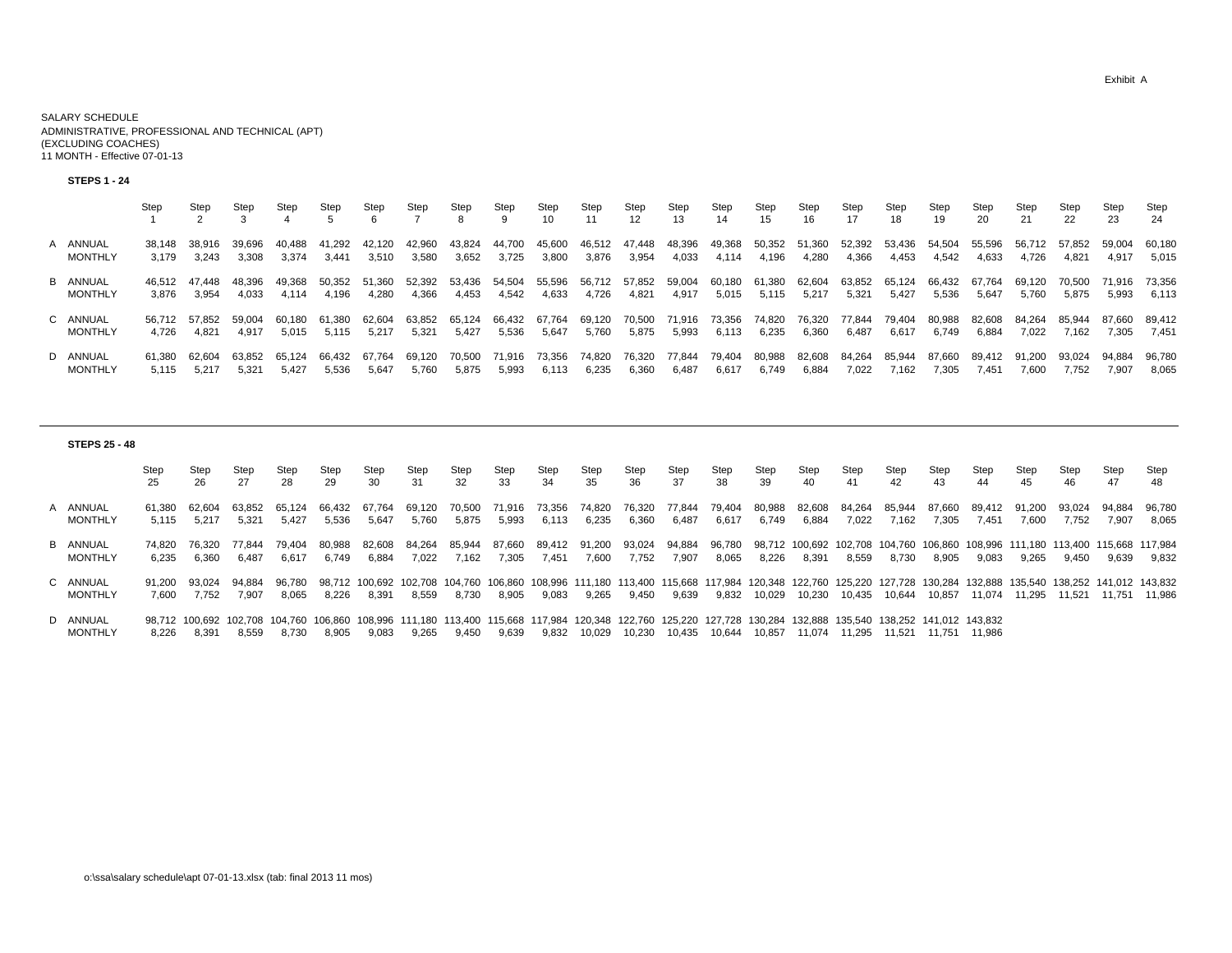SALARY SCHEDULE ADMINISTRATIVE, PROFESSIONAL AND TECHNICAL (APT) 9 MONTH - Effective 07-01-13

| <b>STEPS 1 - 24</b>        | Step            | Step            | Step            | Step            | Step                | Step<br>b       | Step            | Step            | Step<br>-9      | Step<br>10 <sup>1</sup> | Step<br>11      | Step<br>12      | Step<br>13          | Step<br>14          | Step<br>15      | Step<br>16      | Step<br>17      | Step<br>18      | Step<br>19          | Step<br>20      | Step<br>21      | Step<br>22      | Step<br>23      | Step<br>24      |
|----------------------------|-----------------|-----------------|-----------------|-----------------|---------------------|-----------------|-----------------|-----------------|-----------------|-------------------------|-----------------|-----------------|---------------------|---------------------|-----------------|-----------------|-----------------|-----------------|---------------------|-----------------|-----------------|-----------------|-----------------|-----------------|
| A ANNUAL<br><b>MONTHLY</b> | 32.628<br>2.719 | 33.276<br>2,773 | 33,936<br>2,828 | 34.620<br>2,885 | 35.316<br>2.943     | 36.024<br>3,002 | 36.744<br>3,062 | 37.476<br>3,123 | 38.220<br>3,185 | 38,988<br>3,249         | 39.768<br>3,314 | 0.560<br>3,380  | .376<br>3,448       | 42.204<br>3,51      | 43.044<br>3,587 | 43.908<br>3,659 | 44.784<br>3,732 | 45.684<br>3,807 | 46.596<br>3,883     | . .532<br>3,96' | 48.480<br>4.040 | 49.452<br>4.121 | 50.436<br>4,203 | 51.444<br>4,287 |
| B ANNUAL<br><b>MONTHLY</b> | 39.768<br>3.314 | 40.560<br>3.380 | 41.376<br>3.448 | 42.204<br>3,517 | 044.<br>3.587       | 43.908<br>3,659 | 44.784<br>3.732 | 45.684<br>3,807 | 46.596<br>3,883 | 47,532<br>3,961         | 48.480<br>4,040 | 49.452<br>4.121 | 50.436<br>4.203     | 51<br>.444<br>4.287 | 52.476<br>4,373 | 53.520<br>4.460 | 54.588<br>4,549 | 55.680<br>4.640 | 56<br>.796<br>4.733 | 57.936<br>4,828 | 59.100<br>4.925 | 60.288<br>5.024 | 61.488<br>5.124 | 62.712<br>5,226 |
| C ANNUAL<br><b>MONTHLY</b> | 48.480<br>4.040 | 49.452<br>4.121 | 50.436<br>4.203 | 1.444<br>4.287  | 52.476<br>4.373     | 53.520<br>4.460 | 54.588<br>4.549 | 55.680<br>4.640 | 56.796<br>4.733 | 57,936<br>4,828         | 59.100<br>4,925 | 60.288<br>5,024 | .488<br>b.<br>5,124 | 62.<br>5,226        | 63.972<br>5,331 | 65.256<br>5.438 | 66,564<br>5,547 | 67.896<br>5,658 | 69.252<br>5.771     | 70.632<br>5,886 | 72 N48<br>6.004 | 73.488<br>6.124 | 74.952<br>6,246 | 76.452<br>6,371 |
| D ANNUAL<br><b>MONTHLY</b> | 52.476<br>4.373 | 53.520<br>4.460 | 54.588<br>4,549 | 55,680<br>4,640 | .796<br>56<br>4.733 | .936<br>4,828   | 59.100<br>4.925 | 60.288<br>5,024 | 61.488<br>5,124 | 62.712<br>5,226         | 63.972<br>5,331 | 65.256<br>5,438 | 66,564<br>5,547     | 67.896<br>5.658     | 69,252<br>5.771 | 70.632<br>5,886 | 72,048<br>6,004 | 73,488<br>6,124 | 74.952<br>6.246     | 76.452<br>6.371 | 77,976<br>6.498 | 79.536<br>6,628 | 81.132<br>6.761 | 82,752<br>6,896 |

| <b>STEPS 25 - 48</b>       |                 |                 |                 |                 |                 |                 |                 |                 |                 |                                  |                 |                 |                 |                  |                          |                 |                 |                 |                 |                 |                 |                 |                 |                  |
|----------------------------|-----------------|-----------------|-----------------|-----------------|-----------------|-----------------|-----------------|-----------------|-----------------|----------------------------------|-----------------|-----------------|-----------------|------------------|--------------------------|-----------------|-----------------|-----------------|-----------------|-----------------|-----------------|-----------------|-----------------|------------------|
|                            | Step<br>25      | Step<br>26      | Step<br>27      | Step<br>28      | Step<br>29      | Step<br>30      | Step<br>31      | Step<br>32      | Step<br>33      | Step<br>34                       | Step<br>35      | Step<br>36      | Step<br>37      | Step<br>38       | Step<br>39               | Step<br>40      | Step<br>41      | Step<br>42      | Step<br>43      | Step<br>44      | Step<br>45      | Step<br>46      | Step<br>47      | Step<br>-48      |
| A ANNUAL<br><b>MONTHLY</b> | 52.476<br>4.373 | 53.520<br>4,460 | 54.588<br>4,549 | 55,680<br>4,640 | 56.796<br>4,733 | 57,936<br>4,828 | 59.100<br>4,925 | 60,288<br>5,024 | 61.488<br>5,124 | 62.712<br>5,226                  | 63,972<br>5,331 | 65,256<br>5,438 | 66,564<br>5,547 | 67.896<br>5,658  | 69.252<br>5.771          | 70,632<br>5,886 | 72,048<br>6,004 | 73,488<br>6,124 | 74,952<br>6,246 | 76.452<br>6,371 | 77.976<br>6,498 | 79.536<br>6,628 | 81.132<br>6.761 | 82.752<br>6,896  |
| B ANNUAL<br><b>MONTHLY</b> | 63.972<br>5.331 | 65,256<br>5,438 | 66,564<br>5,547 | 67,896<br>5,658 | 69.252<br>5.771 | 70,632<br>5,886 | 72,048<br>6,004 | 73,488<br>6,124 | 74,952<br>6,246 | 76,452<br>6,371                  | 77,976<br>6,498 | 79,536<br>6,628 | 81,132<br>6,761 | 82,752<br>6,896  | 84,408<br>7,034          | 86,100<br>7,175 | 87,828<br>7,319 | 89,580<br>7,465 | 91,368<br>7,614 | 93,192<br>7,766 | 95,052<br>7,921 | 96,948<br>8,079 | 98,892<br>8,241 | 100,872<br>8,406 |
| C ANNUAL<br><b>MONTHLY</b> | 77.976<br>6.498 | 79,536<br>6,628 | 81.132<br>6.761 | 82.752<br>6,896 | 84.408<br>7,034 | 86.100<br>7,175 | 87.828<br>7,319 | 89,580<br>7,465 | 91.368<br>7,614 | 93,192<br>7,766                  | 95,052<br>7,921 | 96.948<br>8,079 | 98.892<br>8,241 | 100.872<br>8.406 | 102.888 104.940<br>8.574 | 8.745           |                 |                 |                 |                 |                 |                 |                 |                  |
| D ANNUAL<br><b>MONTHLY</b> | 84.408<br>7,034 | 86.100<br>7,175 | 87.828<br>7,319 | 89.580<br>7,465 | 91.368<br>7,614 | 93.192<br>7,766 | 95.052<br>7,921 | 96.948<br>8,079 | 98.892<br>8,241 | 100.872 102.888 104.940<br>8,406 | 8,574           | 8,745           |                 |                  |                          |                 |                 |                 |                 |                 |                 |                 |                 |                  |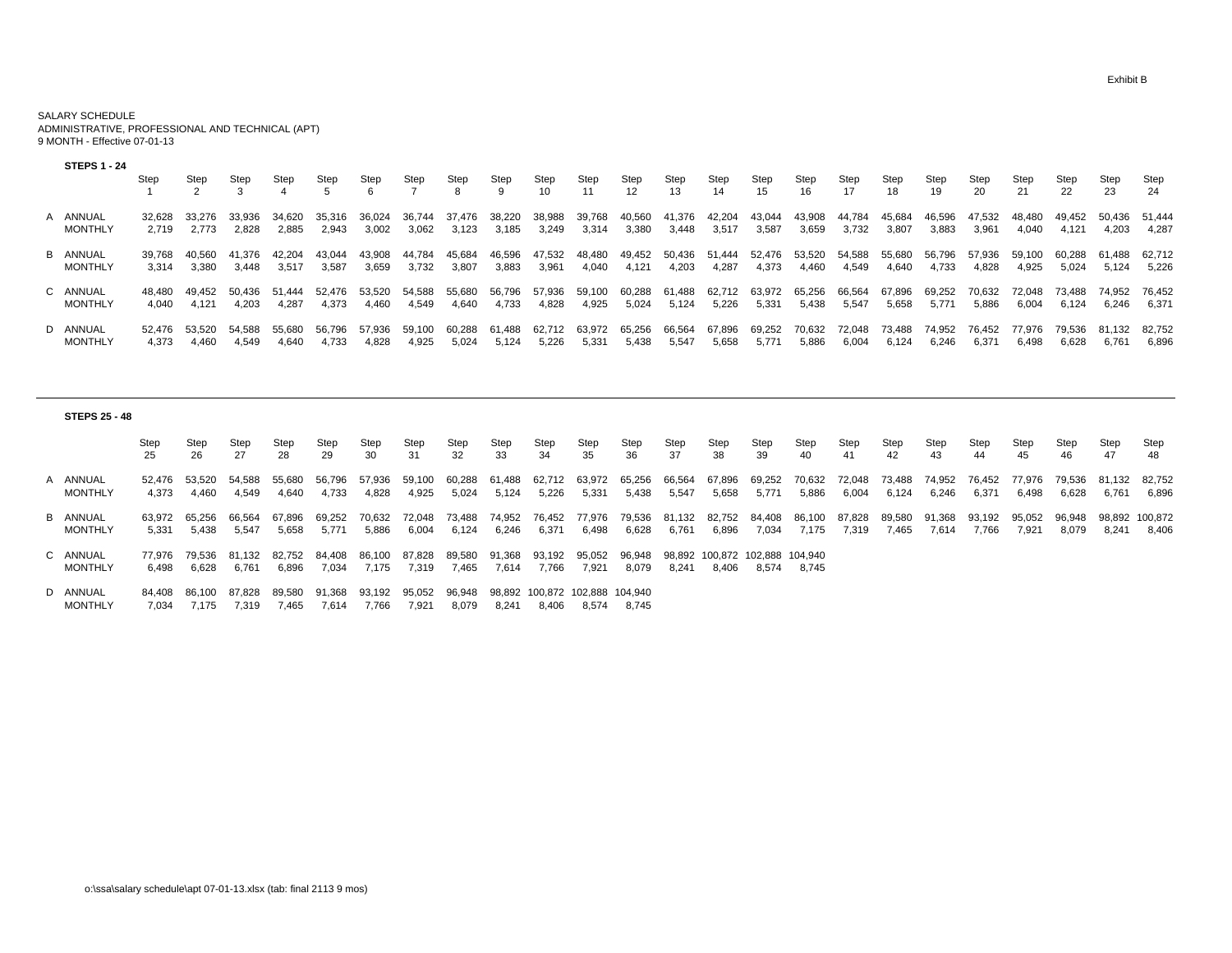#### SALARY SCHEDULE ADMINISTRATIVE, PROFESSIONAL AND TECHNICAL (APT)(EXCLUDING COACHES)11 MONTH - Effective 07-01-15

#### **STEPS 1 - 24**

|                | Step   | Step   | Step   | Step   | Step   | Step   | Step               | Step   | Step   | Step<br>10 | Step   | Step<br>12 | Step<br>13 | Step<br>14 | Step<br>15 | Step<br>16 | Step   | Step<br>18 | Step<br>19 | Step<br>20 | Step<br>21 | Step<br>22 | Step<br>23 | Step<br>24 |
|----------------|--------|--------|--------|--------|--------|--------|--------------------|--------|--------|------------|--------|------------|------------|------------|------------|------------|--------|------------|------------|------------|------------|------------|------------|------------|
| A ANNUAL       | 39.696 | 40.488 | 41.292 | 42.120 | 42.960 | 43.824 | 44.700             | 45.600 | 46.512 | 47.448     | 48,396 | 49,368     | 50,352     | 51,360     | 52,392     | 53,436     | 54,504 | 55.596     | 56.712     | 57,852     | 59.004     | 60.180     | 61.380     | 62,604     |
| <b>MONTHLY</b> | 3.308  | 3.374  | 3.441  | 3,510  | 3,580  | 3,652  | 3,725              | 3,800  | 3,876  | 3,954      | 4,033  | 4.114      | 4,196      | 4,280      | 4,366      | 4.453      | 4.542  | 4.633      | 4.726      | 4.821      | 4.917      | 5,015      | 5.115      | 5.217      |
| B ANNUAL       | 48.396 | 49.368 | 50.352 | 51.360 | 52.392 | 53.436 | 54.504             | 55,596 | 56,712 | 57,852     | 59,004 | 60,180     | 61,380     | 62,604     | 63,852     | 65.124     | 66.432 | 67.764     | 69.120     | 70.500     | .916       | 73.356     | 74.820     | 76,320     |
| <b>MONTHLY</b> | 4.033  | 4.114  | 4.196  | 4.280  | 4,366  | 4,453  | 4,542              | 4,633  | 4.726  | 4,821      | 4,917  | 5,015      | 5,115      | 5,217      | 5,321      | 5.427      | 5,536  | 5.647      | 5,760      | 5,875      | 5,993      | 6,113      | 6.235      | 6,360      |
| C ANNUAL       | 59.004 | 60.180 | 61.380 | 62.604 | 63.852 | 65.124 | 66.432             | 67.764 | 69,120 | 70,500     | 71,916 | 73.356     | 74,820     | 76.320     | 77.844     | 79.404     | 80,988 | 82.608     | 84.264     | 85.944     | 87.660     | 89.412     | 91.200     | 93.024     |
| <b>MONTHLY</b> | 4.917  | 5,015  | 5.115  | 5,217  | 5,321  | 5,427  | 5,536              | 5,647  | 5,760  | 5,875      | 5,993  | 6,113      | 6,235      | 6,360      | 6,487      | 6,617      | 6,749  | 6,884      | 7,022      | 7.162      | 7,305      | 7.451      | 7.600      | 7,752      |
| D ANNUAL       | 63.852 | 65.124 | 66.432 | 67.764 | 69.120 | 70.500 | 71.91 <sub>b</sub> | 73.356 | 74.820 | 76,320     | 77,844 | 79.404     | 80,988     | 82,608     | 84,264     | 85.944     | 87.660 | 89.412     | 91.200     | 93.024     | 94.884     | 96.780     | 98.712     | 100,692    |
| <b>MONTHLY</b> | 5.321  | 5.427  | 5.536  | 5.647  | 5.760  | 5,875  | 5.993              | 6,113  | 6,235  | 6,360      | 6,487  | 6,617      | 6,749      | 6,884      | 7,022      | 7.162      | 7,305  | 7.451      | 7.600      | 7.752      | 7.907      | 8.065      | 8.226      | 8.391      |

#### **STEPS 25 - 48**

Step Step Step Step Step Step Step Step Step Step Step Step Step Step Step Step Step Step Step Step Step Step Step Step48 25 26 27 28 29 30 31 32 33 34 35 36 37 38 39 40 41 42 43 44 45 46 47 48A ANNUAL 63,852 65,124 66,432 67,764 69,120 70,500 71,916 73,356 74,820 76,320 77,844 79,404 80,988 82,608 84,264 85,944 87,660 89,412 91,200 93,024 94,884 96,780 98,712 100,6928,391 MONTHLY 5,321 5,427 5,536 5,647 5,760 5,875 5,993 6,113 6,235 6,360 6,487 6,617 6,749 6,884 7,022 7,162 7,305 7,451 7,600 7,752 7,907 8,065 8,226 8,391B ANNUAL 77,844 79,404 80,988 82,608 84,264 85,944 87,660 89,412 91,200 93,024 94,884 96,780 98,712 100,692 102,708 104,760 108,906 108,996 111,180 113,400 115,668 117,984 120,348 122,760<br>MONTHLY 6,487 6,617 6,749 6,884 7, 10,230 MONTHLY 6,487 6,617 6,749 6,884 7,022 7,162 7,305 7,451 7,600 7,752 7,907 8,065 8,226 8,391 8,559 8,730 8,905 9,083 9,265 9,450 9,639 9,832 10,029 10,230C ANNUAL 94,884 96,780 98,712 100,692 102,708 104,760 106,860 108,996 111,180 113,400 115,668 117,984 120,348 122,760 125,220 127,728 130,284 132,888 135,540 138,252 141,012 143,832 146,712 149,652 MONTHLY 7,907 8,065 8,226 8,391 8,559 8,730 8,905 9,083 9,265 9,450 9,639 9,832 10,029 10,230 10,435 10,644 10,857 11,074 11,295 11,521 11,751 11,986 12,226 12,471D ANNUAL 102,708 104,760 106,860 108,996 111,180 113,400 115,668 117,984 120,348 122,760 125,220 127,728 130,284 132,888 135,540 138,252 141,012 143,832 146,712 149,652 MONTHLY 8,559 8,730 8,905 9,083 9,265 9,450 9,639 9,832 10,029 10,230 10,435 10,644 10,857 11,074 11,295 11,521 11,751 11,986 12,226 12,471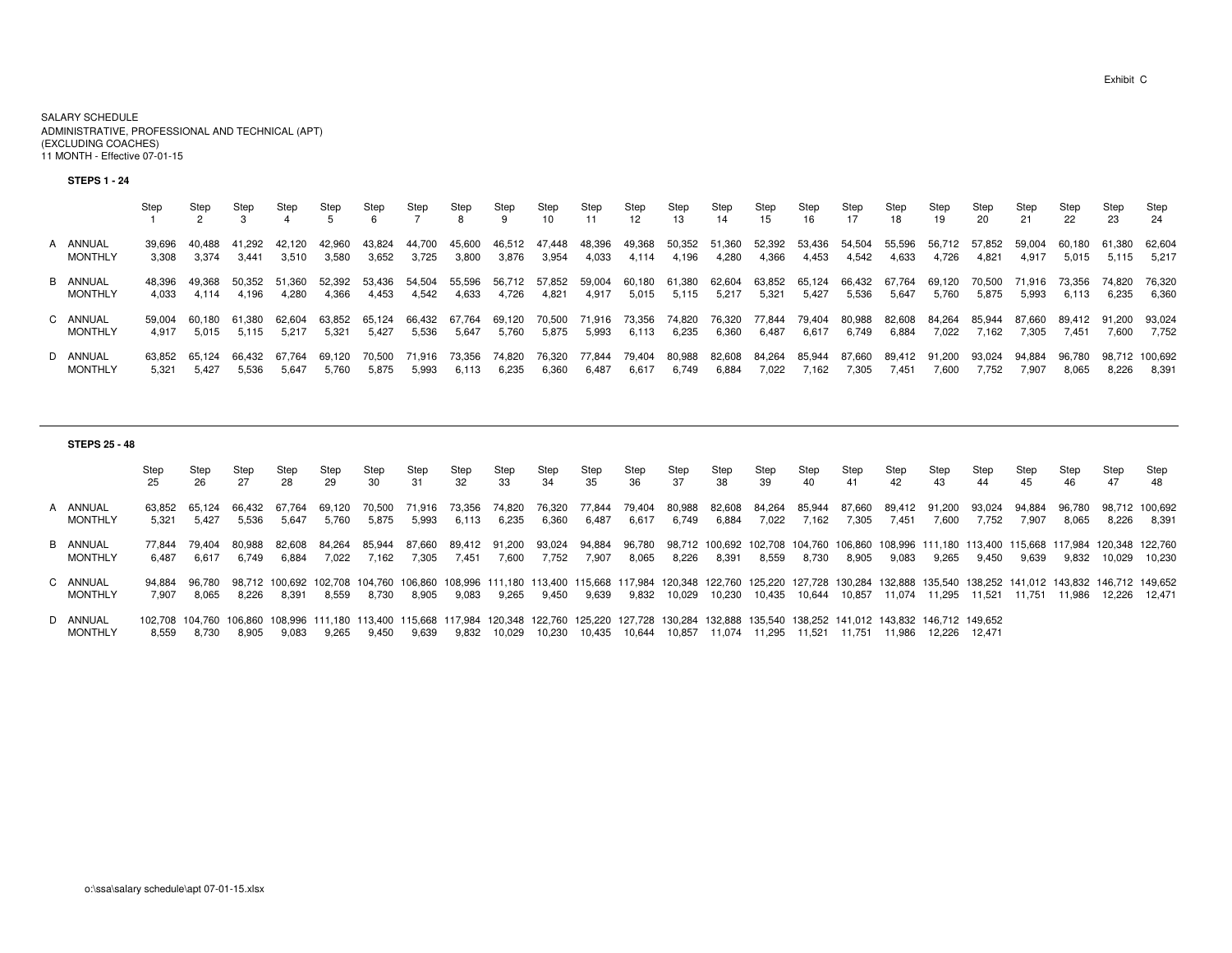SALARY SCHEDULE ADMINISTRATIVE, PROFESSIONAL AND TECHNICAL (APT)9 MONTH - Effective 07-01-15

| <b>STEPS 1 - 24</b> | Step   | Step   | Step   | Step   | Step   | Step<br>6 | Step   | Step<br>8 | Step<br>9         | Step<br>10 | Step<br>11 | Step<br>12 <sup>12</sup> | Step<br>13 | Step<br>14 | Step<br>15 | Step<br>16 | Step<br>17 | Step<br>18 | Step<br>19 | Step<br>20 | Step<br>21 | Step<br>22 | Step<br>23 | Step<br>24 |
|---------------------|--------|--------|--------|--------|--------|-----------|--------|-----------|-------------------|------------|------------|--------------------------|------------|------------|------------|------------|------------|------------|------------|------------|------------|------------|------------|------------|
| A ANNUAL            | 33.936 | 34.620 | 35.316 | 36,024 | 36.744 | 37.476    | 38.220 | 38,988    | 39.768            | 40,560     | 41,376     | 42.204                   | 43,044     | 43.908     | 44,784     | 45,684     | 46.596     | 47,532     | 48.480     | 49,452     | 50.436     | 51.444     | 52,476     | 53,520     |
| <b>MONTHLY</b>      | 2.828  | 2,885  | 2,943  | 3,002  | 3,062  | 3,123     | 3.185  | 3,249     | 3,314             | 3,380      | 3,448      | 3,517                    | 3,587      | 3,659      | 3,732      | 3,807      | 3,883      | 3,961      | 4.040      | 4.121      | 4.203      | 4.287      | 4,373      | 4.460      |
| B ANNUAL            | 41.376 | 42.204 | 43.044 | 43.908 | 44.784 | 45.684    | 46.596 | 47,532    | 48.480            | 49,452     | 50.436     | 51.444                   | 52,476     | 53,520     | 54,588     | 55,680     | 56.796     | 57,936     | 59.100     | 60.288     | 61.488     | 62.712     | 63,972     | 65.256     |
| MONTHLY             | 3.448  | 3,517  | 3.587  | 3,659  | 3,732  | 3,807     | 3,883  | 3,961     | 4,040             | 4,121      | 4,203      | 4,287                    | 4,373      | 4.460      | 4,549      | 4,640      | 4.733      | 4,828      | 4.925      | 5.024      | 5.124      | 5.226      | 5,331      | 5.438      |
| C ANNUAL            | 50.436 | 51.444 | 52.476 | 53.520 | 54,588 | 55.680    | 56.796 | 57.936    | 59,100            | 60,288     | 61,488     | 62,712                   | 63,972     | 65.256     | 66,564     | 67,896     | 69,252     | 70.632     | 72.048     | 73.488     | 74.952     | 76.452     | 77,976     | 79,536     |
| <b>MONTHLY</b>      | 4.203  | 4.287  | 4.373  | 4.460  | 4,549  | 4,640     | 4.733  | 4,828     | 4,925             | 5,024      | 5,124      | 5,226                    | 5,331      | 5.438      | 5,547      | 5,658      | 5.771      | 5,886      | 6.004      | 6.124      | 6.246      | 6,371      | 6,498      | 6.628      |
| D ANNUAL            | 54.588 | 55.680 | 56.796 | 57.936 | 59.100 | 60.288    | 61.488 | 62.712    | 63.972            | 65.256     | 66,564     | 67.896                   | 69.252     | 70.632     | 72.048     | 73.488     | 74.952     | 76.452     | 77.976     | 79.536     | 81.132     | 82.752     | 84.408     | 86.100     |
| <b>MONTHLY</b>      | 4.549  | 4.640  | 4.733  | 4.828  | 4.925  | 5.024     | 5.124  | 5.226     | 5.33 <sup>2</sup> | 5.438      | 5.547      | 5,658                    | 5.771      | 5.886      | 6,004      | 6.124      | 6.246      | 6.37       | 6.498      | 6.628      | 6.761      | 6.896      | 7.034      | 7.175      |

| <b>STEPS 25 - 48</b>       |                 |                 |                 |                 |                 |                 |                 |                 |                 |                                          |                 |                  |                  |                  |                  |                  |                 |                 |                 |                 |                      |                  |                  |                  |
|----------------------------|-----------------|-----------------|-----------------|-----------------|-----------------|-----------------|-----------------|-----------------|-----------------|------------------------------------------|-----------------|------------------|------------------|------------------|------------------|------------------|-----------------|-----------------|-----------------|-----------------|----------------------|------------------|------------------|------------------|
|                            | Step<br>25      | Step<br>26      | Step<br>27      | Step<br>28      | Step<br>29      | Step<br>30      | Step<br>31      | Step<br>32      | Step<br>33      | Step<br>34                               | Step<br>35      | Step<br>36       | Step<br>37       | Step<br>38       | Step<br>39       | Step<br>40       | Step<br>41      | Step<br>42      | Step<br>43      | Step<br>44      | Step<br>45           | Step<br>46       | Step<br>47       | Step<br>48       |
| A ANNUAL<br><b>MONTHLY</b> | 54,588<br>4,549 | 55.680<br>4,640 | 56.796<br>4,733 | 57.936<br>4,828 | 59.100<br>4,925 | 60.288<br>5,024 | 61.488<br>5,124 | 62.712<br>5,226 | 63,972<br>5,331 | 65,256<br>5,438                          | 66,564<br>5,547 | 67.896<br>5,658  | 69,252<br>5,771  | 70.632<br>5,886  | 72.048<br>6,004  | 73.488<br>6,124  | 74,952<br>6,246 | 76.452<br>6,371 | 77.976<br>6,498 | 79.536<br>6,628 | 81.<br>.132<br>6,761 | 82.752<br>6,896  | 84,408<br>7.034  | 86,100<br>7,175  |
| B ANNUAL<br><b>MONTHLY</b> | 66.564<br>5.547 | 67.896<br>5,658 | 69.252<br>5.771 | 70.632<br>5,886 | 72.048<br>6,004 | 73.488<br>6,124 | 74.952<br>6.246 | 76,452<br>6,371 | 77,976<br>6,498 | 79.536<br>6,628                          | 81,132<br>6,761 | 82.752<br>6,896  | 84.408<br>7.034  | 86.100<br>7.175  | 87.828<br>7.319  | 89,580<br>7,465  | 91,368<br>7,614 | 93,192<br>7,766 | 95,052<br>7.921 | 96,948<br>8,079 | 98.892<br>8,241      | 100.872<br>8,406 | 102.888<br>8,574 | 104.940<br>8,745 |
| C ANNUAL<br><b>MONTHLY</b> | 81.132<br>6.761 | 82.752<br>6,896 | 84.408<br>7.034 | 86.100<br>7,175 | 87.828<br>7,319 | 89.580<br>7,465 | 91.368<br>7.614 | 93,192<br>7,766 | 95,052<br>7,921 | 96,948<br>8,079                          | 98.892<br>8,241 | 100.872<br>8,406 | 102.888<br>8,574 | 104.940<br>8,745 | 107.040<br>8,920 | 109.176<br>9,098 |                 |                 |                 |                 |                      |                  |                  |                  |
| D ANNUAL<br><b>MONTHLY</b> | 87.828<br>7,319 | 89.580<br>7,465 | 91.368<br>7,614 | 93.192<br>7,766 | 95.052<br>7,921 | 96.948<br>8,079 | 98.892<br>8.24  | 8,406           | 8,574           | 100.872 102.888 104.940 107.040<br>8.745 | 8,920           | 109.176<br>9,098 |                  |                  |                  |                  |                 |                 |                 |                 |                      |                  |                  |                  |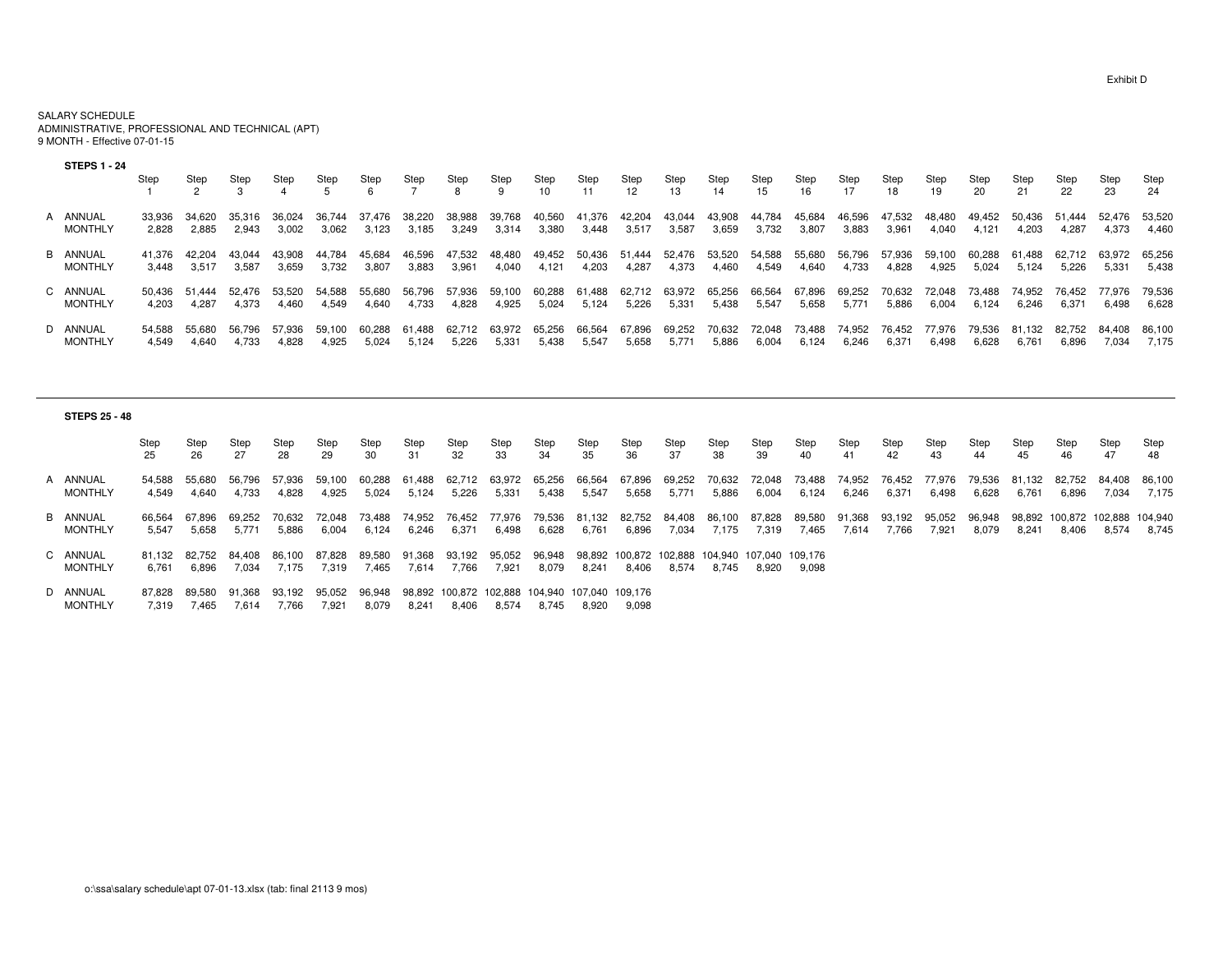#### SALARY SCHEDULE ADMINISTRATIVE, PROFESSIONAL AND TECHNICAL (APT)(EXCLUDING COACHES)11 MONTH - Effective 07-01-16

#### **STEPS 1 - 24**

|                            | Step            | Step            | Step            | Step            | Step            | Step<br>h       | Step            | Step<br>8       | Step<br>9       | Step<br>10      | Step            | Step<br>12      | Step<br>13      | Step<br>14      | Step<br>15      | Step<br>16      | Step            | Step<br>18      | Step<br>19      | Step<br>20      | Step<br>21 | Step<br>22              | Step<br>23       | Step<br>24 |
|----------------------------|-----------------|-----------------|-----------------|-----------------|-----------------|-----------------|-----------------|-----------------|-----------------|-----------------|-----------------|-----------------|-----------------|-----------------|-----------------|-----------------|-----------------|-----------------|-----------------|-----------------|------------|-------------------------|------------------|------------|
| A ANNUAL                   | 41.292          | 42.120          | 42.960          | 43.824          | 44.700          | 45.600          | 46.512          | 47.448          | 48.396          | 49,368          | 50,352          | 51,360          | 52,392          | 53,436          | 54,504          | 55,596          | 56,712          | 57.852          | 59,004          | 60.180          | 61.380     | 62.604                  | 63,852           | 65,124     |
| <b>MONTHLY</b>             | 3.441           | 3.510           | 3,580           | 3,652           | 3.725           | 3,800           | 3.876           | 3,954           | 4,033           | 4.114           | 4.196           | 4,280           | 4,366           | 4,453           | 4,542           | 4.633           | 4.726           | 4.821           | 4.917           | 5,015           | 5.115      | 5,217                   | 5,321            | 5.427      |
| B ANNUAL                   | 50.352          | 51.360          | 52.392          | 53.436          | 54.504          | 55.596          | 56.712          | 57.852          | 59.004          | 60.180          | 61.380          | 62,604          | 63,852          | 65.124          | 66,432          | 67.764          | 69.120          | 70.500          | 71.916          | 73.356          | 74.820     | 76,320                  | 77.844           | 79.404     |
| <b>MONTHLY</b>             | 4.196           | 4.280           | 4.366           | 4.453           | 4.542           | 4,633           | 4,726           | 4,821           | 4,917           | 5,015           | 5,115           | 5,217           | 5,321           | 5,427           | 5,536           | 5,647           | 5,760           | 5,875           | 5,993           | 6,113           | 6,235      | 6,360                   | 6.487            | 6,617      |
| C ANNUAL                   | 61.380          | 62.604          | 63.852          | 65.124          | 66.432          | 67.764          | 69.120          | 70.500          | 71.916          | 73.356          | 74.820          | 76,320          | 77.844          | 79.404          | 80.988          | 82.608          | 84.264          | 85.944          | 87.660          | 89.412          | 91.200     | 93,024                  | 94.884           | 96.780     |
| <b>MONTHLY</b>             | 5.115           | 5.217           | 5.321           | 5,427           | 5,536           | 5,647           | 5,760           | 5,875           | 5,993           | 6,113           | 6,235           | 6,360           | 6,487           | 6,617           | 6,749           | 6,884           | 7,022           | 7.162           | 7.305           | 7.451           | 7.600      | 7,752                   | 7.907            | 8,065      |
| D ANNUAL<br><b>MONTHLY</b> | 66.432<br>5.536 | 67.764<br>5.647 | 69.120<br>5.760 | 70.500<br>5.875 | 71.916<br>5.993 | 73.356<br>6.113 | 74.820<br>6.235 | 76.320<br>6,360 | 77.844<br>6.487 | 79.404<br>6,617 | 80.988<br>6.749 | 82.608<br>6,884 | 84,264<br>7.022 | 85.944<br>/ 162 | 87.660<br>7,305 | 89.412<br>7.451 | 91.200<br>7.600 | 93.024<br>7,752 | 94,884<br>7,907 | 96.780<br>8,065 | 8,226      | 98.712 100.692<br>8,391 | 102.708<br>8,559 |            |

#### **STEPS 25 - 48**

Step Step Step Step Step Step Step Step Step Step Step Step Step Step Step Step Step Step Step Step Step Step Step Step48 25 26 27 28 29 30 31 32 33 34 35 36 37 38 39 40 41 42 43 44 45 46 47 48A ANNUAL 66,432 67,764 69,120 70,500 71,916 73,356 74,820 76,320 77,844 79,404 80,988 82,608 84,264 85,944 87,660 89,412 91,200 93,024 94,884 96,780 98,712 100,692 102,708 104,760<br>MONTHLY 5,536 5,647 5,760 5,875 5,993 6,11 8,730 MONTHLY 5,536 5,647 5,760 5,875 5,993 6,113 6,235 6,360 6,487 6,617 6,749 6,884 7,022 7,162 7,305 7,451 7,600 7,752 7,907 8,065 8,226 8,391 8,559 8,730B ANNUAL 80,988 82,608 84,264 85,944 87,660 89,412 91,200 93,024 94,884 96,780 98,712 100,692 102,708 104,760 106,860 108,996 111,180 113,400 115,668 117,984 120,348 122,760 125,220 127,72810,644 MONTHLY 6,749 6,884 7,022 7,162 7,305 7,451 7,600 7,752 7,907 8,065 8,226 8,391 8,559 8,730 8,905 9,083 9,265 9,450 9,639 9,832 10,029 10,230 10,435 10,644C ANNUAL 98,712 100,692 102,708 104,760 106,860 108,996 111,180 113,400 115,668 117,984 120,348 122,760 125,700 125,728 130,284 132,888 135,540 138,252 141,012 143,832 146,712 149,652 152,640 155,688 MONTHLY 8,226 8,391 8,559 8,730 8,905 9,083 9,265 9,450 9,639 9,832 10,029 10,230 10,435 10,644 10,857 11,074 11,295 11,521 11,751 11,986 12,226 12,471 12,720 12,974D ANNUAL 106,860 108,996 111,180 113,400 115,668 117,984 120,348 122,760 125,220 127,728 130,284 132,888 135,540 138,252 141,012 143,832 146,712 149,652 152,640 155,688 10,644 10,857 11,074 11,295 11,521 11,751 11,986 12,226 12,471 12,720